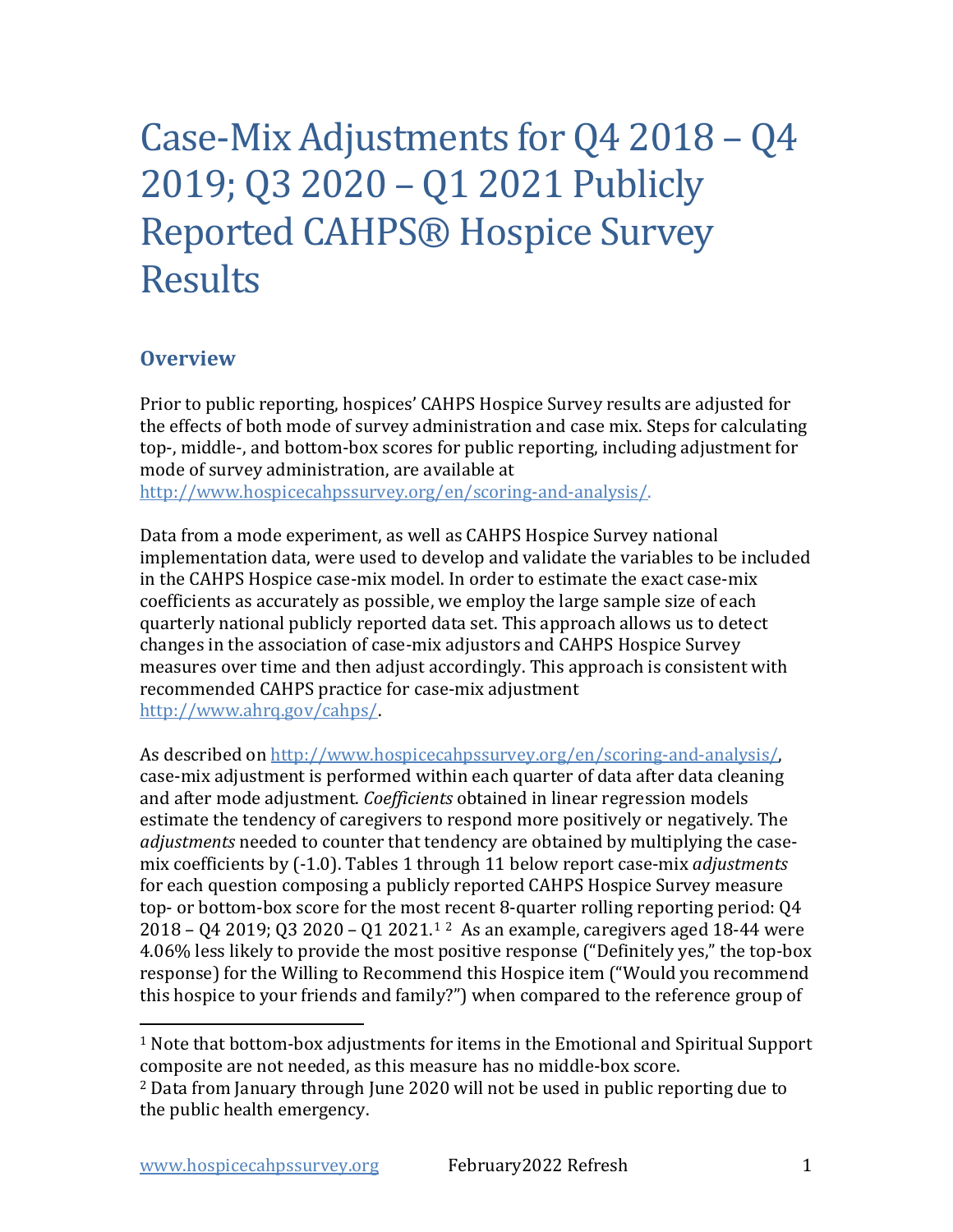caregivers aged 55-64. Thus, the corresponding adjustment for caregivers aged 18- 44 relative to caregivers aged 55-64 for the top-box score of that measure is an addition of 4.06%, reflected in the "4.06%" entry in Table 6.

Publicly reported CAHPS Hospice Survey measure scores are adjusted to the overall national mean of case-mix variables across all reporting hospices (as reported in Table 12). Thus, whether the scores of a given hospice are adjusted upward or downward for a given measure depends not only on these case-mix adjustments, but also on the case mix of that hospice relative to the national average of these case-mix characteristics. Specifically, the total case mix-adjustment for a given hospice is the sum of a series of products, where each product multiplies the adjustments in Tables 1-11 by the difference between the hospice's mean on the corresponding case-mix variable and the national mean on that case-mix variable (from Table 12).

Four sets of numbers are needed to calculate final case-mix adjusted top- or bottombox scores for a given hospice for a given quarter: (1) Mean top- or bottom-box scores of the items that compose each CAHPS Hospice Survey measure for the hospice in question that have been adjusted for survey mode; (2) item-level casemix adjustments from Tables 1-11 of this document; (3) that hospice's means on case-mix variables; and (4) national means on case-mix variables from Table 12 of this document.

## **Variable Definitions**

In this section, we provide additional detail regarding the calculation of the response percentile variable and the definition of the primary diagnosis categories.

A hospice's case-mix adjustment variable response percentile is calculated as follows: for a given hospice and a given quarter, all completed surveys are ranked based on their respective "lag times." Lag time is the number of days between a decedent's death and the return of the mail survey, or the final disposition of the telephone survey. Ranks are averaged in the case of ties. Response percentile is calculated by dividing lag time rank by quarterly sample size.

ICD-9 (prior to October 2016) and ICD-10 codes are used to categorize primary diagnosis. The 20 most common terminal diagnoses categories among hospice patients in 2004-2009[3](#page-1-0) were used to define diagnosis categories with an 'Other' category including all other diagnoses. Two of the 20 categories, 'Debility NOS' and 'Failure to Thrive' were rare in these data, and thus were collapsed into the 'Other' category. Further collapsing was attempted but analyses examining the predictive ability of these diagnosis categories to predict measure scores indicated that the only appropriate collapsing was of "Alzheimer's Disease" and "non-Alzheimer's Dementias" into a single category; no other categories were combined.

<span id="page-1-0"></span><sup>3</sup> https://www.cms.gov/Medicare Hospice Data 1998 2009.zip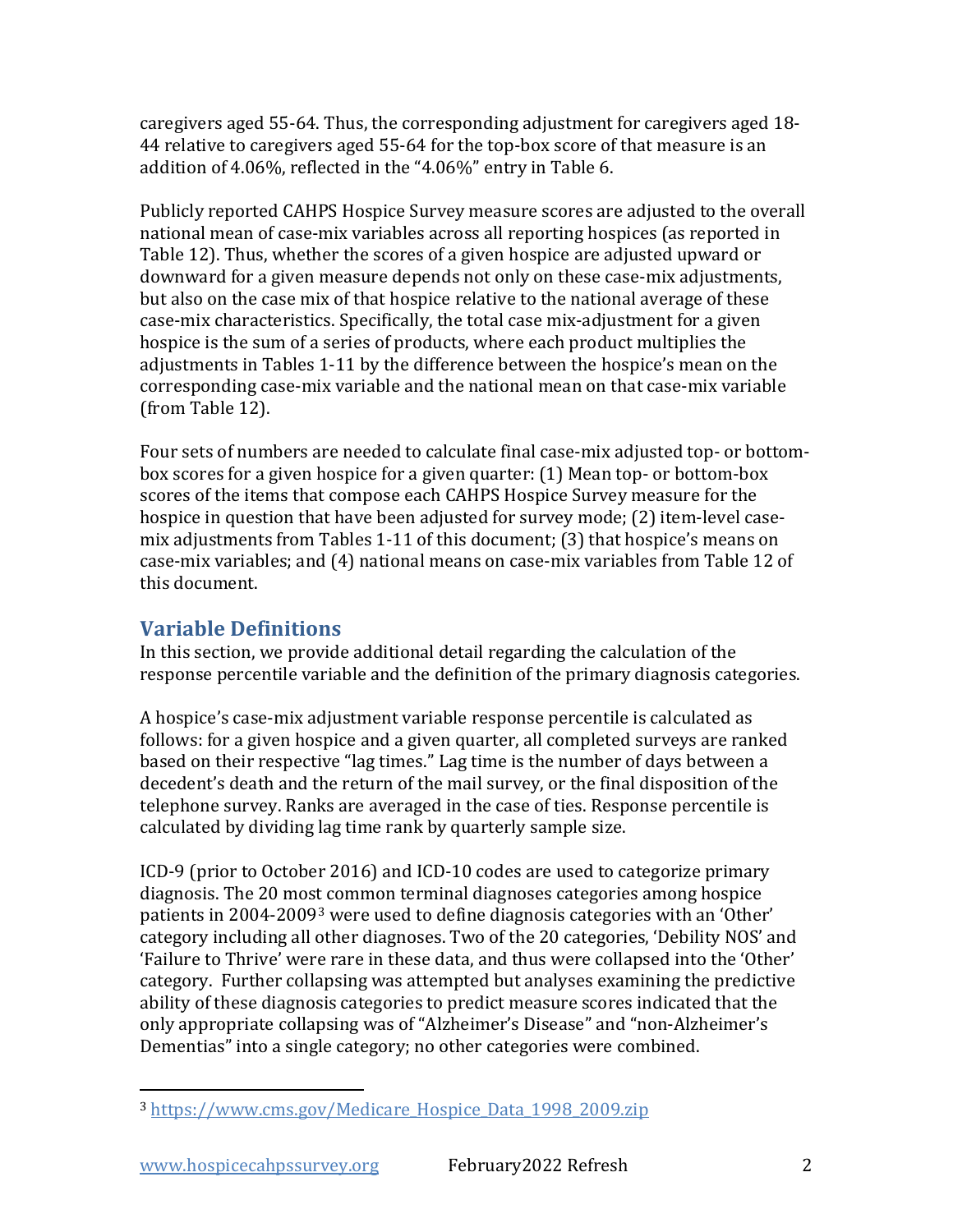## **Score Calculation**

The formula for applying case-mix adjustment is as follows:

- Let y be the mode-adjusted hospice mean of an item that composes a CAHPS Hospice Survey measure
- Let a1-a54 be the corresponding individual-level adjustments from Tables 1- 11 for all rows other than reference categories
- Let m1-m54 be the national means for the CMA variables in the same rows in Table 12
- Let h1-h54 be the CMA means for the hospice in question in the same form as in Table 12
- Then y'=y+a1(h1-m1)+a2(h2-m2)+...+a54(h54-m54) is the case-mix and mode-adjusted hospice score for that item

CAHPS Hospice Survey publicly reported multi-quarter hospice averages are weighted proportionately to the number of respondent decedents/caregivers in the hospice for a given measure in each of the quarters. Specifically, each quarter's score has a weight equal to the quarter's number of decedent/caregiver respondents. Weights are applied after case-mix adjustment and survey mode adjustment.

Adjusted scores within each quarter that are below 0 are truncated at 0; adjusted scores within each quarter that are above 100 are truncated at 100. Rounding occurs after case-mix and mode adjustments have been applied and after data have been combined across quarters. For public reporting purposes, CAHPS Hospice Survey measure scores are rounded to integer percentages.

Please note: The information presented here will permit a hospice to closely approximate the effect of case-mix adjustment on its CAHPS Hospice Survey results. However, exact replication of published CAHPS Hospice Survey results may not be possible because of (1) the effects of data cleaning, and (2) small differences between the effects of quarterly case-mix adjustments and the most-recent-quarter averages presented here. For each future quarter, Tables 1 through 12 will be updated and will be posted on:

[http://www.hospicecahpssurvey.org/en/scoring-and-analysis/.](https://hospicecahpssurvey.org/en/public-reporting/scoring-and-analysis/)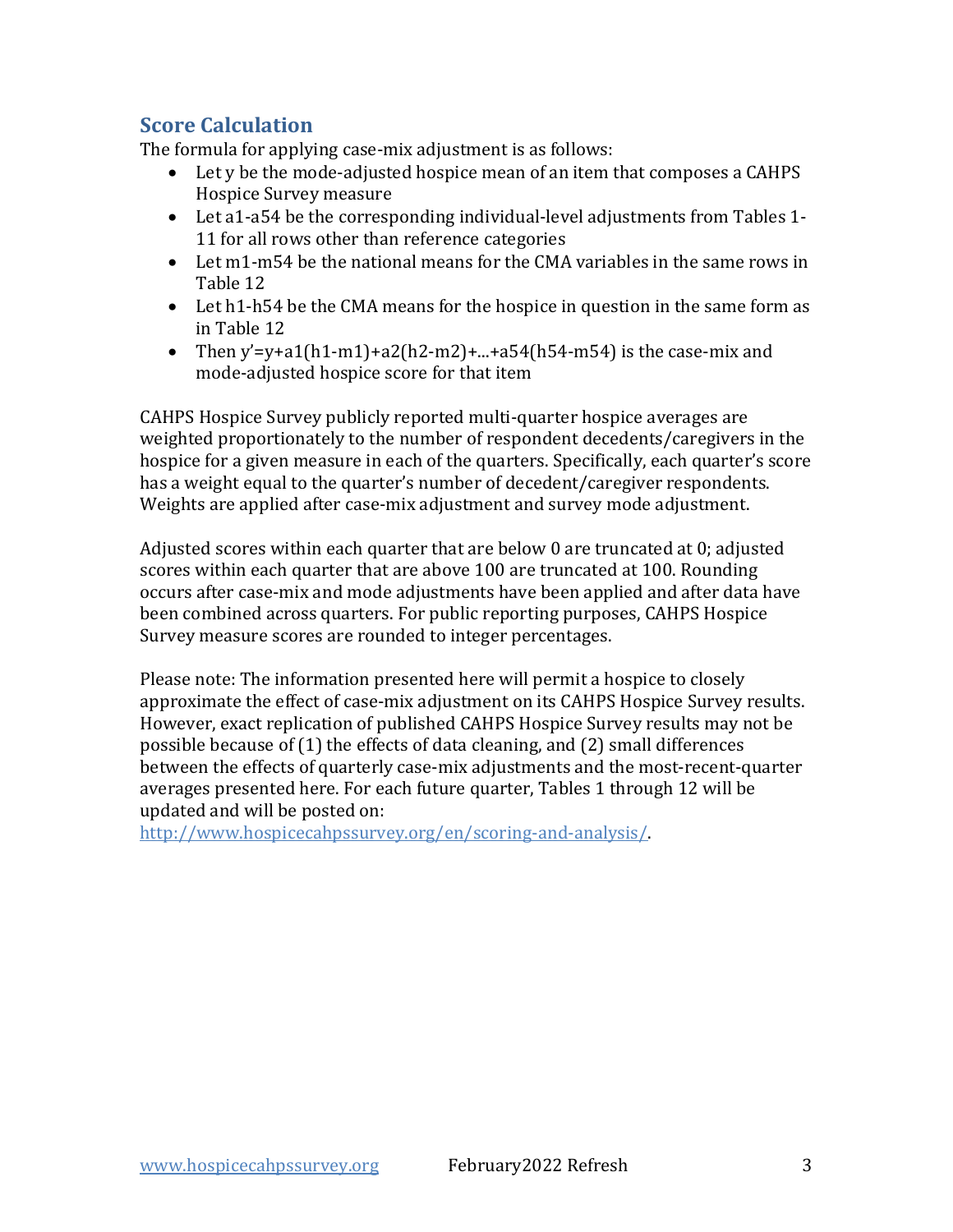|                                | informed about when they<br>would arrive to care for<br>Hospice team kept you<br>your family member | things in a way that was<br>Hospice team explained<br>easy to understand | problems with your family<br>carefully to you when you<br>talked with them about<br>member's hospice care<br>Hospice team listened | family member's condition<br>Hospice team kept you<br>informed about your | Hospice team listened<br>carefully to you | family member's condition<br>contradictory<br>information about your<br>gave you<br>Hospice team<br>ðr<br>confusing<br>or care |
|--------------------------------|-----------------------------------------------------------------------------------------------------|--------------------------------------------------------------------------|------------------------------------------------------------------------------------------------------------------------------------|---------------------------------------------------------------------------|-------------------------------------------|--------------------------------------------------------------------------------------------------------------------------------|
| Response percentile (per 1% of |                                                                                                     |                                                                          |                                                                                                                                    |                                                                           |                                           |                                                                                                                                |
| response percentile)           | 0.05%                                                                                               | 0.08%                                                                    | 0.07%                                                                                                                              | 0.07%                                                                     | 0.08%                                     | 0.06%                                                                                                                          |
| Decedent Age                   |                                                                                                     |                                                                          |                                                                                                                                    |                                                                           |                                           |                                                                                                                                |
| Age 18-54                      | $-6.64%$                                                                                            | $-1.72%$                                                                 | $-2.12%$                                                                                                                           | $-4.45%$                                                                  | $-0.87%$                                  | 2.00%                                                                                                                          |
| Age 55-64                      | $-5.64%$                                                                                            | $-1.11%$                                                                 | $-1.28%$                                                                                                                           | $-3.72%$                                                                  | $-0.76%$                                  | 2.27%                                                                                                                          |
| Age 65-69                      | $-5.02%$                                                                                            | $-0.75%$                                                                 | $-0.30%$                                                                                                                           | $-3.00%$                                                                  | $-0.52%$                                  | 2.05%                                                                                                                          |
| Age 70-74                      | $-4.26%$                                                                                            | $-0.30%$                                                                 | $-0.43%$                                                                                                                           | $-2.22%$                                                                  | $-0.34%$                                  | 1.60%                                                                                                                          |
| Age 75-79                      | $-3.96%$                                                                                            | $-0.67%$                                                                 | $-0.44%$                                                                                                                           | $-2.04%$                                                                  | $-0.49%$                                  | 1.35%                                                                                                                          |
| Age 80-84                      | $-3.08%$                                                                                            | $-0.21%$                                                                 | $-0.24%$                                                                                                                           | $-1.09%$                                                                  | $-0.04%$                                  | 0.93%                                                                                                                          |
| Age 85-89                      | $-2.09%$                                                                                            | $-0.33%$                                                                 | $-0.36%$                                                                                                                           | $-1.01%$                                                                  | $-0.35%$                                  | 0.37%                                                                                                                          |
| Age 90+ (REFERENCE)            | 0.00%                                                                                               | 0.00%                                                                    | 0.00%                                                                                                                              | 0.00%                                                                     | 0.00%                                     | 0.00%                                                                                                                          |
| Payer for Hospice Care         |                                                                                                     |                                                                          |                                                                                                                                    |                                                                           |                                           |                                                                                                                                |
| Medicare only (REFERENCE)      | 0.00%                                                                                               | 0.00%                                                                    | 0.00%                                                                                                                              | 0.00%                                                                     | 0.00%                                     | 0.00%                                                                                                                          |
| Medicaid only or Medicaid and  |                                                                                                     |                                                                          |                                                                                                                                    |                                                                           |                                           |                                                                                                                                |
| private insurance              | 2.09%                                                                                               | 0.43%                                                                    | 0.63%                                                                                                                              | 2.12%                                                                     | 1.01%                                     | 1.56%                                                                                                                          |
| Medicare and Medicaid          | 8.39%                                                                                               | 2.80%                                                                    | 2.24%                                                                                                                              | 5.10%                                                                     | 2.20%                                     | 1.32%                                                                                                                          |

#### **Table 1. CAHPS Hospice Survey Top-Box Case-Mix Adjustments for Communication with Family, Q4 2018 – Q4 2019; Q3 2020 – Q1 2021**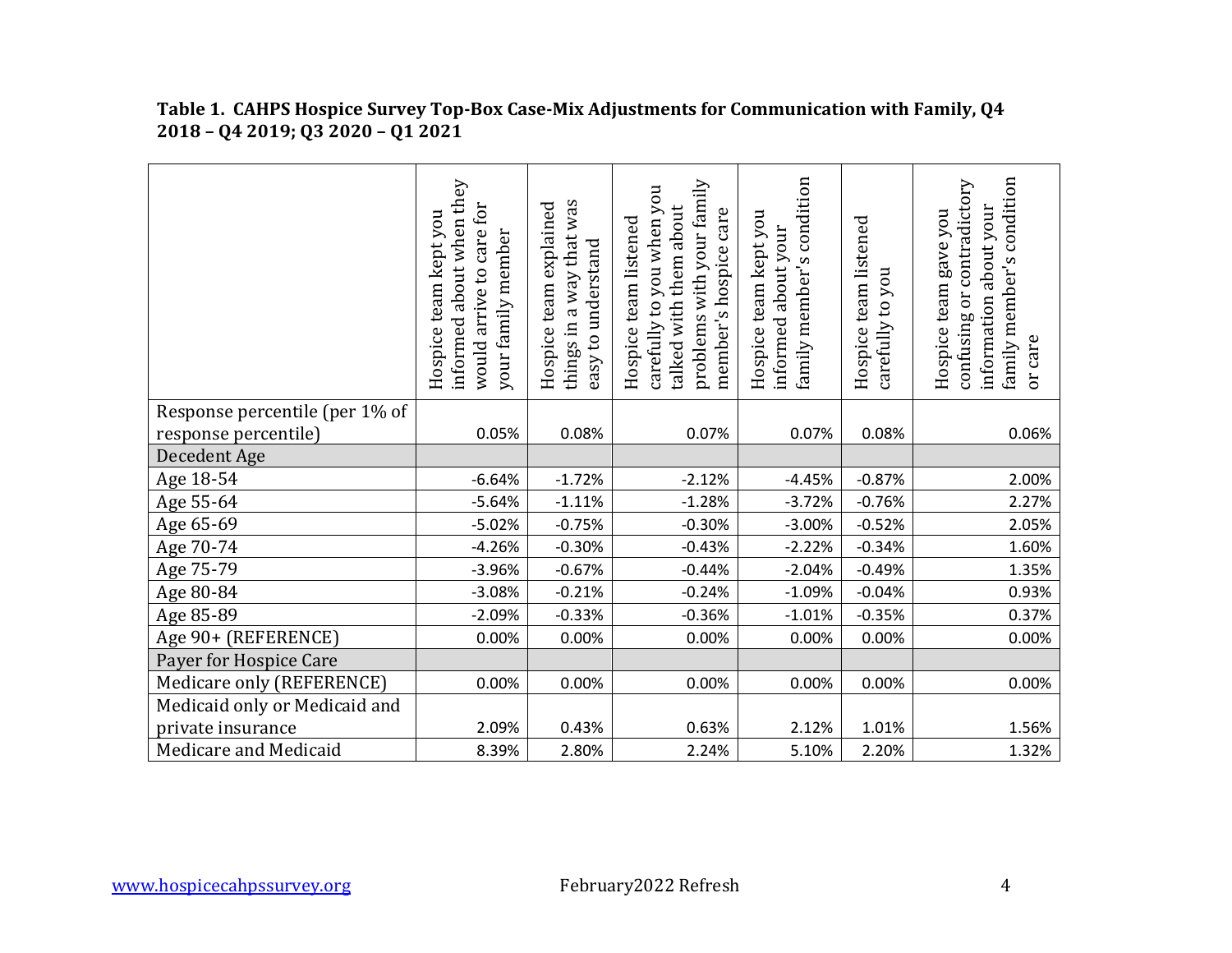|                                               | informed about when they<br>would arrive to care for<br>Hospice team kept you<br>your family member | things in a way that was<br>Hospice team explained<br>easy to understand | problems with your family<br>carefully to you when you<br>talked with them about<br>member's hospice care<br>Hospice team listened | family member's condition<br>Hospice team kept you<br>informed about your | Hospice team listened<br>carefully to you | family member's condition<br>confusing or contradictory<br>about your<br>Hospice team gave you<br>information<br>or care |
|-----------------------------------------------|-----------------------------------------------------------------------------------------------------|--------------------------------------------------------------------------|------------------------------------------------------------------------------------------------------------------------------------|---------------------------------------------------------------------------|-------------------------------------------|--------------------------------------------------------------------------------------------------------------------------|
| Private insurance only                        | 1.67%                                                                                               | 1.07%                                                                    | 1.01%                                                                                                                              | 1.38%                                                                     | 0.19%                                     | $-0.28%$                                                                                                                 |
| Medicare and private                          |                                                                                                     |                                                                          |                                                                                                                                    |                                                                           |                                           |                                                                                                                          |
| insurance                                     | 0.42%                                                                                               | 0.07%                                                                    | 0.18%                                                                                                                              | $-0.50%$                                                                  | 0.01%                                     | 0.13%                                                                                                                    |
| <b>Other</b>                                  | 5.18%                                                                                               | 1.76%                                                                    | 1.55%                                                                                                                              | 3.10%                                                                     | 1.25%                                     | 0.24%                                                                                                                    |
| <b>Primary Diagnosis</b>                      |                                                                                                     |                                                                          |                                                                                                                                    |                                                                           |                                           |                                                                                                                          |
| Alzheimer's and non-<br>Alzheimer's dementias |                                                                                                     |                                                                          |                                                                                                                                    |                                                                           |                                           |                                                                                                                          |
| (REFERENCE)                                   | 0.00%                                                                                               | 0.00%                                                                    | 0.00%                                                                                                                              | 0.00%                                                                     | 0.00%                                     | 0.00%                                                                                                                    |
| Bladder cancer                                | $-7.99%$                                                                                            | $-0.35%$                                                                 | $-0.47%$                                                                                                                           | $-1.65%$                                                                  | 0.65%                                     | 1.92%                                                                                                                    |
| Blood and lymphatic cancers                   | $-6.98%$                                                                                            | $-0.38%$                                                                 | $-0.21%$                                                                                                                           | $-0.80%$                                                                  | 0.74%                                     | 1.00%                                                                                                                    |
| Brain cancer                                  | $-6.68%$                                                                                            | $-0.42%$                                                                 | 0.07%                                                                                                                              | $-2.84%$                                                                  | $-0.37%$                                  | 0.94%                                                                                                                    |
| <b>Breast cancer</b>                          | $-8.57%$                                                                                            | $-0.49%$                                                                 | $-2.36%$                                                                                                                           | $-2.44%$                                                                  | $-0.55%$                                  | 1.02%                                                                                                                    |
| Congestive heart failure                      | $-5.29%$                                                                                            | 0.33%                                                                    | 0.38%                                                                                                                              | $-1.09%$                                                                  | 1.04%                                     | 1.54%                                                                                                                    |
| Chronic kidney disease                        | $-6.12%$                                                                                            | 0.08%                                                                    | $-0.37%$                                                                                                                           | $-1.13%$                                                                  | 0.94%                                     | 1.26%                                                                                                                    |
| Chronic liver disease                         | $-5.71%$                                                                                            | 0.00%                                                                    | $-1.34%$                                                                                                                           | $-1.72%$                                                                  | $-0.29%$                                  | 0.81%                                                                                                                    |
| Colorectal cancer                             | $-8.00%$                                                                                            | 0.57%                                                                    | 0.39%                                                                                                                              | $-1.44%$                                                                  | 0.64%                                     | 1.57%                                                                                                                    |
| CVA/Stroke                                    | $-2.94%$                                                                                            | $-0.62%$                                                                 | $-0.67%$                                                                                                                           | $-1.70%$                                                                  | $-0.41%$                                  | 0.15%                                                                                                                    |
| Liver cancer                                  | $-8.76%$                                                                                            | 0.07%                                                                    | 0.14%                                                                                                                              | $-2.03%$                                                                  | 0.42%                                     | 0.98%                                                                                                                    |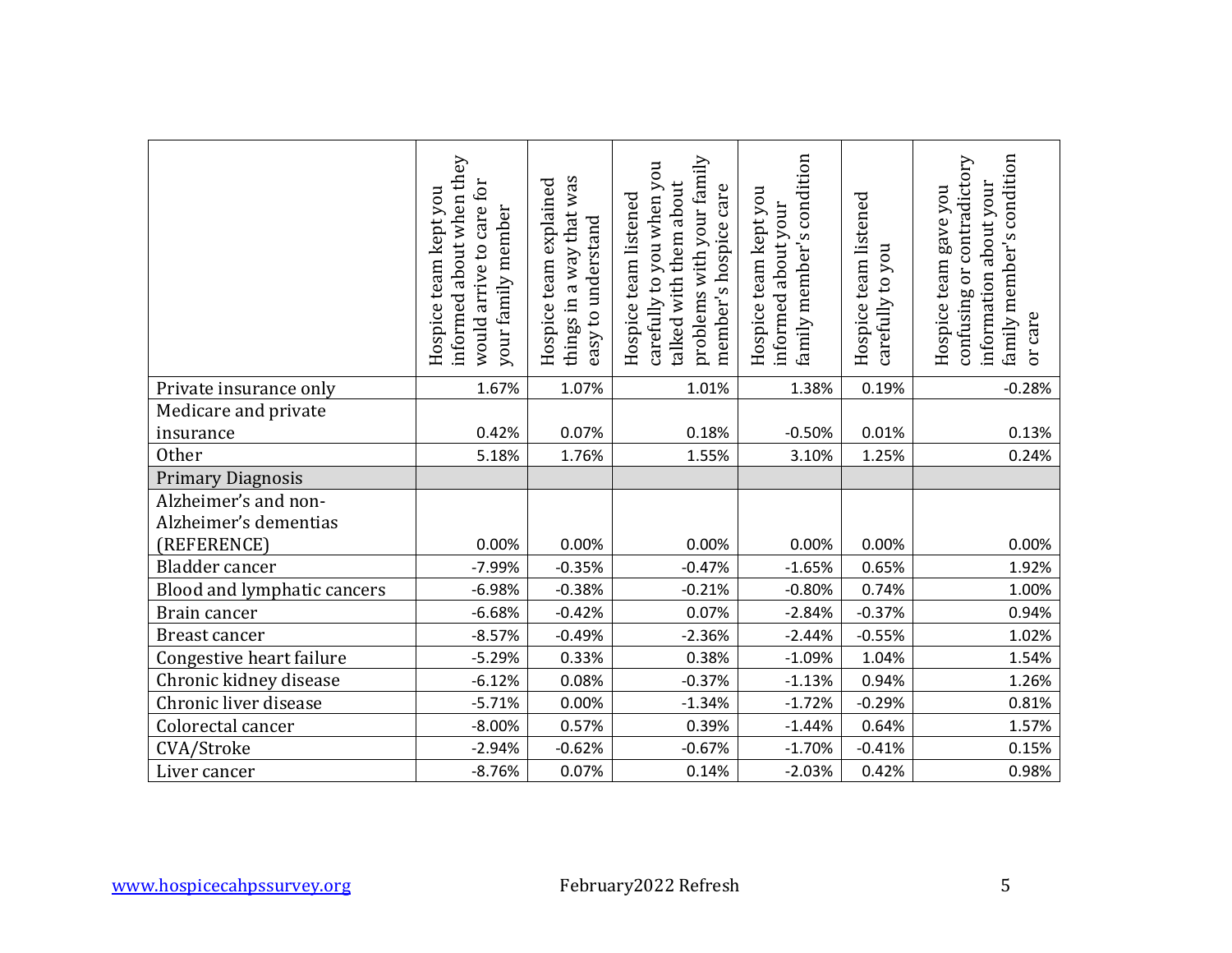|                            | informed about when they<br>would arrive to care for<br>Hospice team kept you<br>your family member | things in a way that was<br>Hospice team explained<br>easy to understand | problems with your family<br>carefully to you when you<br>talked with them about<br>member's hospice care<br>Hospice team listened | family member's condition<br>Hospice team kept you<br>informed about your | Hospice team listened<br>carefully to you | family member's condition<br>confusing or contradictory<br>information about your<br>Hospice team gave you<br>or care |
|----------------------------|-----------------------------------------------------------------------------------------------------|--------------------------------------------------------------------------|------------------------------------------------------------------------------------------------------------------------------------|---------------------------------------------------------------------------|-------------------------------------------|-----------------------------------------------------------------------------------------------------------------------|
| Lung & other chest cavity  |                                                                                                     |                                                                          |                                                                                                                                    |                                                                           |                                           |                                                                                                                       |
| cancer                     | $-8.64%$                                                                                            | 0.07%                                                                    | $-0.05%$                                                                                                                           | $-1.80%$                                                                  | 0.60%                                     | 1.10%                                                                                                                 |
| Non-infectious respiratory | $-6.24%$                                                                                            | 0.09%                                                                    | $-0.22%$                                                                                                                           | $-1.03%$                                                                  | 0.99%                                     | 1.62%                                                                                                                 |
| Other heart disease        | $-5.29%$                                                                                            | $-0.11%$                                                                 | $-0.19%$                                                                                                                           | $-1.37%$                                                                  | 0.67%                                     | 1.45%                                                                                                                 |
| Pancreatic cancer          | $-9.03%$                                                                                            | $-0.08%$                                                                 | $-0.78%$                                                                                                                           | $-2.42%$                                                                  | 0.49%                                     | 1.47%                                                                                                                 |
| Parkinson's and other      |                                                                                                     |                                                                          |                                                                                                                                    |                                                                           |                                           |                                                                                                                       |
| degenerative diseases      | $-2.32%$                                                                                            | $-0.26%$                                                                 | $-0.46%$                                                                                                                           | $-1.12%$                                                                  | 0.04%                                     | 0.43%                                                                                                                 |
| Pneumonias and other       |                                                                                                     |                                                                          |                                                                                                                                    |                                                                           |                                           |                                                                                                                       |
| infectious lung diseases   | $-3.91%$                                                                                            | 0.93%                                                                    | 0.10%                                                                                                                              | $-0.01%$                                                                  | 0.95%                                     | 1.60%                                                                                                                 |
| Prostate cancer            | $-7.31%$                                                                                            | 0.09%                                                                    | $-0.17%$                                                                                                                           | $-1.53%$                                                                  | 0.82%                                     | 1.63%                                                                                                                 |
| Other, cancer              | $-7.96%$                                                                                            | $-0.04%$                                                                 | $-0.20%$                                                                                                                           | $-2.11%$                                                                  | 0.25%                                     | 1.26%                                                                                                                 |
| Other, non-cancer          | $-2.94%$                                                                                            | $-0.02%$                                                                 | $-0.33%$                                                                                                                           | $-0.70%$                                                                  | 0.46%                                     | 0.72%                                                                                                                 |
| Length of hospice stay     |                                                                                                     |                                                                          |                                                                                                                                    |                                                                           |                                           |                                                                                                                       |
| $2-5$ days                 | $-8.21%$                                                                                            | $-1.59%$                                                                 | 2.03%                                                                                                                              | $-2.93%$                                                                  | $-1.04%$                                  | $-4.18%$                                                                                                              |
| $6-12$ days                | $-7.14%$                                                                                            | $-0.38%$                                                                 | 2.62%                                                                                                                              | $-1.30%$                                                                  | 0.04%                                     | $-2.43%$                                                                                                              |
| 13-29 days                 | $-5.17%$                                                                                            | 0.51%                                                                    | 2.27%                                                                                                                              | $-0.05%$                                                                  | 0.85%                                     | $-0.80%$                                                                                                              |
| 30-80 days                 | $-3.44%$                                                                                            | 0.35%                                                                    | 1.30%                                                                                                                              | $-0.01%$                                                                  | 0.62%                                     | $-0.11%$                                                                                                              |
| 81+ days (REFERENCE)       | 0.00%                                                                                               | 0.00%                                                                    | 0.00%                                                                                                                              | 0.00%                                                                     | 0.00%                                     | 0.00%                                                                                                                 |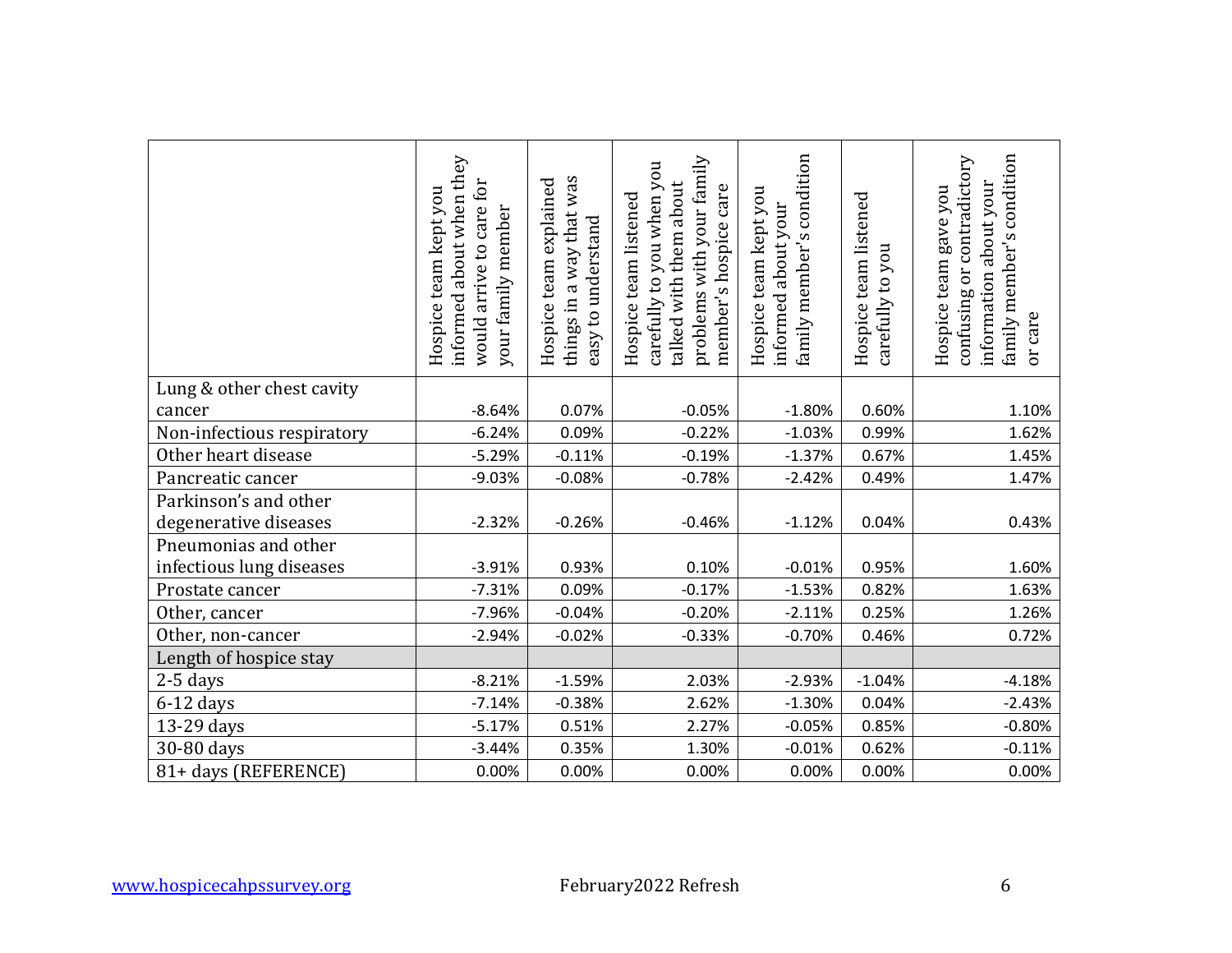|                                            | informed about when they<br>would arrive to care for<br>Hospice team kept you<br>your family member | things in a way that was<br>Hospice team explained<br>easy to understand | problems with your family<br>carefully to you when you<br>talked with them about<br>member's hospice care<br>Hospice team listened | family member's condition<br>Hospice team kept you<br>informed about your | Hospice team listened<br>carefully to you | family member's condition<br>confusing or contradictory<br>information about your<br>Hospice team gave you<br>or care |
|--------------------------------------------|-----------------------------------------------------------------------------------------------------|--------------------------------------------------------------------------|------------------------------------------------------------------------------------------------------------------------------------|---------------------------------------------------------------------------|-------------------------------------------|-----------------------------------------------------------------------------------------------------------------------|
| <b>Caregiver Age</b>                       |                                                                                                     |                                                                          |                                                                                                                                    |                                                                           |                                           |                                                                                                                       |
| Age 18-44                                  | 1.96%                                                                                               | 2.51%                                                                    | 5.24%                                                                                                                              | 1.90%                                                                     | 4.10%                                     | 2.87%                                                                                                                 |
| Age 45-54                                  | $-0.87%$                                                                                            | 0.50%                                                                    | 2.05%                                                                                                                              | $-0.26%$                                                                  | 0.70%                                     | 0.90%                                                                                                                 |
| Age 55-64 (REFERENCE)                      | 0.00%                                                                                               | 0.00%                                                                    | 0.00%                                                                                                                              | 0.00%                                                                     | 0.00%                                     | 0.00%                                                                                                                 |
| Age 65-74                                  | 0.70%                                                                                               | $-0.41%$                                                                 | $-2.32%$                                                                                                                           | 0.35%                                                                     | $-0.98%$                                  | $-1.95%$                                                                                                              |
| Age 75-84                                  | 2.05%                                                                                               | 1.72%                                                                    | $-1.89%$                                                                                                                           | 3.16%                                                                     | 1.03%                                     | $-2.57%$                                                                                                              |
| Age 85+                                    | 3.88%                                                                                               | 5.52%                                                                    | 0.24%                                                                                                                              | 7.26%                                                                     | 4.14%                                     | $-1.39%$                                                                                                              |
| <b>Caregiver Education</b>                 |                                                                                                     |                                                                          |                                                                                                                                    |                                                                           |                                           |                                                                                                                       |
| 8 <sup>th</sup> grade or less              | $-1.71%$                                                                                            | 0.99%                                                                    | $-0.30%$                                                                                                                           | $-0.60%$                                                                  | $-0.01%$                                  | 10.92%                                                                                                                |
| Some high school                           | $-3.22%$                                                                                            | $-0.66%$                                                                 | $-0.57%$                                                                                                                           | $-1.31%$                                                                  | $-0.66%$                                  | 6.15%                                                                                                                 |
| High school graduate or GED<br>(REFERENCE) | 0.00%                                                                                               | 0.00%                                                                    | 0.00%                                                                                                                              | 0.00%                                                                     | 0.00%                                     | 0.00%                                                                                                                 |
| Some college                               | 4.43%                                                                                               | 1.61%                                                                    | 2.92%                                                                                                                              | 3.06%                                                                     | 2.07%                                     | $-0.26%$                                                                                                              |
| 4-year college graduate                    | 10.23%                                                                                              | 3.39%                                                                    | 4.55%                                                                                                                              | 6.49%                                                                     | 3.44%                                     | 0.57%                                                                                                                 |
| More than 4-year college<br>graduate       | 13.18%                                                                                              | 4.56%                                                                    | 6.89%                                                                                                                              | 8.84%                                                                     | 5.42%                                     | 1.94%                                                                                                                 |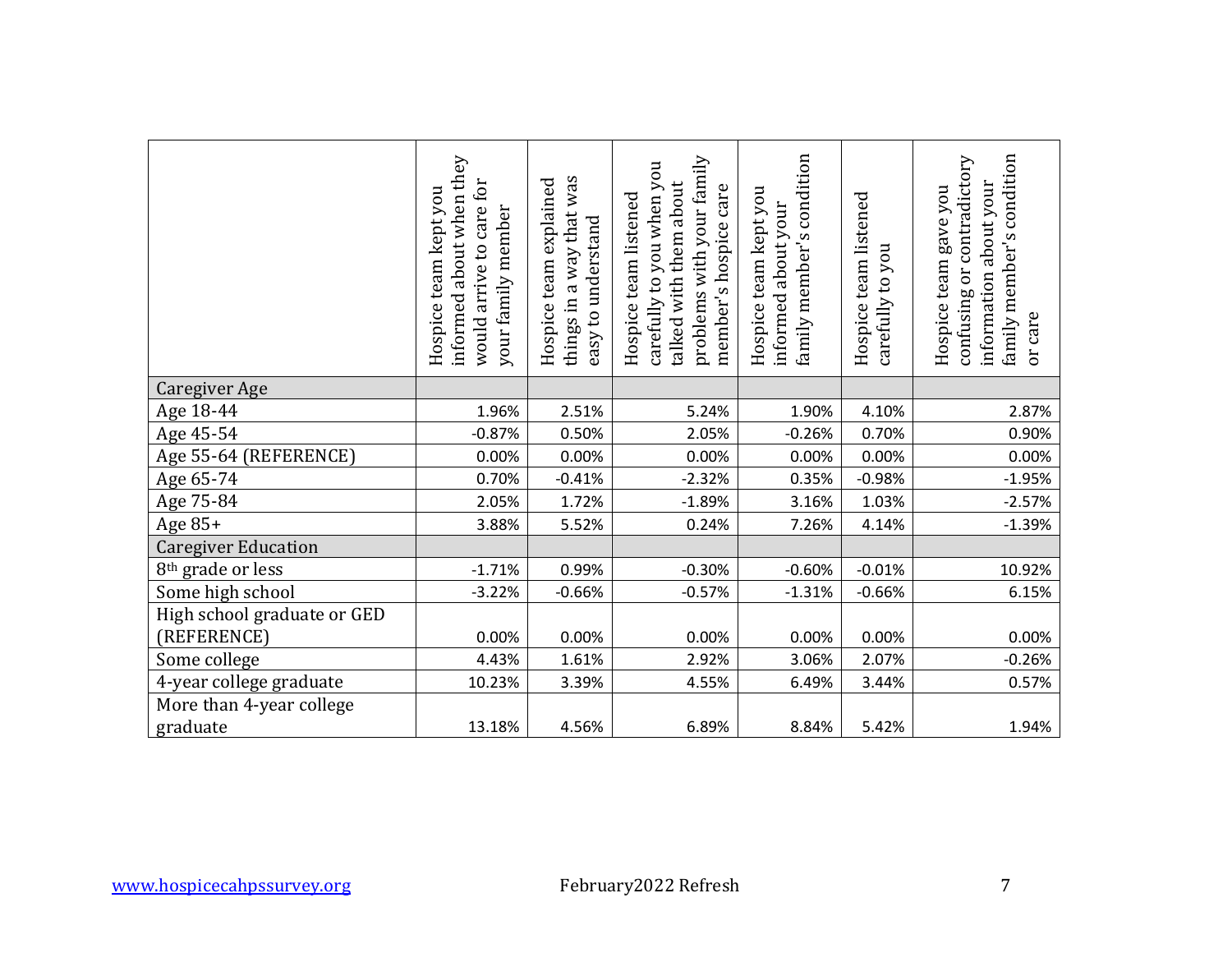| informed about when they<br>would arrive to care for<br>Hospice team kept you<br>your family member | things in a way that was<br>Hospice team explained<br>easy to understand | problems with your family<br>carefully to you when you<br>talked with them about<br>member's hospice care<br>Hospice team listened | family member's condition<br>Hospice team kept you<br>informed about your | Hospice team listened<br>carefully to you | family member's condition<br>confusing or contradictory<br>information about your<br>Hospice team gave you<br>or care |
|-----------------------------------------------------------------------------------------------------|--------------------------------------------------------------------------|------------------------------------------------------------------------------------------------------------------------------------|---------------------------------------------------------------------------|-------------------------------------------|-----------------------------------------------------------------------------------------------------------------------|
|                                                                                                     |                                                                          |                                                                                                                                    |                                                                           |                                           |                                                                                                                       |
| $-5.01%$                                                                                            | 1.81%                                                                    | 1.09%                                                                                                                              | 1.95%                                                                     | 2.10%                                     | $-0.03%$                                                                                                              |
| 0.00%                                                                                               | 0.00%                                                                    | 0.00%                                                                                                                              | 0.00%                                                                     | 0.00%                                     | 0.00%                                                                                                                 |
| $-2.45%$                                                                                            | $-2.47%$                                                                 | $-2.31%$                                                                                                                           | $-2.73%$                                                                  | $-1.88%$                                  | $-1.81%$                                                                                                              |
| 3.88%                                                                                               | $-0.82%$                                                                 | $-1.83%$                                                                                                                           | 1.14%                                                                     | $-1.30%$                                  | $-2.10%$                                                                                                              |
| 5.72%                                                                                               |                                                                          |                                                                                                                                    |                                                                           |                                           | $-0.14%$                                                                                                              |
| $-1.34%$                                                                                            | 2.23%                                                                    | 1.44%                                                                                                                              | 3.39%                                                                     | 2.34%                                     | 0.14%                                                                                                                 |
| 4.69%                                                                                               |                                                                          |                                                                                                                                    | 3.80%                                                                     | 1.13%                                     | $-1.99%$                                                                                                              |
|                                                                                                     |                                                                          |                                                                                                                                    |                                                                           |                                           | $-0.79%$                                                                                                              |
|                                                                                                     |                                                                          |                                                                                                                                    |                                                                           |                                           |                                                                                                                       |
|                                                                                                     |                                                                          |                                                                                                                                    |                                                                           |                                           |                                                                                                                       |
|                                                                                                     |                                                                          |                                                                                                                                    |                                                                           |                                           | $-3.59%$                                                                                                              |
|                                                                                                     |                                                                          |                                                                                                                                    |                                                                           |                                           | 0.00%                                                                                                                 |
|                                                                                                     | $-0.32%$<br>$-8.26%$<br>0.00%                                            | 2.93%<br>0.72%<br>$-1.29%$<br>$-2.06%$<br>0.00%                                                                                    | 2.36%<br>0.51%<br>$-0.74%$<br>$-4.27%$<br>0.00%                           | 5.18%<br>0.05%<br>$-4.63%$<br>0.00%       | 2.81%<br>$-0.39%$<br>$-2.42%$<br>0.00%                                                                                |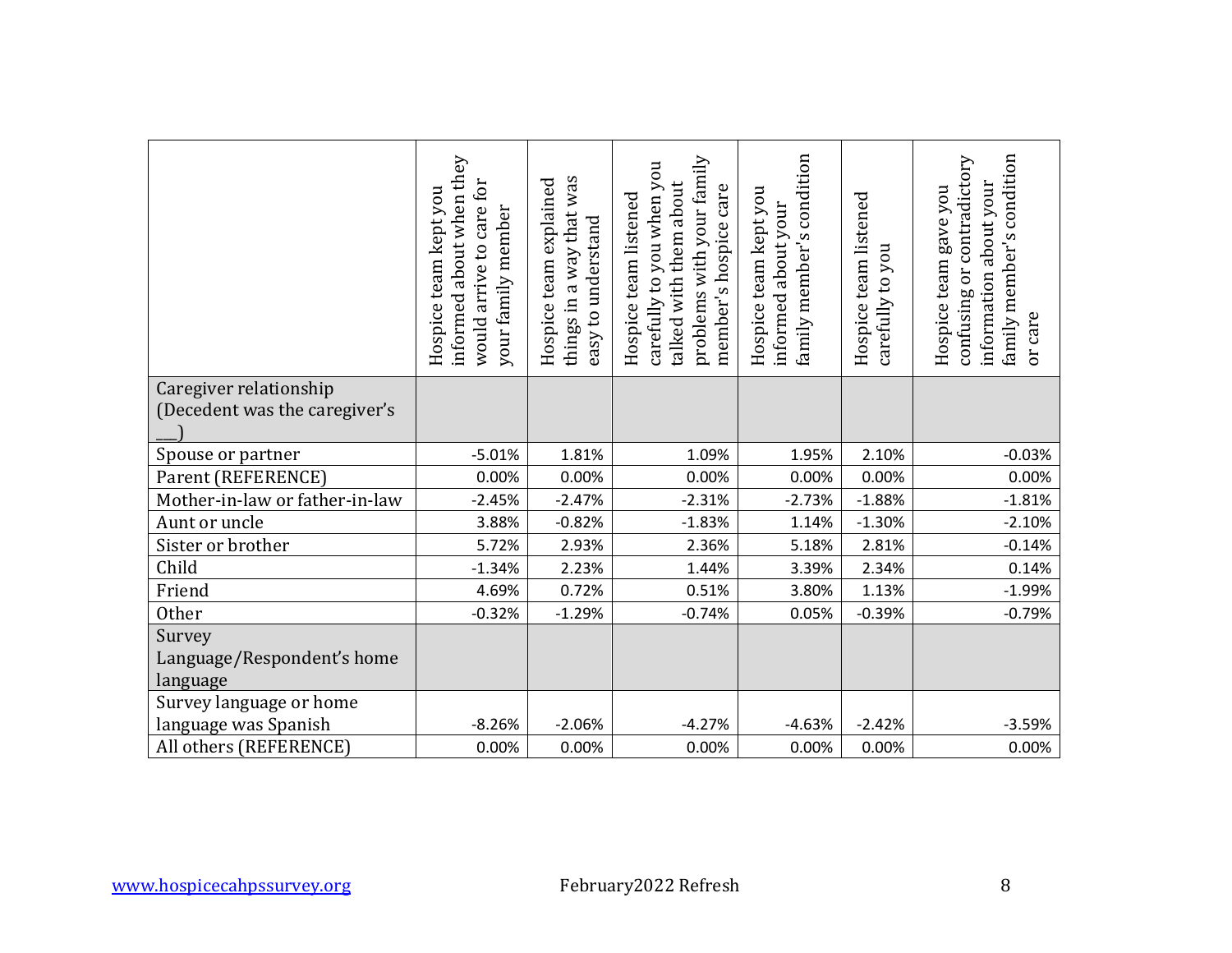|                                      | <b>Getting Timely Help</b>                                                                                        |                                                                                               |                                                                        | <b>Treating Patient with Respect</b>                                   |
|--------------------------------------|-------------------------------------------------------------------------------------------------------------------|-----------------------------------------------------------------------------------------------|------------------------------------------------------------------------|------------------------------------------------------------------------|
|                                      | your family member asked<br>for help from the hospice<br>Got help as soon as you<br>needed it when you or<br>team | Got the help you needed<br>from the hospice team<br>weekends, or holidays<br>during evenings, | Hospice team treated your<br>family member with<br>dignity and respect | Felt that the hospice team<br>really cared about your<br>family member |
| Response percentile (per 1% of       |                                                                                                                   |                                                                                               |                                                                        |                                                                        |
| response percentile)<br>Decedent Age | 0.09%                                                                                                             | 0.08%                                                                                         | 0.04%                                                                  | 0.07%                                                                  |
| Age 18-54                            | $-2.20%$                                                                                                          | $-2.45%$                                                                                      | 0.25%                                                                  | $-0.32%$                                                               |
| Age 55-64                            | $-1.72%$                                                                                                          | $-1.67%$                                                                                      | 0.48%                                                                  | 0.09%                                                                  |
| Age 65-69                            | $-1.33%$                                                                                                          | $-0.86%$                                                                                      | 0.57%                                                                  | 0.26%                                                                  |
| Age 70-74                            | $-1.37%$                                                                                                          | $-1.64%$                                                                                      | 0.40%                                                                  | 0.23%                                                                  |
| Age 75-79                            | $-1.55%$                                                                                                          | $-1.17%$                                                                                      | 0.22%                                                                  | $-0.15%$                                                               |
| Age 80-84                            | $-1.12%$                                                                                                          | $-0.84%$                                                                                      | 0.31%                                                                  | $-0.04%$                                                               |
| Age 85-89                            | $-0.83%$                                                                                                          | $-0.77%$                                                                                      | 0.09%                                                                  | $-0.17%$                                                               |
| Age 90+ (REFERENCE)                  | 0.00%                                                                                                             | 0.00%                                                                                         | 0.00%                                                                  | 0.00%                                                                  |

#### **Table 2. CAHPS Hospice Survey Top-Box Case-Mix Adjustments for Getting Timely Help and Treating Patient with Respect, Q4 2018 – Q4 2019; Q3 2020 – Q1 2021**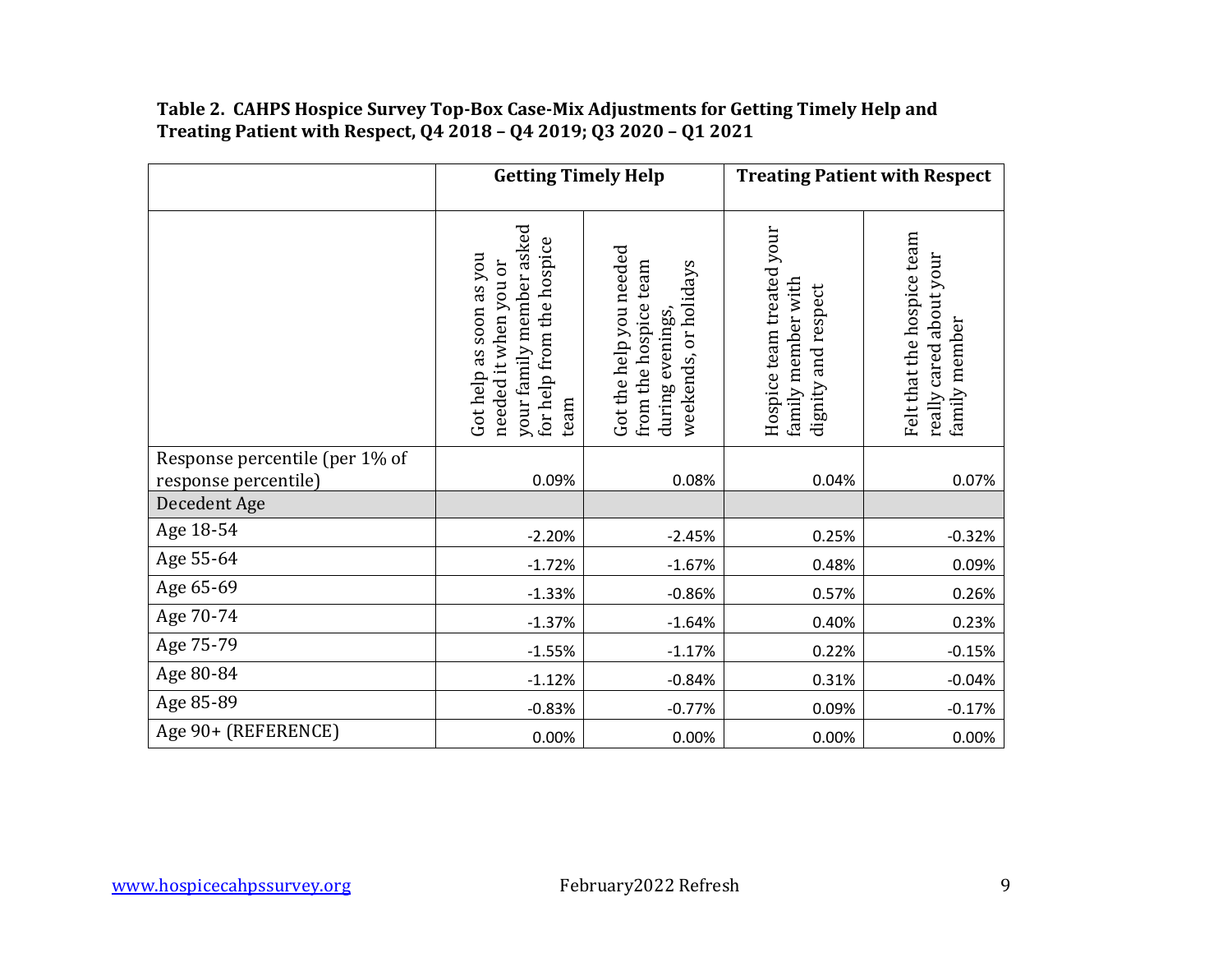|                                                          | your family member asked<br>for help from the hospice<br>Got help as soon as you<br>needed it when you or<br>team | Got the help you needed<br>from the hospice team<br>weekends, or holidays<br>during evenings, | Hospice team treated your<br>family member with<br>dignity and respect | Felt that the hospice team<br>really cared about your<br>family member |
|----------------------------------------------------------|-------------------------------------------------------------------------------------------------------------------|-----------------------------------------------------------------------------------------------|------------------------------------------------------------------------|------------------------------------------------------------------------|
| Payer for Hospice Care                                   |                                                                                                                   |                                                                                               |                                                                        |                                                                        |
| Medicare only (REFERENCE)                                | 0.00%                                                                                                             | 0.00%                                                                                         | 0.00%                                                                  | 0.00%                                                                  |
| Medicaid only or Medicaid and                            |                                                                                                                   |                                                                                               |                                                                        |                                                                        |
| private insurance                                        | 0.87%                                                                                                             | 1.92%                                                                                         | 1.55%                                                                  | 0.90%                                                                  |
| Medicare and Medicaid                                    | 2.73%                                                                                                             | 4.00%                                                                                         | 1.62%                                                                  | 2.34%                                                                  |
| Private insurance only                                   | 1.15%                                                                                                             | 1.67%                                                                                         | 0.40%                                                                  | 0.77%                                                                  |
| Medicare and private insurance                           | $-0.09%$                                                                                                          | 0.21%                                                                                         | $-0.11%$                                                               | 0.14%                                                                  |
| <b>Other</b>                                             | 1.76%                                                                                                             | 1.12%                                                                                         | 0.68%                                                                  | 1.28%                                                                  |
| <b>Primary Diagnosis</b>                                 |                                                                                                                   |                                                                                               |                                                                        |                                                                        |
| Alzheimer's and non-Alzheimer's<br>dementias (REFERENCE) | 0.00%                                                                                                             | 0.00%                                                                                         | 0.00%                                                                  | 0.00%                                                                  |
| <b>Bladder</b> cancer                                    | 1.02%                                                                                                             | $-1.54%$                                                                                      | $-0.01%$                                                               | 0.08%                                                                  |
| Blood and lymphatic cancers                              | 1.15%                                                                                                             | $-0.23%$                                                                                      | $-0.03%$                                                               | 0.45%                                                                  |
| Brain cancer                                             | 1.37%                                                                                                             | $-0.16%$                                                                                      | $-0.11%$                                                               | 0.06%                                                                  |
| Breast cancer                                            | 0.38%                                                                                                             | $-0.82%$                                                                                      | $-0.28%$                                                               | $-0.35%$                                                               |
| Congestive heart failure                                 | 1.10%                                                                                                             | $-0.70%$                                                                                      | 0.22%                                                                  | 0.48%                                                                  |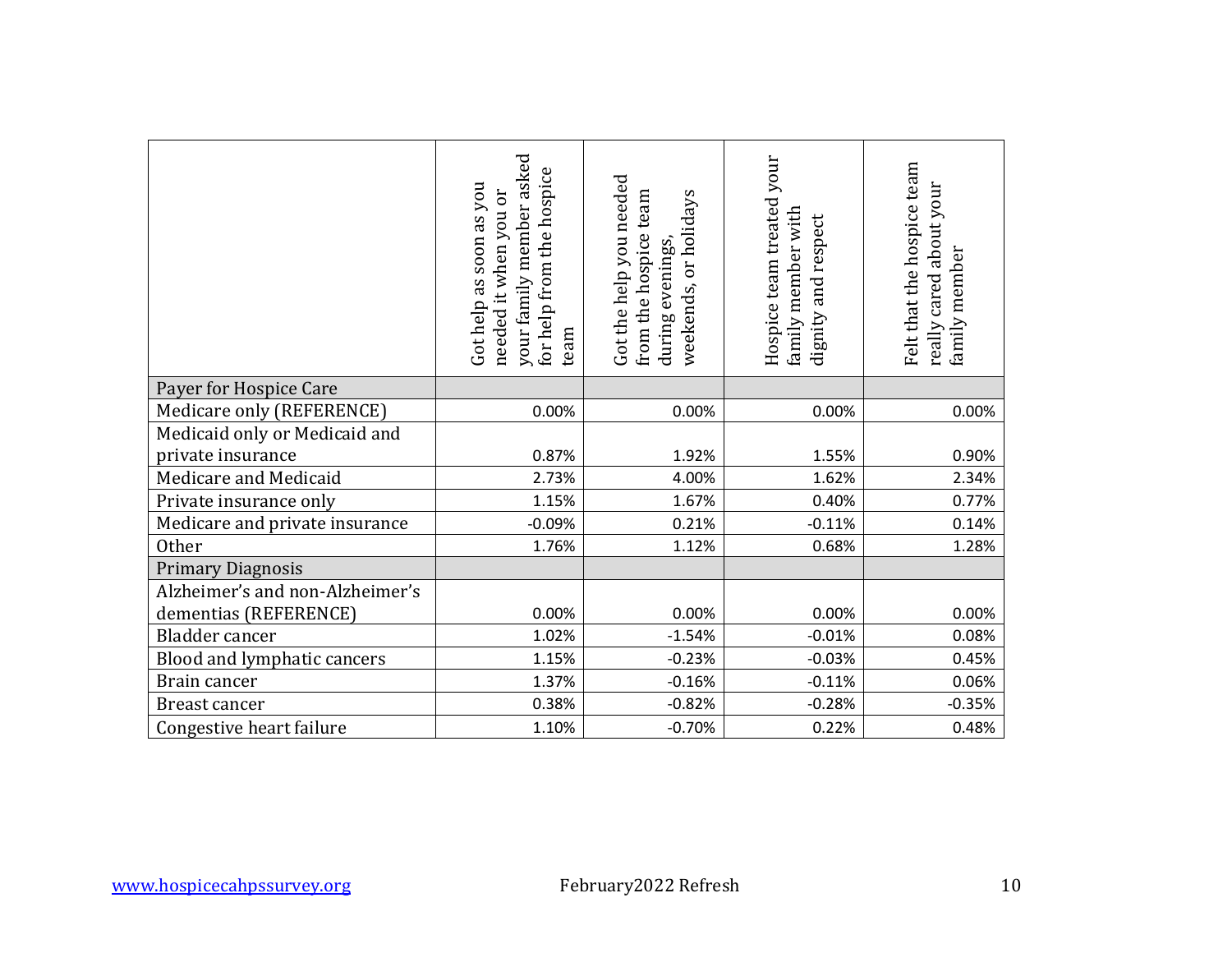|                                                                                   | your family member asked<br>for help from the hospice<br>Got help as soon as you<br>needed it when you or<br>team | Got the help you needed<br>from the hospice team<br>weekends, or holidays<br>during evenings, | Hospice team treated your<br>family member with<br>dignity and respect | Felt that the hospice team<br>really cared about your<br>family member |
|-----------------------------------------------------------------------------------|-------------------------------------------------------------------------------------------------------------------|-----------------------------------------------------------------------------------------------|------------------------------------------------------------------------|------------------------------------------------------------------------|
| Chronic kidney disease                                                            | 1.60%                                                                                                             | 0.01%                                                                                         | 0.38%                                                                  | 1.24%                                                                  |
| Chronic liver disease                                                             | $-0.07%$                                                                                                          | $-1.43%$                                                                                      | $-0.50%$                                                               | $-0.22%$                                                               |
| Colorectal cancer                                                                 | 1.13%                                                                                                             | $-0.15%$                                                                                      | 0.26%                                                                  | 0.45%                                                                  |
| CVA/Stroke                                                                        | $-0.35%$                                                                                                          | $-0.97%$                                                                                      | $-0.23%$                                                               | $-0.22%$                                                               |
| Liver cancer                                                                      | 0.47%                                                                                                             | $-0.19%$                                                                                      | $-0.19%$                                                               | 0.76%                                                                  |
| Lung & other chest cavity cancer                                                  | 0.14%                                                                                                             | $-0.88%$                                                                                      | $-0.02%$                                                               | 0.58%                                                                  |
| Non-infectious respiratory                                                        | 1.21%                                                                                                             | $-0.59%$                                                                                      | 0.02%                                                                  | 0.57%                                                                  |
| Other heart disease                                                               | 0.70%                                                                                                             | $-0.96%$                                                                                      | 0.13%                                                                  | 0.19%                                                                  |
| Pancreatic cancer                                                                 | 1.24%                                                                                                             | $-0.35%$                                                                                      | $-0.10%$                                                               | $-0.04%$                                                               |
| Parkinson's and other<br>degenerative diseases<br>Pneumonias and other infectious | 1.34%                                                                                                             | 0.11%                                                                                         | $-0.18%$                                                               | $-0.19%$                                                               |
| lung diseases                                                                     | 1.31%                                                                                                             | 0.22%                                                                                         | 0.13%                                                                  | 0.56%                                                                  |
| Prostate cancer                                                                   | 1.73%                                                                                                             | $-0.15%$                                                                                      | 0.17%                                                                  | 0.52%                                                                  |
| Other, cancer                                                                     | 1.10%                                                                                                             | $-0.51%$                                                                                      | 0.08%                                                                  | 0.14%                                                                  |
| Other, non-cancer                                                                 | 0.30%                                                                                                             | $-0.71%$                                                                                      | 0.09%                                                                  | 0.37%                                                                  |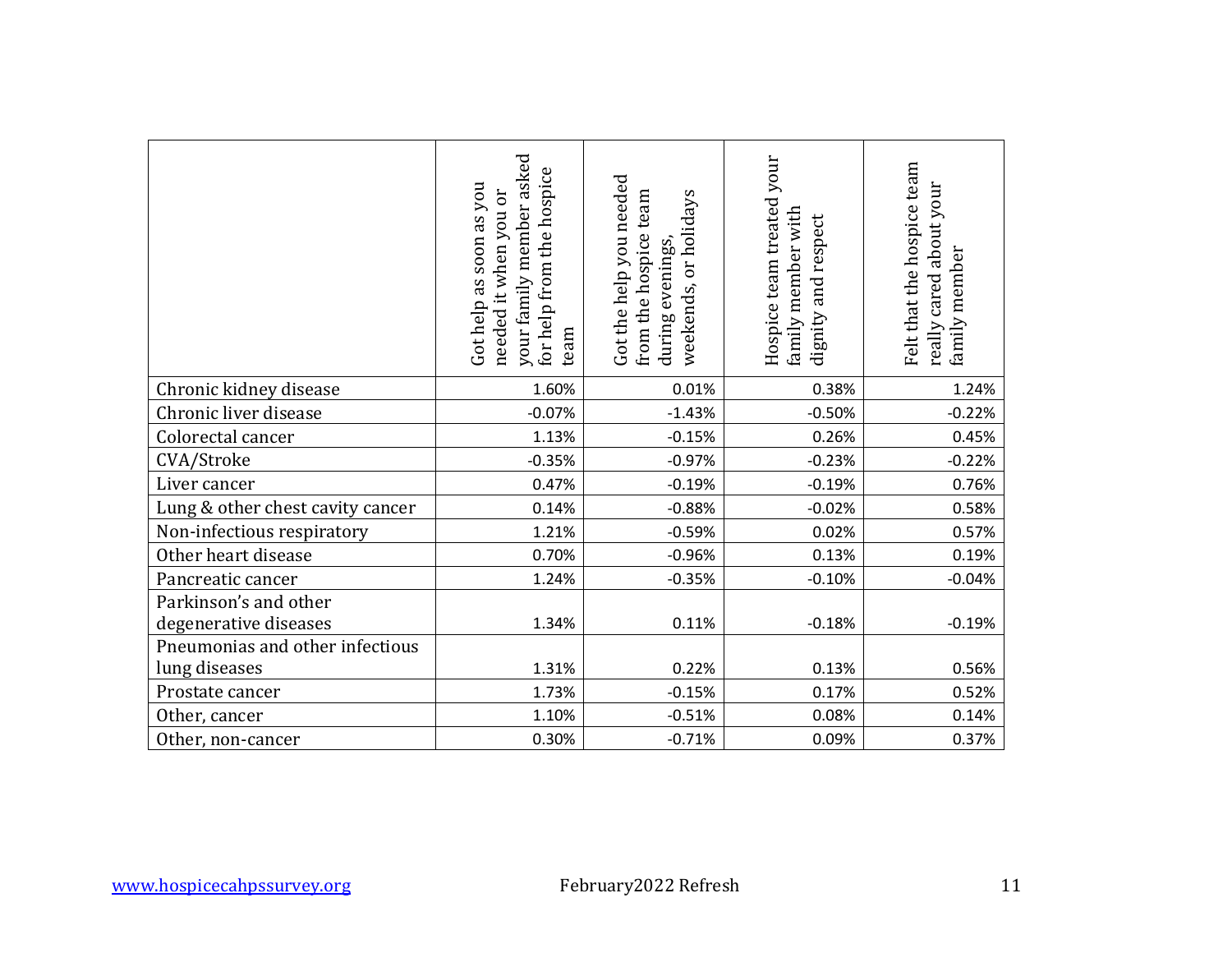|                                            | your family member asked<br>for help from the hospice<br>Got help as soon as you<br>needed it when you or<br>team | Got the help you needed<br>from the hospice team<br>weekends, or holidays<br>during evenings, | Hospice team treated your<br>family member with<br>dignity and respect | Felt that the hospice team<br>really cared about your<br>family member |
|--------------------------------------------|-------------------------------------------------------------------------------------------------------------------|-----------------------------------------------------------------------------------------------|------------------------------------------------------------------------|------------------------------------------------------------------------|
| Length of hospice stay                     |                                                                                                                   |                                                                                               |                                                                        |                                                                        |
| 2-5 days                                   | $-5.83%$                                                                                                          | $-6.67%$                                                                                      | 0.08%                                                                  | 0.09%                                                                  |
| $6-12$ days                                | $-2.94%$                                                                                                          | $-4.50%$                                                                                      | 0.35%                                                                  | 1.12%                                                                  |
| 13-29 days                                 | $-0.61%$                                                                                                          | $-2.35%$                                                                                      | 0.56%                                                                  | 1.74%                                                                  |
| 30-80 days                                 | 0.06%                                                                                                             | $-0.94%$                                                                                      | 0.26%                                                                  | 1.07%                                                                  |
| 81+ days (REFERENCE)                       | 0.00%                                                                                                             | 0.00%                                                                                         | 0.00%                                                                  | 0.00%                                                                  |
| Caregiver Age                              |                                                                                                                   |                                                                                               |                                                                        |                                                                        |
| Age 18-44                                  | 3.71%                                                                                                             | 3.83%                                                                                         | 2.39%                                                                  | 4.56%                                                                  |
| Age 45-54                                  | 0.27%                                                                                                             | 1.23%                                                                                         | 0.37%                                                                  | 0.74%                                                                  |
| Age 55-64 (REFERENCE)                      | 0.00%                                                                                                             | 0.00%                                                                                         | 0.00%                                                                  | 0.00%                                                                  |
| Age 65-74                                  | $-1.01%$                                                                                                          | $-0.93%$                                                                                      | $-0.93%$                                                               | $-1.37%$                                                               |
| Age 75-84                                  | $-0.32%$                                                                                                          | 0.59%                                                                                         | $-0.78%$                                                               | $-1.10%$                                                               |
| Age 85+                                    | 1.72%                                                                                                             | 3.95%                                                                                         | 0.12%                                                                  | 0.66%                                                                  |
| <b>Caregiver Education</b>                 |                                                                                                                   |                                                                                               |                                                                        |                                                                        |
| 8 <sup>th</sup> grade or less              | 0.96%                                                                                                             | 3.96%                                                                                         | 1.35%                                                                  | $-0.36%$                                                               |
| Some high school                           | $-1.16%$                                                                                                          | 1.54%                                                                                         | 0.07%                                                                  | $-0.49%$                                                               |
| High school graduate or GED<br>(REFERENCE) | 0.00%                                                                                                             | 0.00%                                                                                         | 0.00%                                                                  | 0.00%                                                                  |
| Some college                               | 2.98%                                                                                                             | 0.87%                                                                                         | 0.70%                                                                  | 2.37%                                                                  |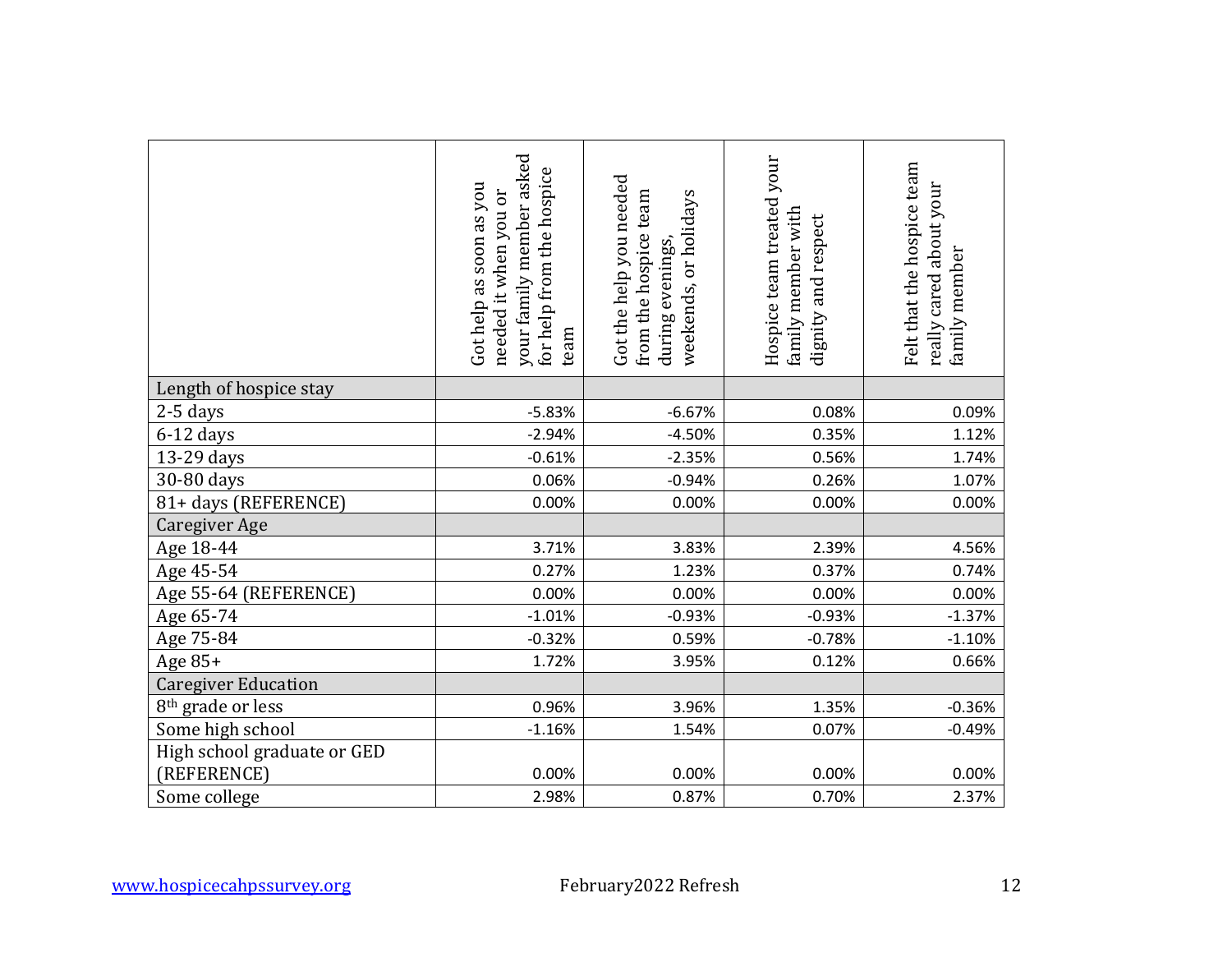|                                                         | your family member asked<br>for help from the hospice<br>Got help as soon as you<br>needed it when you or<br>team | Got the help you needed<br>from the hospice team<br>weekends, or holidays<br>during evenings, | Hospice team treated your<br>family member with<br>dignity and respect | Felt that the hospice team<br>really cared about your<br>family member |
|---------------------------------------------------------|-------------------------------------------------------------------------------------------------------------------|-----------------------------------------------------------------------------------------------|------------------------------------------------------------------------|------------------------------------------------------------------------|
| 4-year college graduate                                 | 6.32%                                                                                                             | 2.74%                                                                                         | 1.25%                                                                  | 4.06%                                                                  |
| More than 4-year college<br>graduate                    | 9.13%                                                                                                             | 4.41%                                                                                         | 2.06%                                                                  | 5.98%                                                                  |
| Caregiver relationship (Decedent<br>was the caregiver's |                                                                                                                   |                                                                                               |                                                                        |                                                                        |
| Spouse or partner                                       | 0.08%                                                                                                             | 0.33%                                                                                         | 0.03%                                                                  | 0.72%                                                                  |
| Parent (REFERENCE)                                      | 0.00%                                                                                                             | 0.00%                                                                                         | 0.00%                                                                  | 0.00%                                                                  |
| Mother-in-law or father-in-law                          | $-2.37%$                                                                                                          | $-2.08%$                                                                                      | $-1.11%$                                                               | $-2.21%$                                                               |
| Aunt or uncle                                           | $-1.19%$                                                                                                          | $-0.65%$                                                                                      | $-0.84%$                                                               | $-1.13%$                                                               |
| Sister or brother                                       | 2.69%                                                                                                             | 2.59%                                                                                         | 1.02%                                                                  | 1.70%                                                                  |
| Child                                                   | 0.57%                                                                                                             | 0.93%                                                                                         | 0.71%                                                                  | 0.87%                                                                  |
| Friend                                                  | 0.20%                                                                                                             | $-0.20%$                                                                                      | 0.32%                                                                  | 0.30%                                                                  |
| <b>Other</b>                                            | $-1.80%$                                                                                                          | $-0.74%$                                                                                      | $-0.52%$                                                               | $-0.78%$                                                               |
| Survey Language/Respondent's<br>home language           |                                                                                                                   |                                                                                               |                                                                        |                                                                        |
| Survey language or home                                 |                                                                                                                   |                                                                                               |                                                                        |                                                                        |
| language was Spanish                                    | $-3.46%$                                                                                                          | 2.36%                                                                                         | $-1.33%$                                                               | $-0.43%$                                                               |
| All others (REFERENCE)                                  | 0.00%                                                                                                             | 0.00%                                                                                         | 0.00%                                                                  | 0.00%                                                                  |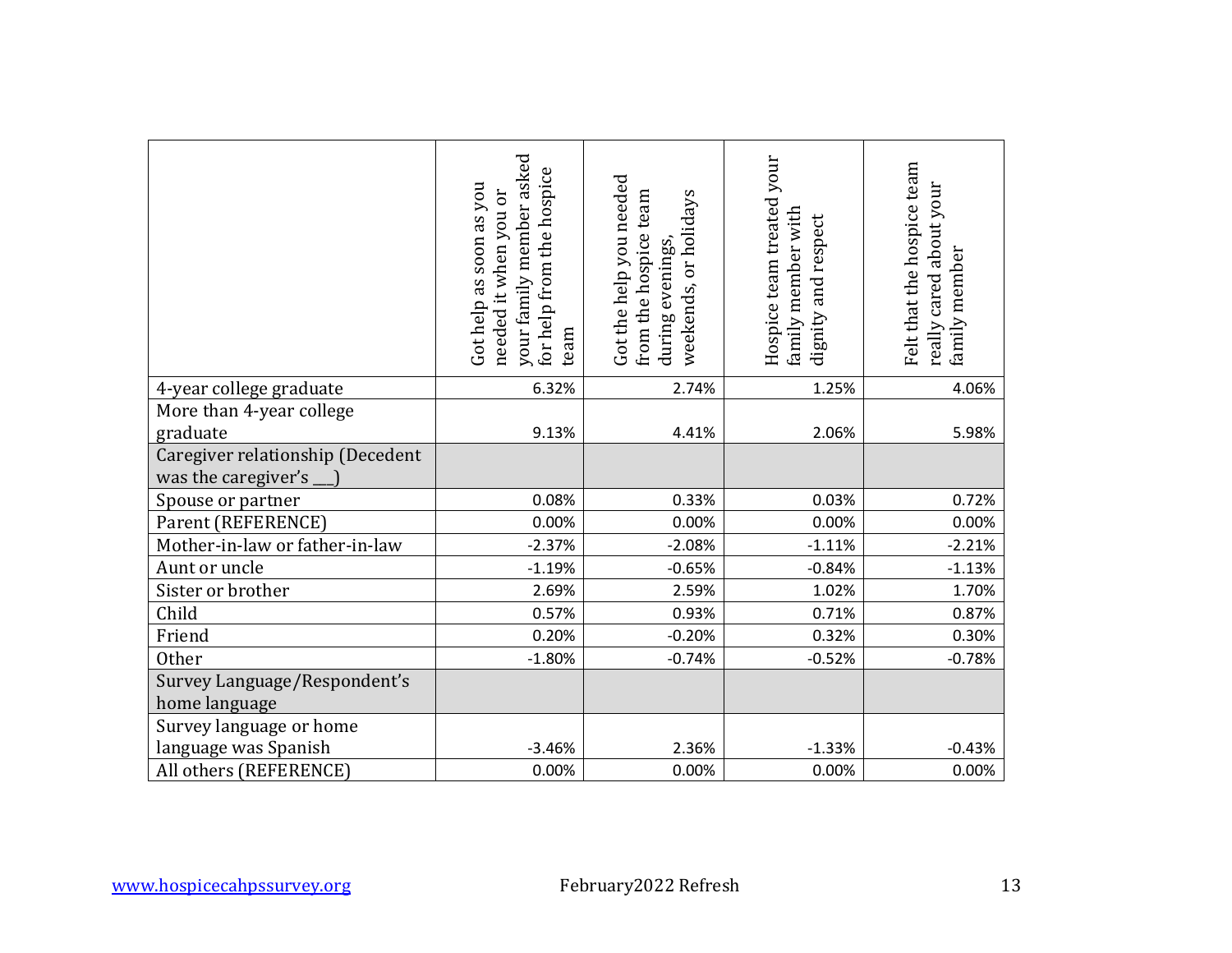|                                | support you got from the<br>team while your<br>family member was in<br>Amount of emotional<br>hospice care<br>hospice | the weeks<br>after your family member<br>support you got from the<br>Amount of emotional<br>hospice team in<br>died | and spiritual<br>beliefs you got from the<br>Amount of support for<br>your religious<br>hospice team |
|--------------------------------|-----------------------------------------------------------------------------------------------------------------------|---------------------------------------------------------------------------------------------------------------------|------------------------------------------------------------------------------------------------------|
| Response percentile (per 1% of |                                                                                                                       |                                                                                                                     |                                                                                                      |
| response percentile)           | 0.03%                                                                                                                 | 0.02%                                                                                                               | 0.03%                                                                                                |
| Decedent Age                   |                                                                                                                       |                                                                                                                     |                                                                                                      |
| Age 18-54                      | 0.22%                                                                                                                 | 3.01%                                                                                                               | $-0.61%$                                                                                             |
| Age 55-64                      | 0.60%                                                                                                                 | 2.32%                                                                                                               | 0.05%                                                                                                |
| Age 65-69                      | 0.53%                                                                                                                 | 1.79%                                                                                                               | $-0.13%$                                                                                             |
| Age 70-74                      | 0.56%                                                                                                                 | 1.80%                                                                                                               | 0.16%                                                                                                |
| Age 75-79                      | 0.40%                                                                                                                 | 1.70%                                                                                                               | 0.03%                                                                                                |
| Age 80-84                      | 0.27%                                                                                                                 | 1.18%                                                                                                               | 0.23%                                                                                                |
| Age 85-89                      | $-0.02%$                                                                                                              | 0.46%                                                                                                               | 0.18%                                                                                                |
| Age 90+ (REFERENCE)            | 0.00%                                                                                                                 | 0.00%                                                                                                               | 0.00%                                                                                                |
| Payer for Hospice Care         |                                                                                                                       |                                                                                                                     |                                                                                                      |
| Medicare only (REFERENCE)      | 0.00%                                                                                                                 | 0.00%                                                                                                               | 0.00%                                                                                                |
| Medicaid only or Medicaid and  |                                                                                                                       |                                                                                                                     |                                                                                                      |
| private insurance              | 0.97%                                                                                                                 | 1.03%                                                                                                               | 1.96%                                                                                                |
| Medicare and Medicaid          | 1.82%                                                                                                                 | 1.16%                                                                                                               | 1.83%                                                                                                |

#### **Table 3. CAHPS Hospice Survey Top-Box Case-Mix Adjustments for Emotional and Spiritual Support, Q4 2018 – Q4 2019; Q3 2020 – Q1 2021**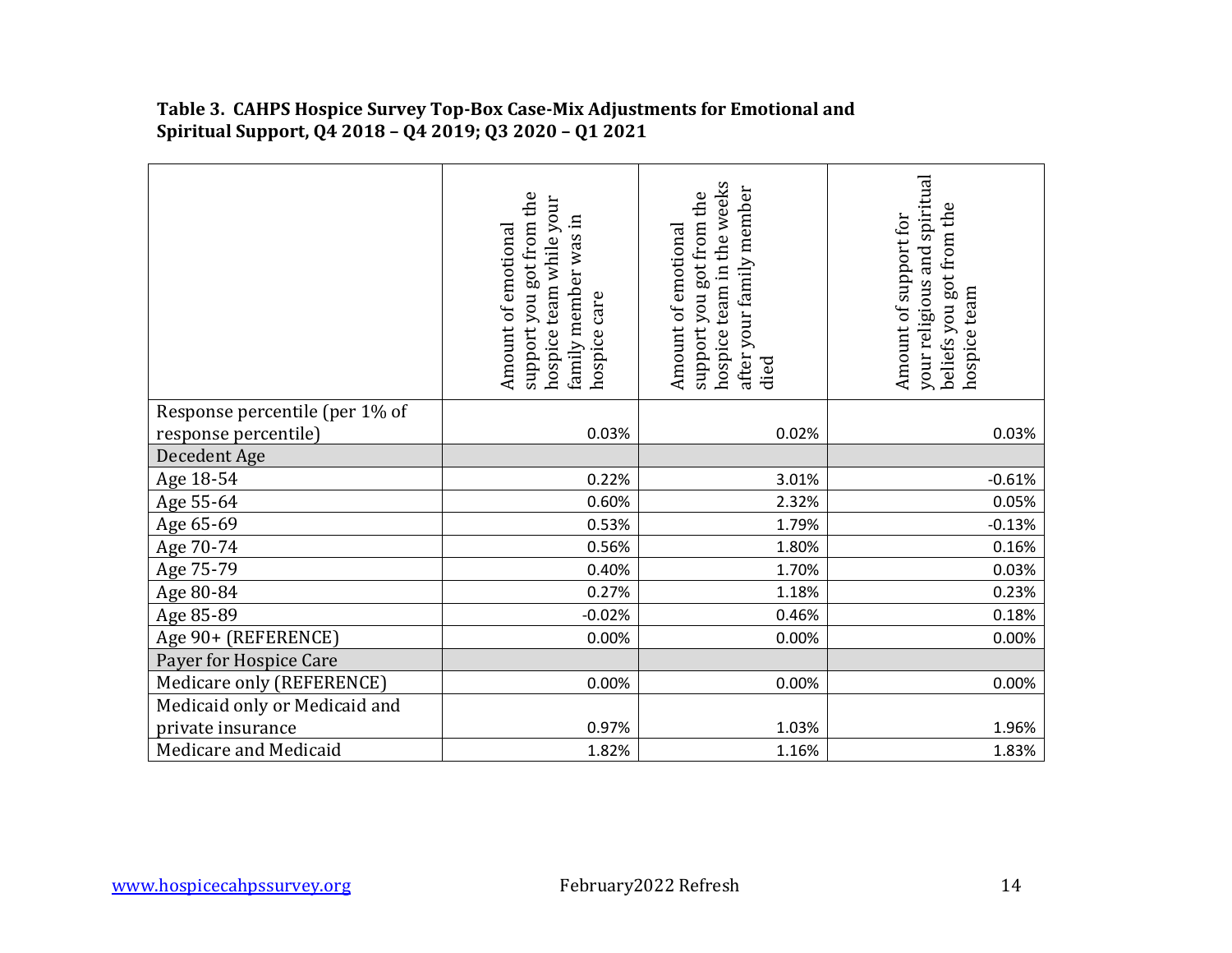|                                 | support you got from the<br>hospice team while your<br>family member was in<br>Amount of emotional<br>hospice care | hospice team in the weeks<br>after your family member<br>support you got from the<br>Amount of emotional<br>died | your religious and spiritual<br>beliefs you got from the<br>Amount of support for<br>hospice team |
|---------------------------------|--------------------------------------------------------------------------------------------------------------------|------------------------------------------------------------------------------------------------------------------|---------------------------------------------------------------------------------------------------|
| Private insurance only          | 0.30%                                                                                                              | $-0.34%$                                                                                                         | $-0.07%$                                                                                          |
| Medicare and private insurance  | $-0.01%$                                                                                                           | $-0.07%$                                                                                                         | $-0.08%$                                                                                          |
| <b>Other</b>                    | 0.45%                                                                                                              | $-0.19%$                                                                                                         | 0.33%                                                                                             |
| <b>Primary Diagnosis</b>        |                                                                                                                    |                                                                                                                  |                                                                                                   |
| Alzheimer's and non-Alzheimer's |                                                                                                                    |                                                                                                                  |                                                                                                   |
| dementias (REFERENCE)           | 0.00%                                                                                                              | 0.00%                                                                                                            | 0.00%                                                                                             |
| Bladder cancer                  | 0.89%                                                                                                              | 1.86%                                                                                                            | 0.53%                                                                                             |
| Blood and lymphatic cancers     | 0.80%                                                                                                              | 1.47%                                                                                                            | 0.20%                                                                                             |
| Brain cancer                    | 0.01%                                                                                                              | 0.86%                                                                                                            | $-1.03%$                                                                                          |
| Breast cancer                   | $-0.10%$                                                                                                           | $-0.40%$                                                                                                         | $-0.83%$                                                                                          |
| Congestive heart failure        | 0.92%                                                                                                              | 1.64%                                                                                                            | 0.36%                                                                                             |
| Chronic kidney disease          | 1.36%                                                                                                              | 1.87%                                                                                                            | 0.67%                                                                                             |
| Chronic liver disease           | 0.28%                                                                                                              | 0.87%                                                                                                            | $-0.03%$                                                                                          |
| Colorectal cancer               | 0.70%                                                                                                              | 1.23%                                                                                                            | $-0.44%$                                                                                          |
| CVA/Stroke                      | $-0.12%$                                                                                                           | 0.24%                                                                                                            | $-0.31%$                                                                                          |
| Liver cancer                    | 1.30%                                                                                                              | 2.43%                                                                                                            | 0.57%                                                                                             |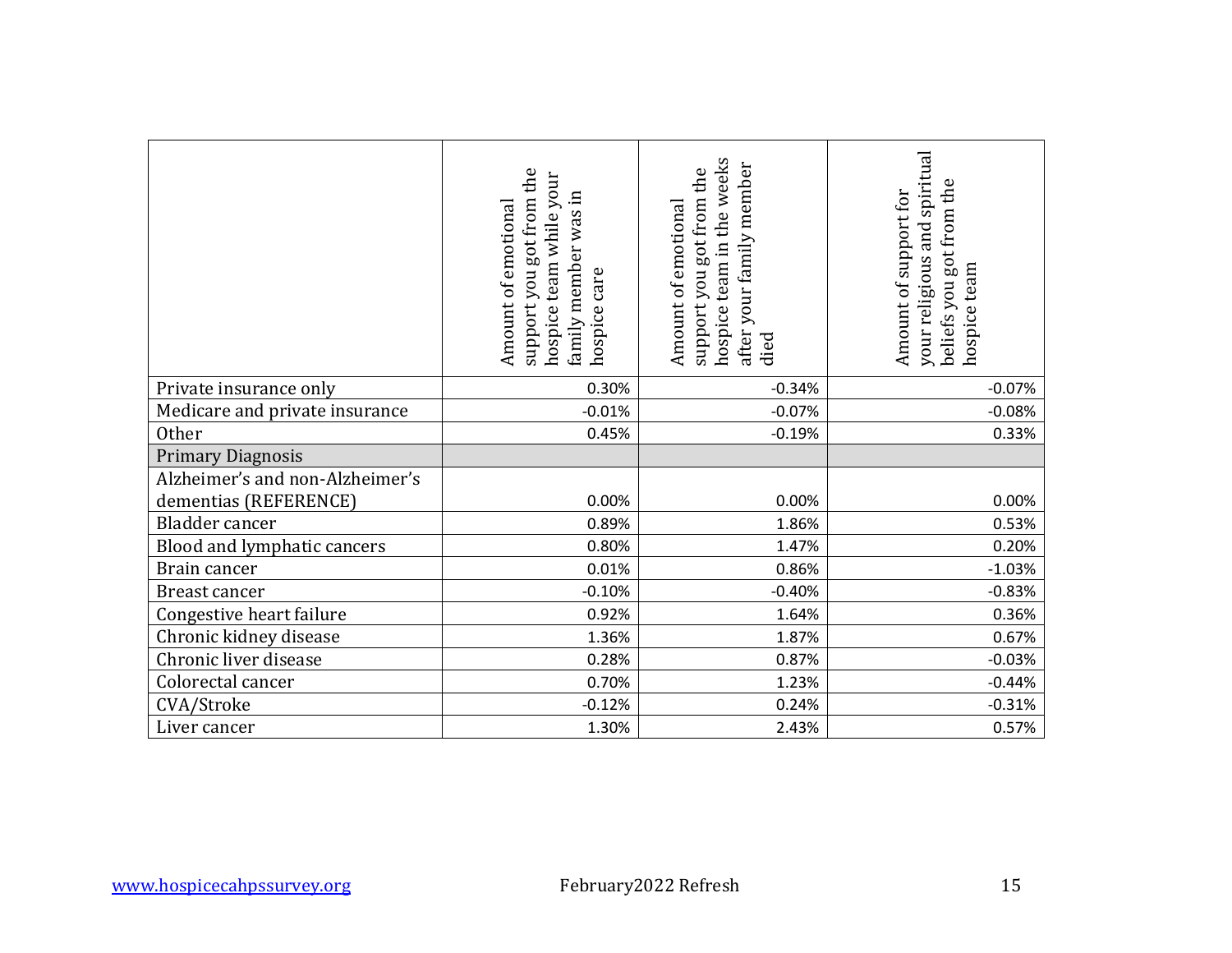|                                                  | support you got from the<br>hospice team while your<br>family member was in<br>Amount of emotional<br>hospice care | hospice team in the weeks<br>after your family member<br>support you got from the<br>Amount of emotional<br>died | your religious and spiritual<br>beliefs you got from the<br>Amount of support for<br>hospice team |
|--------------------------------------------------|--------------------------------------------------------------------------------------------------------------------|------------------------------------------------------------------------------------------------------------------|---------------------------------------------------------------------------------------------------|
| Lung & other chest cavity cancer                 | 0.86%                                                                                                              | 1.50%                                                                                                            | 0.21%                                                                                             |
| Non-infectious respiratory                       | 1.00%                                                                                                              | 2.08%                                                                                                            | 0.43%                                                                                             |
| Other heart disease                              | 0.83%                                                                                                              | 1.38%                                                                                                            | 0.19%                                                                                             |
| Pancreatic cancer                                | 0.76%                                                                                                              | 1.60%                                                                                                            | $-0.28%$                                                                                          |
| Parkinson's and other<br>degenerative diseases   | 0.07%                                                                                                              | 1.11%                                                                                                            | $-0.27%$                                                                                          |
| Pneumonias and other infectious<br>lung diseases | 0.80%                                                                                                              | 1.32%                                                                                                            | $-0.03%$                                                                                          |
| Prostate cancer                                  | 0.93%                                                                                                              | 2.19%                                                                                                            | 0.38%                                                                                             |
| Other, cancer                                    | 0.44%                                                                                                              | 1.07%                                                                                                            | $-0.21%$                                                                                          |
| Other, non-cancer                                | 0.35%                                                                                                              | 0.53%                                                                                                            | $-0.11%$                                                                                          |
| Length of hospice stay                           |                                                                                                                    |                                                                                                                  |                                                                                                   |
| $2-5$ days                                       | 0.51%                                                                                                              | $-2.57%$                                                                                                         | 0.72%                                                                                             |
| $6-12$ days                                      | 0.76%                                                                                                              | $-1.85%$                                                                                                         | 0.66%                                                                                             |
| 13-29 days                                       | 1.07%                                                                                                              | $-0.67%$                                                                                                         | 1.02%                                                                                             |
| 30-80 days                                       | 0.56%                                                                                                              | $-0.18%$                                                                                                         | 0.78%                                                                                             |
| 81+ days (REFERENCE)                             | 0.00%                                                                                                              | 0.00%                                                                                                            | 0.00%                                                                                             |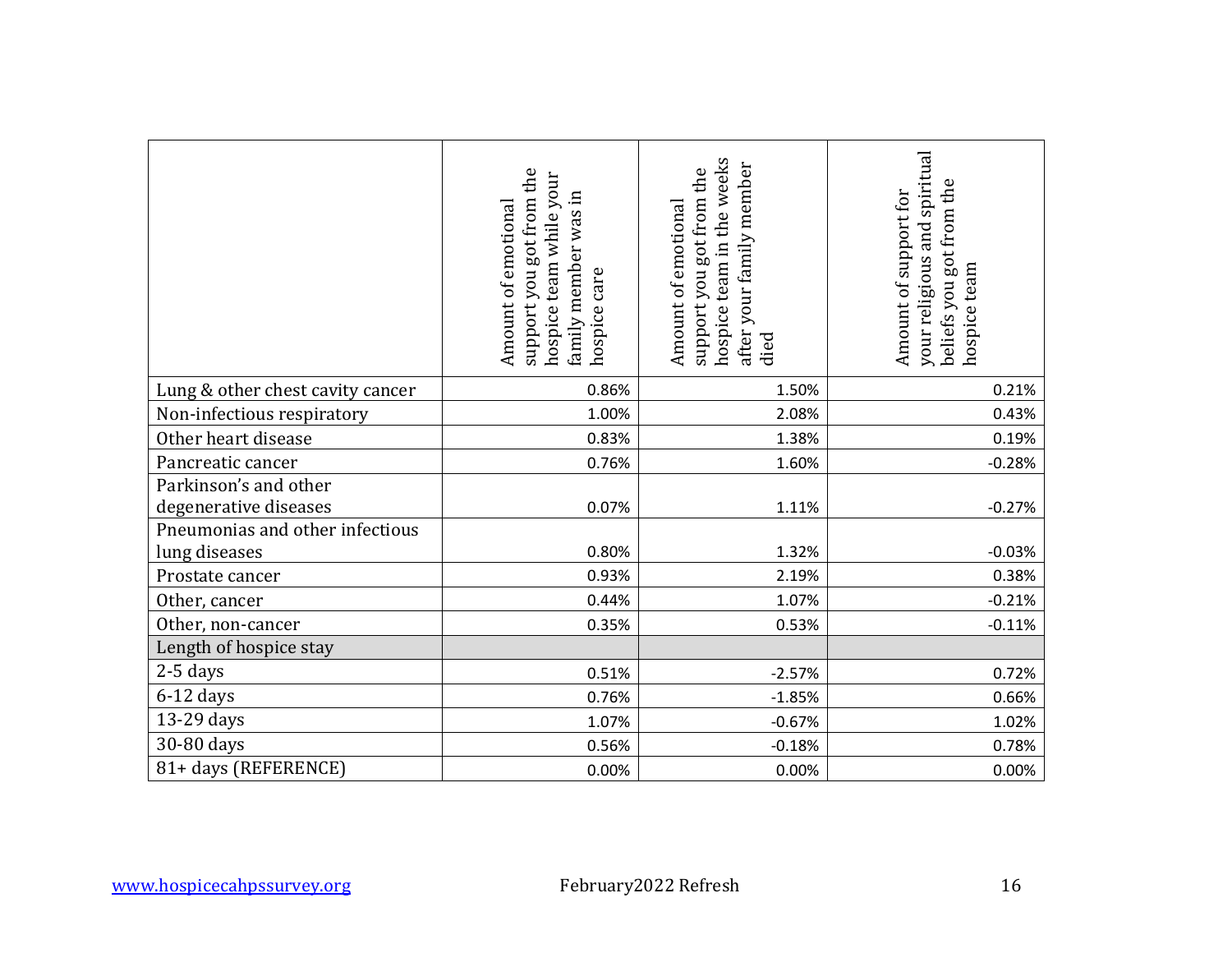|                                                         | support you got from the<br>hospice team while your<br>family member was in<br>Amount of emotional<br>hospice care | hospice team in the weeks<br>after your family member<br>support you got from the<br>Amount of emotional<br>died | your religious and spiritual<br>beliefs you got from the<br>Amount of support for<br>hospice team |
|---------------------------------------------------------|--------------------------------------------------------------------------------------------------------------------|------------------------------------------------------------------------------------------------------------------|---------------------------------------------------------------------------------------------------|
| <b>Caregiver Age</b>                                    |                                                                                                                    |                                                                                                                  |                                                                                                   |
| Age 18-44                                               | 2.56%                                                                                                              | 4.96%                                                                                                            | 0.77%                                                                                             |
| Age 45-54                                               | 0.94%                                                                                                              | 2.03%                                                                                                            | 0.38%                                                                                             |
| Age 55-64 (REFERENCE)                                   | 0.00%                                                                                                              | 0.00%                                                                                                            | 0.00%                                                                                             |
| Age 65-74                                               | $-1.14%$                                                                                                           | $-1.62%$                                                                                                         | $-0.41%$                                                                                          |
| Age 75-84                                               | $-1.27%$                                                                                                           | $-1.69%$                                                                                                         | 0.09%                                                                                             |
| Age 85+                                                 | $-0.64%$                                                                                                           | $-0.93%$                                                                                                         | 0.87%                                                                                             |
| <b>Caregiver Education</b>                              |                                                                                                                    |                                                                                                                  |                                                                                                   |
| 8 <sup>th</sup> grade or less                           | 1.40%                                                                                                              | 2.11%                                                                                                            | 2.01%                                                                                             |
| Some high school                                        | 0.53%                                                                                                              | 1.57%                                                                                                            | 1.71%                                                                                             |
| High school graduate or GED<br>(REFERENCE)              | 0.00%                                                                                                              | 0.00%                                                                                                            | 0.00%                                                                                             |
| Some college                                            | 1.03%                                                                                                              | 1.18%                                                                                                            | 0.12%                                                                                             |
| 4-year college graduate                                 | 1.13%                                                                                                              | 0.60%                                                                                                            | $-0.31%$                                                                                          |
| More than 4-year college graduate                       | 2.06%                                                                                                              | 1.79%                                                                                                            | $-0.05%$                                                                                          |
| Caregiver relationship (Decedent<br>was the caregiver's |                                                                                                                    |                                                                                                                  |                                                                                                   |
| Spouse or partner                                       | 1.21%                                                                                                              | 4.36%                                                                                                            | 1.07%                                                                                             |
| Parent (REFERENCE)                                      | 0.00%                                                                                                              | 0.00%                                                                                                            | 0.00%                                                                                             |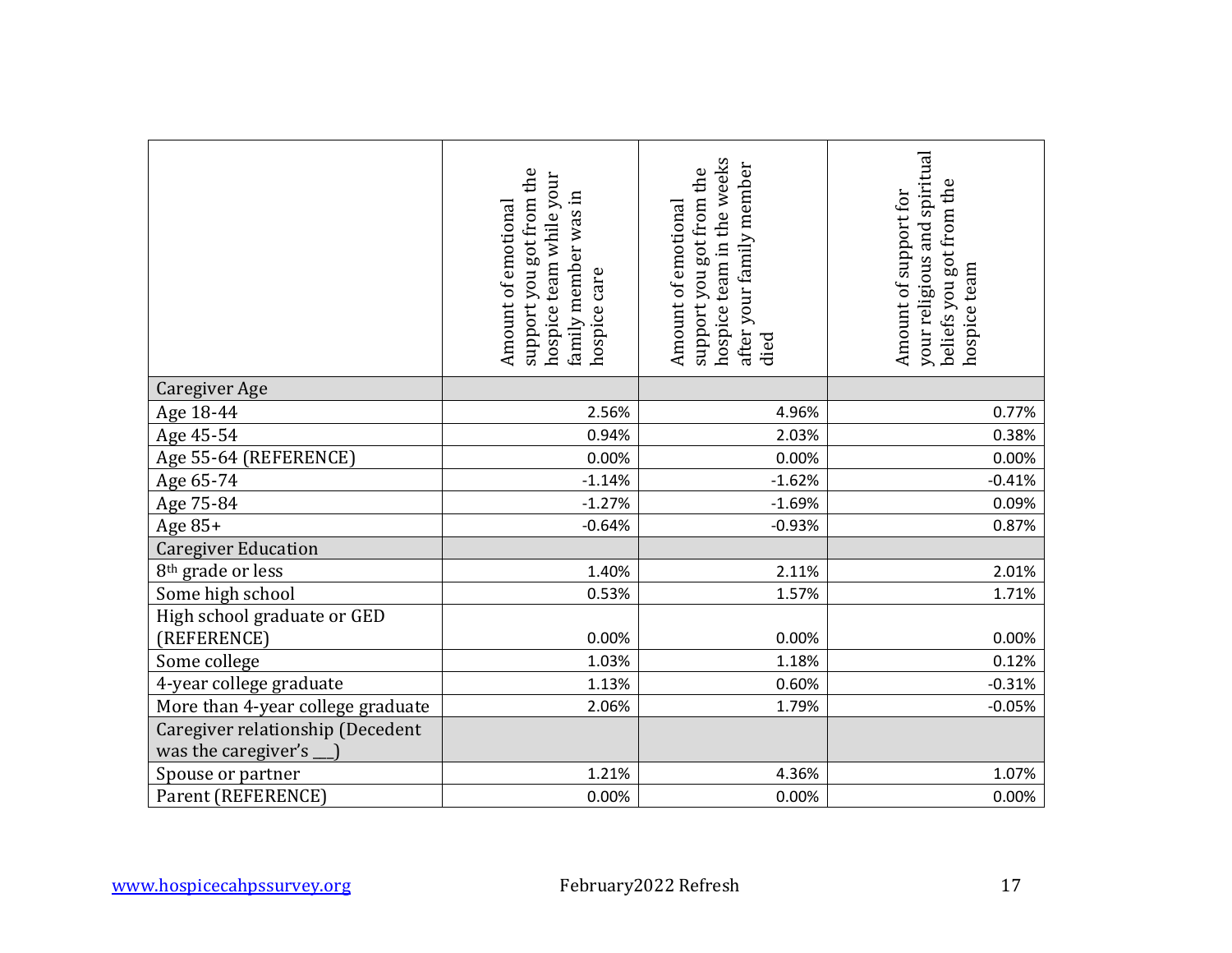|                                                 | support you got from the<br>hospice team while your<br>family member was in<br>Amount of emotional<br>hospice care | hospice team in the weeks<br>after your family member<br>support you got from the<br>Amount of emotional<br>died | your religious and spiritual<br>beliefs you got from the<br>Amount of support for<br>hospice team |
|-------------------------------------------------|--------------------------------------------------------------------------------------------------------------------|------------------------------------------------------------------------------------------------------------------|---------------------------------------------------------------------------------------------------|
| Mother-in-law or father-in-law                  | $-1.19%$                                                                                                           | $-1.82%$                                                                                                         | $-0.99%$                                                                                          |
| Aunt or uncle                                   | $-1.15%$                                                                                                           | $-3.24%$                                                                                                         | $-0.58%$                                                                                          |
| Sister or brother                               | 0.77%                                                                                                              | $-0.17%$                                                                                                         | 1.51%                                                                                             |
| Child                                           | 0.75%                                                                                                              | 2.19%                                                                                                            | 1.64%                                                                                             |
| Friend                                          | $-0.38%$                                                                                                           | $-1.66%$                                                                                                         | 0.21%                                                                                             |
| <b>Other</b>                                    | $-0.63%$                                                                                                           | $-0.75%$                                                                                                         | 0.11%                                                                                             |
| Survey Language/Respondent's<br>home language   |                                                                                                                    |                                                                                                                  |                                                                                                   |
| Survey language or home<br>language was Spanish | 1.54%                                                                                                              | 3.29%                                                                                                            | 4.55%                                                                                             |
| All others (REFERENCE)                          | 0.00%                                                                                                              | 0.00%                                                                                                            | 0.00%                                                                                             |
|                                                 |                                                                                                                    |                                                                                                                  |                                                                                                   |
| www.hospicecahpssurvey.org                      |                                                                                                                    | February2022 Refresh                                                                                             | 18                                                                                                |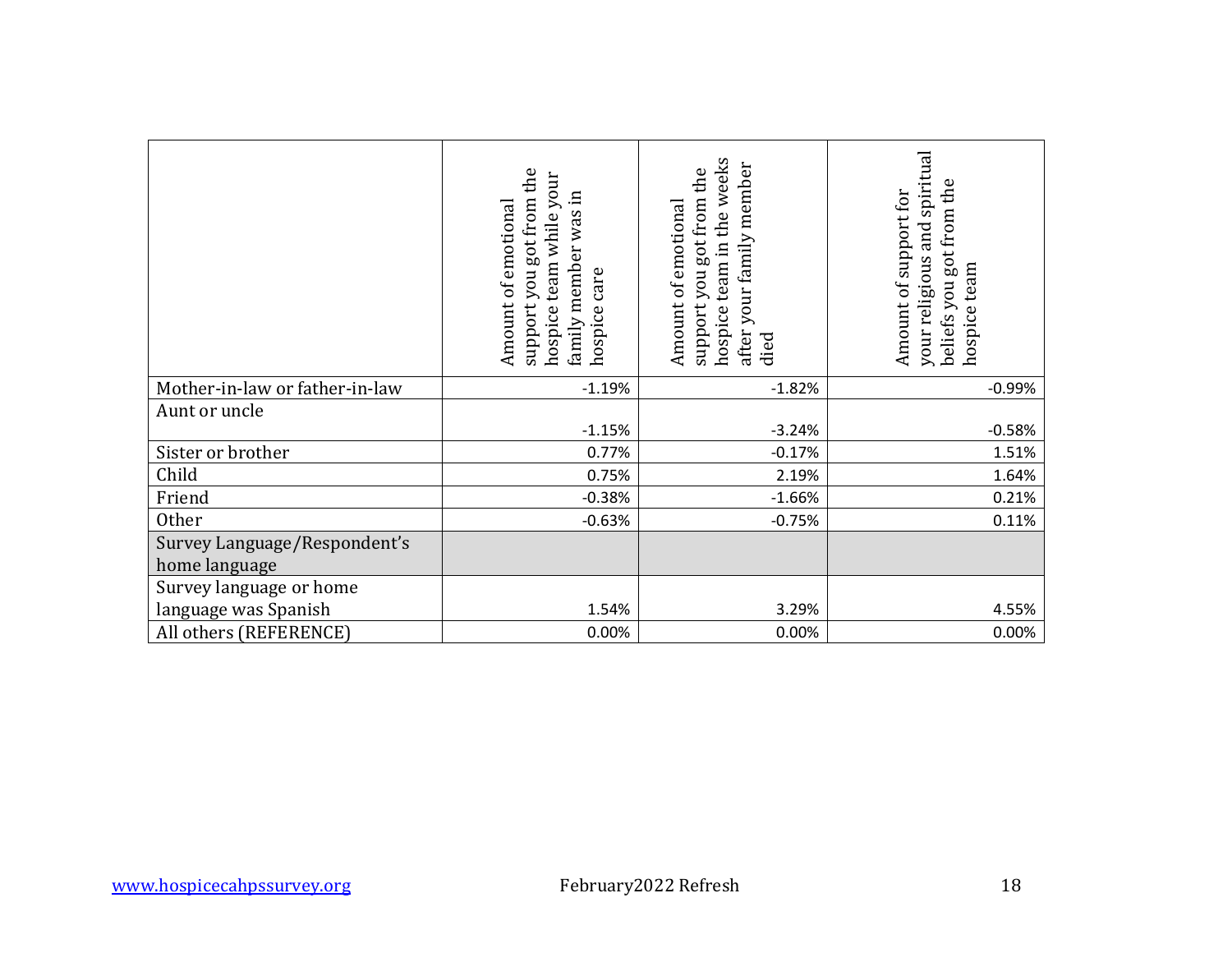|                                                        | much help with pain as he or<br>got as<br>Your family member<br>she needed | Your family member got the<br>she needed for<br>breathing<br>Or<br>rouble<br>help he | Your family member got the<br>help he or she needed for<br>with constipation<br>rouble | feelings<br>Your family member got the<br>help he or she needed from<br>of anxiety or sadness<br>the hospice team for |
|--------------------------------------------------------|----------------------------------------------------------------------------|--------------------------------------------------------------------------------------|----------------------------------------------------------------------------------------|-----------------------------------------------------------------------------------------------------------------------|
| Response percentile (per 1% of<br>response percentile) | 0.05%                                                                      | 0.06%                                                                                | 0.09%                                                                                  | 0.12%                                                                                                                 |
| Decedent Age                                           |                                                                            |                                                                                      |                                                                                        |                                                                                                                       |
| Age 18-54                                              | 0.85%                                                                      | $-0.50%$                                                                             | $-3.59%$                                                                               | $-6.27%$                                                                                                              |
| Age 55-64                                              | 0.54%                                                                      | $-0.69%$                                                                             | $-3.97%$                                                                               | $-5.42%$                                                                                                              |
| Age 65-69                                              | 0.70%                                                                      | $-0.69%$                                                                             | $-2.60%$                                                                               | $-4.73%$                                                                                                              |
| Age 70-74                                              | $-0.02%$                                                                   | $-0.86%$                                                                             | $-2.55%$                                                                               | $-3.55%$                                                                                                              |
| Age 75-79                                              | $-0.74%$                                                                   | $-0.73%$                                                                             | $-2.11%$                                                                               | $-3.27%$                                                                                                              |
| Age 80-84                                              | 0.08%                                                                      | 0.24%                                                                                | $-1.47%$                                                                               | $-2.26%$                                                                                                              |
| Age 85-89                                              | $-0.31%$                                                                   | $-0.28%$                                                                             | $-0.63%$                                                                               | $-1.59%$                                                                                                              |
| Age 90+ (REFERENCE)                                    | 0.00%                                                                      | 0.00%                                                                                | 0.00%                                                                                  | 0.00%                                                                                                                 |
| Payer for Hospice Care                                 |                                                                            |                                                                                      |                                                                                        |                                                                                                                       |
| Medicare only (REFERENCE)                              | 0.00%                                                                      | 0.00%                                                                                | 0.00%                                                                                  | 0.00%                                                                                                                 |
| Medicaid only or Medicaid and                          |                                                                            |                                                                                      |                                                                                        |                                                                                                                       |
| private insurance                                      | 1.43%                                                                      | 1.66%                                                                                | 1.74%                                                                                  | 3.68%                                                                                                                 |
| Medicare and Medicaid                                  | 3.87%                                                                      | 3.99%                                                                                | 6.40%                                                                                  | 6.41%                                                                                                                 |

**Table 4. CAHPS Hospice Top-Box Survey Case-Mix Adjustments for Help for Pain and Symptoms, Q4 2018 – Q4 2019; Q3 2020 – Q1 2021**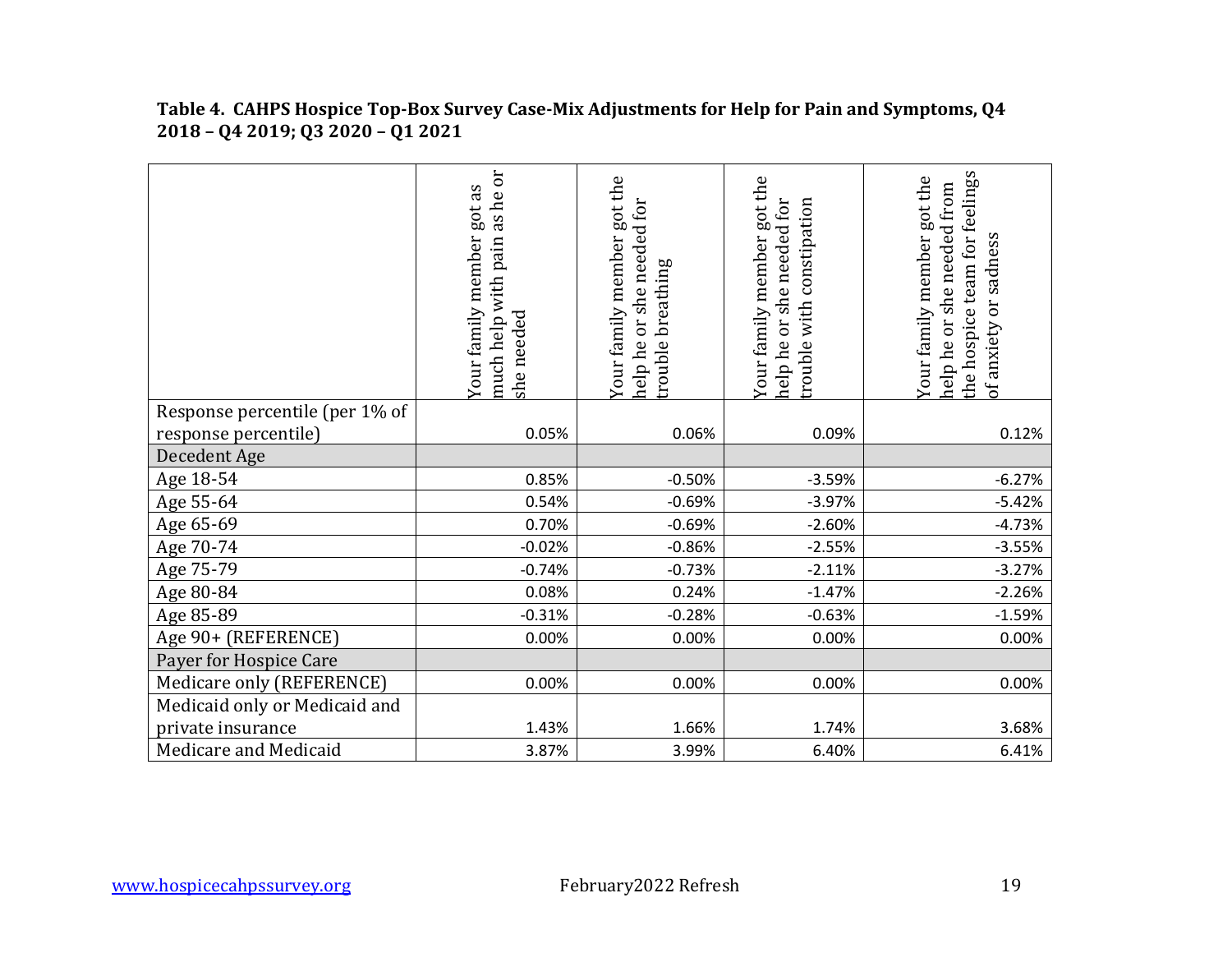|                                               | much help with pain as he or<br>Your family member got as<br>she needed | Your family member got the<br>help he or she needed for<br>trouble breathing | Your family member got the<br>help he or she needed for<br>rouble with constipation | the hospice team for feelings<br>Your family member got the<br>help he or she needed from<br>of anxiety or sadness |
|-----------------------------------------------|-------------------------------------------------------------------------|------------------------------------------------------------------------------|-------------------------------------------------------------------------------------|--------------------------------------------------------------------------------------------------------------------|
| Private insurance only                        | 0.27%                                                                   | 0.91%                                                                        | 1.86%                                                                               | 1.14%                                                                                                              |
| Medicare and private                          |                                                                         |                                                                              |                                                                                     |                                                                                                                    |
| insurance                                     | $-0.34%$                                                                | $-0.36%$                                                                     | 0.16%                                                                               | 0.01%                                                                                                              |
| <b>Other</b>                                  | 1.30%                                                                   | 1.98%                                                                        | 2.99%                                                                               | 3.20%                                                                                                              |
| <b>Primary Diagnosis</b>                      |                                                                         |                                                                              |                                                                                     |                                                                                                                    |
| Alzheimer's and non-<br>Alzheimer's dementias |                                                                         |                                                                              |                                                                                     |                                                                                                                    |
| (REFERENCE)                                   | 0.00%                                                                   | 0.00%                                                                        | 0.00%                                                                               | 0.00%                                                                                                              |
| Bladder cancer                                | 1.67%                                                                   | $-2.07%$                                                                     | 2.18%                                                                               | 0.57%                                                                                                              |
| Blood and lymphatic cancers                   | 1.24%                                                                   | $-2.05%$                                                                     | 1.32%                                                                               | 0.94%                                                                                                              |
| Brain cancer                                  | $-1.92%$                                                                | $-1.17%$                                                                     | 0.25%                                                                               | 0.32%                                                                                                              |
| Breast cancer                                 | $-1.01%$                                                                | $-3.64%$                                                                     | 0.39%                                                                               | $-0.48%$                                                                                                           |
| Congestive heart failure                      | 2.31%                                                                   | $-2.28%$                                                                     | 1.11%                                                                               | 0.56%                                                                                                              |
| Chronic kidney disease                        | 1.16%                                                                   | $-2.04%$                                                                     | 2.00%                                                                               | 1.37%                                                                                                              |
| Chronic liver disease                         | $-1.22%$                                                                | $-1.58%$                                                                     | 0.96%                                                                               | $-0.08%$                                                                                                           |
| Colorectal cancer                             | 1.11%                                                                   | $-0.65%$                                                                     | 1.17%                                                                               | 1.59%                                                                                                              |
| CVA/Stroke                                    | 0.27%                                                                   | $-0.69%$                                                                     | 0.13%                                                                               | 0.42%                                                                                                              |
| Liver cancer                                  | $-0.27%$                                                                | $-0.80%$                                                                     | 1.60%                                                                               | 0.93%                                                                                                              |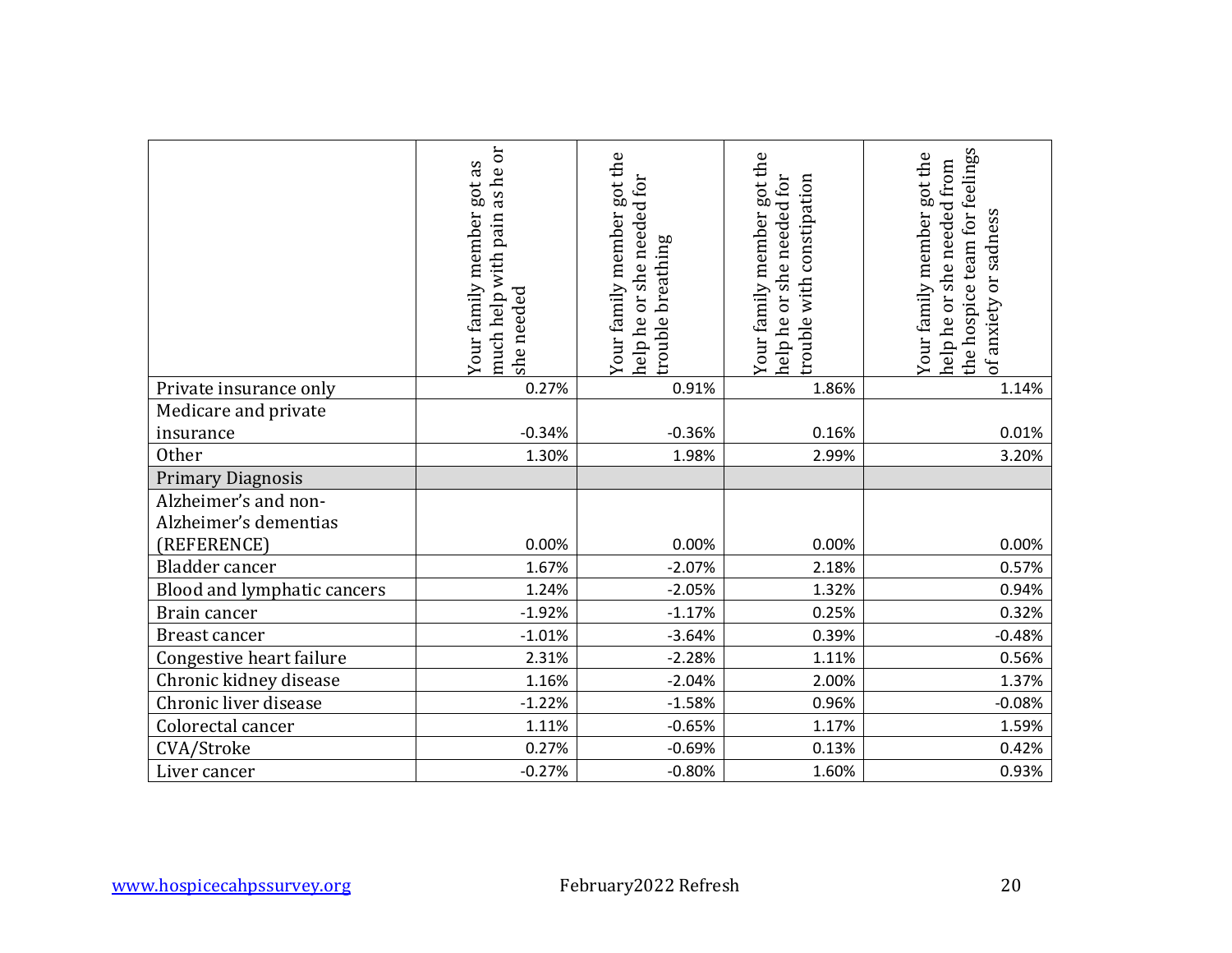| 1.07%<br>0.89%<br>1.91%<br>1.12% | $-3.03%$<br>$-4.24%$<br>$-1.99%$<br>$-0.80%$                   | 0.51%<br>0.66%<br>1.10%<br>2.28%                                        | $-0.30%$<br>$-1.42%$<br>0.74%                                |
|----------------------------------|----------------------------------------------------------------|-------------------------------------------------------------------------|--------------------------------------------------------------|
|                                  |                                                                |                                                                         |                                                              |
|                                  |                                                                |                                                                         |                                                              |
|                                  |                                                                |                                                                         |                                                              |
|                                  |                                                                |                                                                         |                                                              |
|                                  |                                                                |                                                                         | 0.91%                                                        |
|                                  |                                                                |                                                                         |                                                              |
| $-0.01%$                         | $-0.59%$                                                       | 1.21%                                                                   | 0.97%                                                        |
|                                  |                                                                |                                                                         |                                                              |
|                                  |                                                                |                                                                         | $-1.14%$                                                     |
|                                  |                                                                |                                                                         | 2.58%                                                        |
|                                  |                                                                |                                                                         | 0.05%                                                        |
|                                  |                                                                |                                                                         | 0.45%                                                        |
|                                  |                                                                |                                                                         |                                                              |
|                                  |                                                                |                                                                         | 2.88%                                                        |
|                                  |                                                                |                                                                         | 3.06%                                                        |
| 1.19%                            | 1.58%                                                          | 5.93%                                                                   | 3.42%                                                        |
|                                  |                                                                |                                                                         | 2.35%                                                        |
| 0.00%                            | 0.00%                                                          | 0.00%                                                                   | 0.00%                                                        |
|                                  | 0.98%<br>1.57%<br>0.67%<br>0.58%<br>$-0.33%$<br>0.47%<br>1.37% | $-3.91%$<br>$-1.20%$<br>$-1.54%$<br>$-1.44%$<br>0.92%<br>1.51%<br>1.02% | 0.91%<br>1.69%<br>1.07%<br>1.56%<br>12.64%<br>9.62%<br>3.32% |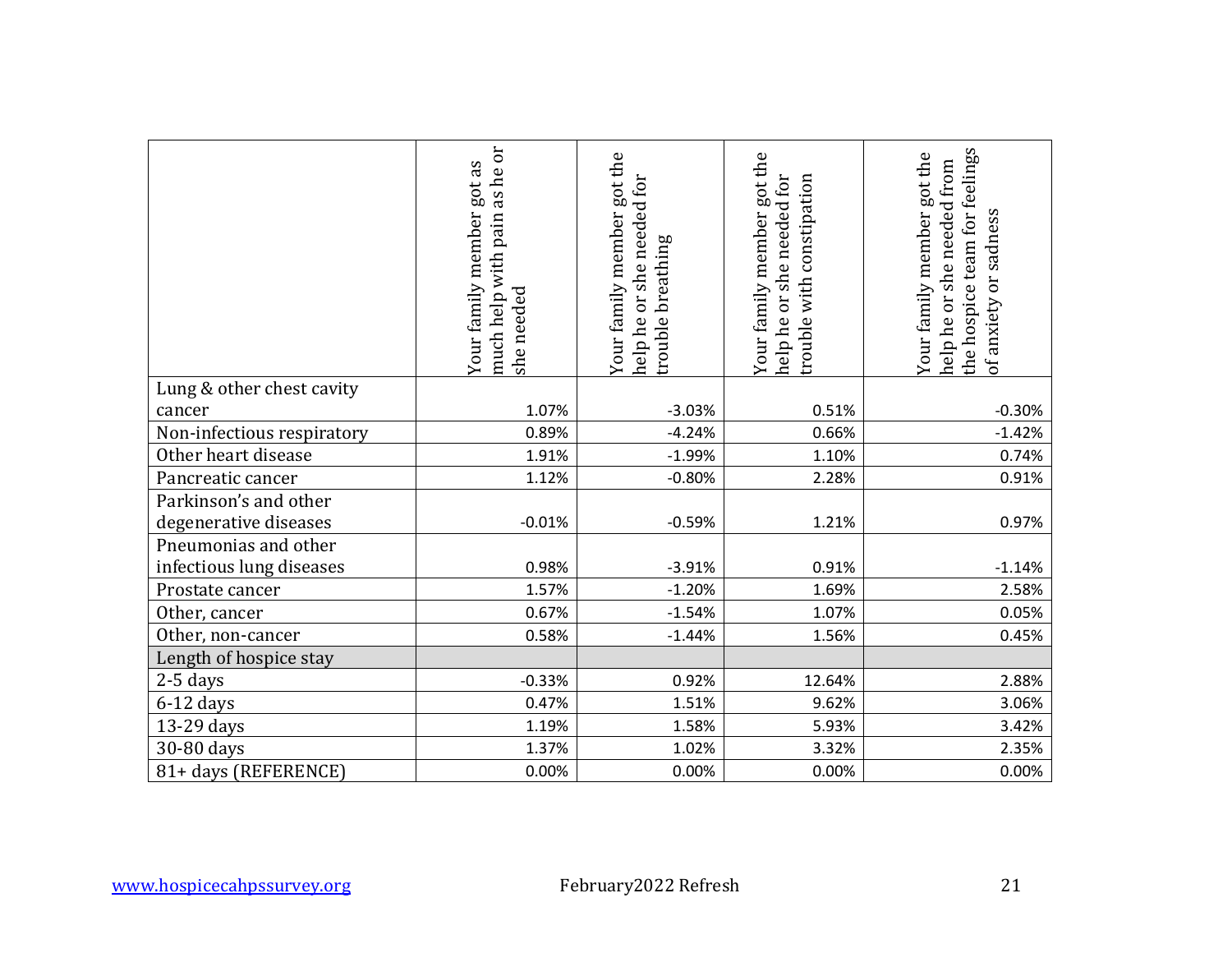|                                            | much help with pain as he or<br>Your family member got as<br>she needed | Your family member got the<br>help he or she needed for<br>trouble breathing | Your family member got the<br>trouble with constipation<br>help he or she needed for | the hospice team for feelings<br>Your family member got the<br>help he or she needed from<br>of anxiety or sadness |
|--------------------------------------------|-------------------------------------------------------------------------|------------------------------------------------------------------------------|--------------------------------------------------------------------------------------|--------------------------------------------------------------------------------------------------------------------|
| <b>Caregiver Age</b>                       |                                                                         |                                                                              |                                                                                      |                                                                                                                    |
| Age 18-44                                  | 2.62%                                                                   | 4.16%                                                                        | 5.03%                                                                                | 4.68%                                                                                                              |
| Age 45-54                                  | 0.40%                                                                   | 0.65%                                                                        | 1.14%                                                                                | $-0.31%$                                                                                                           |
| Age 55-64 (REFERENCE)                      | 0.00%                                                                   | 0.00%                                                                        | 0.00%                                                                                | 0.00%                                                                                                              |
| Age 65-74                                  | $-0.55%$                                                                | $-0.77%$                                                                     | 0.25%                                                                                | 0.83%                                                                                                              |
| Age 75-84                                  | 0.77%                                                                   | 1.41%                                                                        | 3.83%                                                                                | 5.78%                                                                                                              |
| Age 85+                                    | 3.50%                                                                   | 5.48%                                                                        | 7.13%                                                                                | 11.41%                                                                                                             |
| <b>Caregiver Education</b>                 |                                                                         |                                                                              |                                                                                      |                                                                                                                    |
| 8 <sup>th</sup> grade or less              | 0.11%                                                                   | 4.30%                                                                        | 2.18%                                                                                | 0.01%                                                                                                              |
| Some high school                           | $-0.74%$                                                                | 1.01%                                                                        | 0.38%                                                                                | $-0.13%$                                                                                                           |
| High school graduate or GED<br>(REFERENCE) | 0.00%                                                                   | 0.00%                                                                        | 0.00%                                                                                | 0.00%                                                                                                              |
| Some college                               | 1.63%                                                                   | 1.57%                                                                        | 1.68%                                                                                | 3.39%                                                                                                              |
| 4-year college graduate                    | 2.69%                                                                   | 3.85%                                                                        | 4.57%                                                                                | 8.14%                                                                                                              |
| More than 4-year college<br>graduate       | 4.34%                                                                   | 5.23%                                                                        | 6.70%                                                                                | 10.89%                                                                                                             |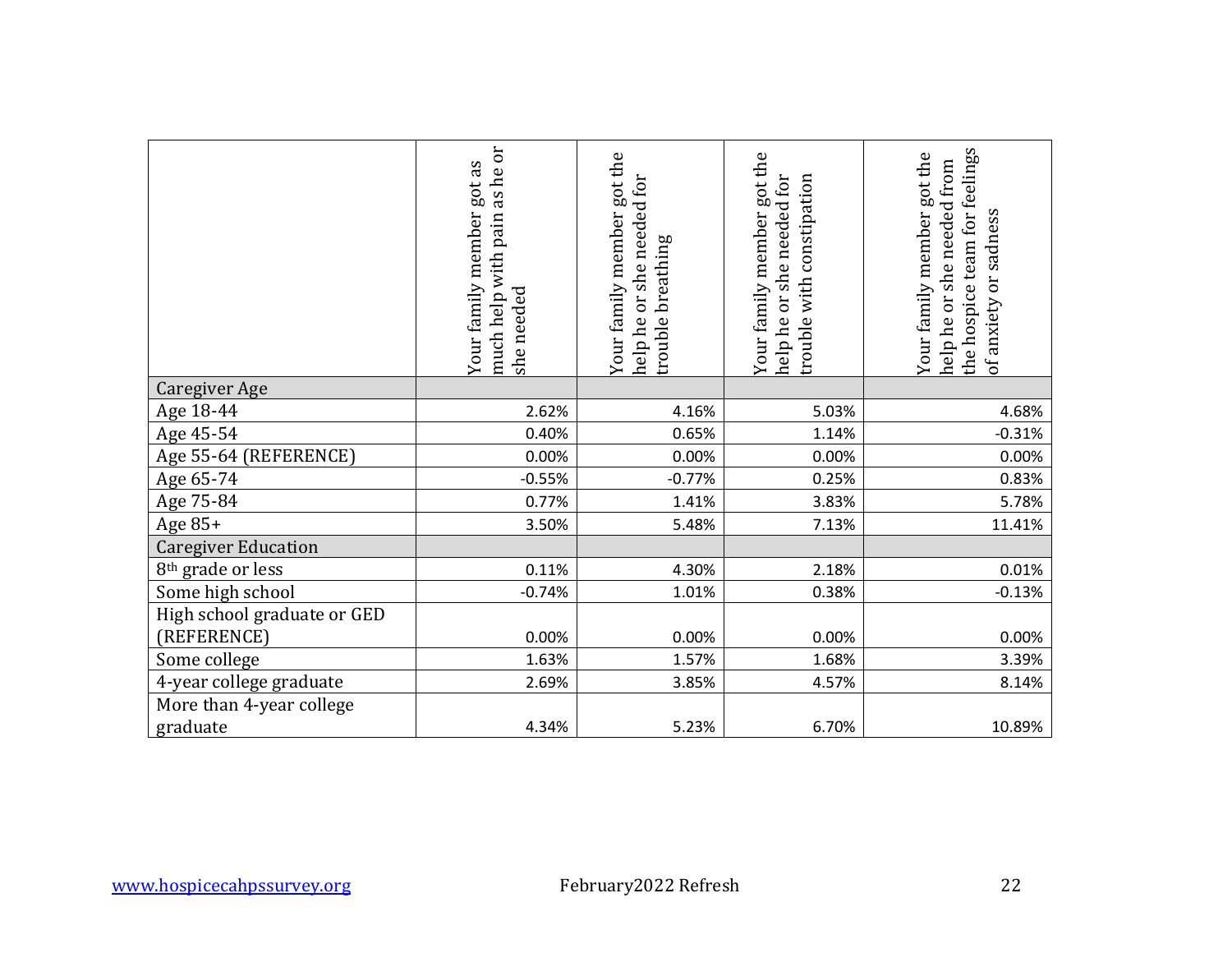|                                                         | much help with pain as he or<br>Your family member got as<br>she needed | Your family member got the<br>help he or she needed for<br>trouble breathing | Your family member got the<br>help he or she needed for<br>trouble with constipation | the hospice team for feelings<br>Your family member got the<br>help he or she needed from<br>of anxiety or sadness |
|---------------------------------------------------------|-------------------------------------------------------------------------|------------------------------------------------------------------------------|--------------------------------------------------------------------------------------|--------------------------------------------------------------------------------------------------------------------|
|                                                         |                                                                         |                                                                              |                                                                                      |                                                                                                                    |
| Caregiver relationship<br>(Decedent was the caregiver's |                                                                         |                                                                              |                                                                                      |                                                                                                                    |
| Spouse or partner                                       | 0.38%                                                                   | 0.81%                                                                        | 1.53%                                                                                | 2.76%                                                                                                              |
| Parent (REFERENCE)                                      | 0.00%                                                                   | 0.00%                                                                        | 0.00%                                                                                | 0.00%                                                                                                              |
| Mother-in-law or father-in-law                          | $-3.68%$                                                                | $-2.55%$                                                                     | $-4.85%$                                                                             | $-6.51%$                                                                                                           |
| Aunt or uncle                                           | $-0.74%$                                                                | $-1.02%$                                                                     | $-0.23%$                                                                             | $-1.77%$                                                                                                           |
| Sister or brother                                       | 1.73%                                                                   | 2.24%                                                                        | 3.16%                                                                                | 4.27%                                                                                                              |
| Child                                                   | 0.93%                                                                   | 1.16%                                                                        | 3.30%                                                                                | 4.13%                                                                                                              |
| Friend                                                  | $-0.39%$                                                                | 0.86%                                                                        | 0.77%                                                                                | 0.58%                                                                                                              |
| Other                                                   | $-1.95%$                                                                | $-1.19%$                                                                     | $-1.70%$                                                                             | $-2.82%$                                                                                                           |
| Survey<br>Language/Respondent's home<br>language        |                                                                         |                                                                              |                                                                                      |                                                                                                                    |
| Survey language or home                                 |                                                                         |                                                                              |                                                                                      |                                                                                                                    |
| language was Spanish                                    | $-7.14%$                                                                | 1.37%                                                                        | $-1.52%$                                                                             | $-3.97%$                                                                                                           |
| All others (REFERENCE)                                  | 0.00%                                                                   | 0.00%                                                                        | 0.00%                                                                                | 0.00%                                                                                                              |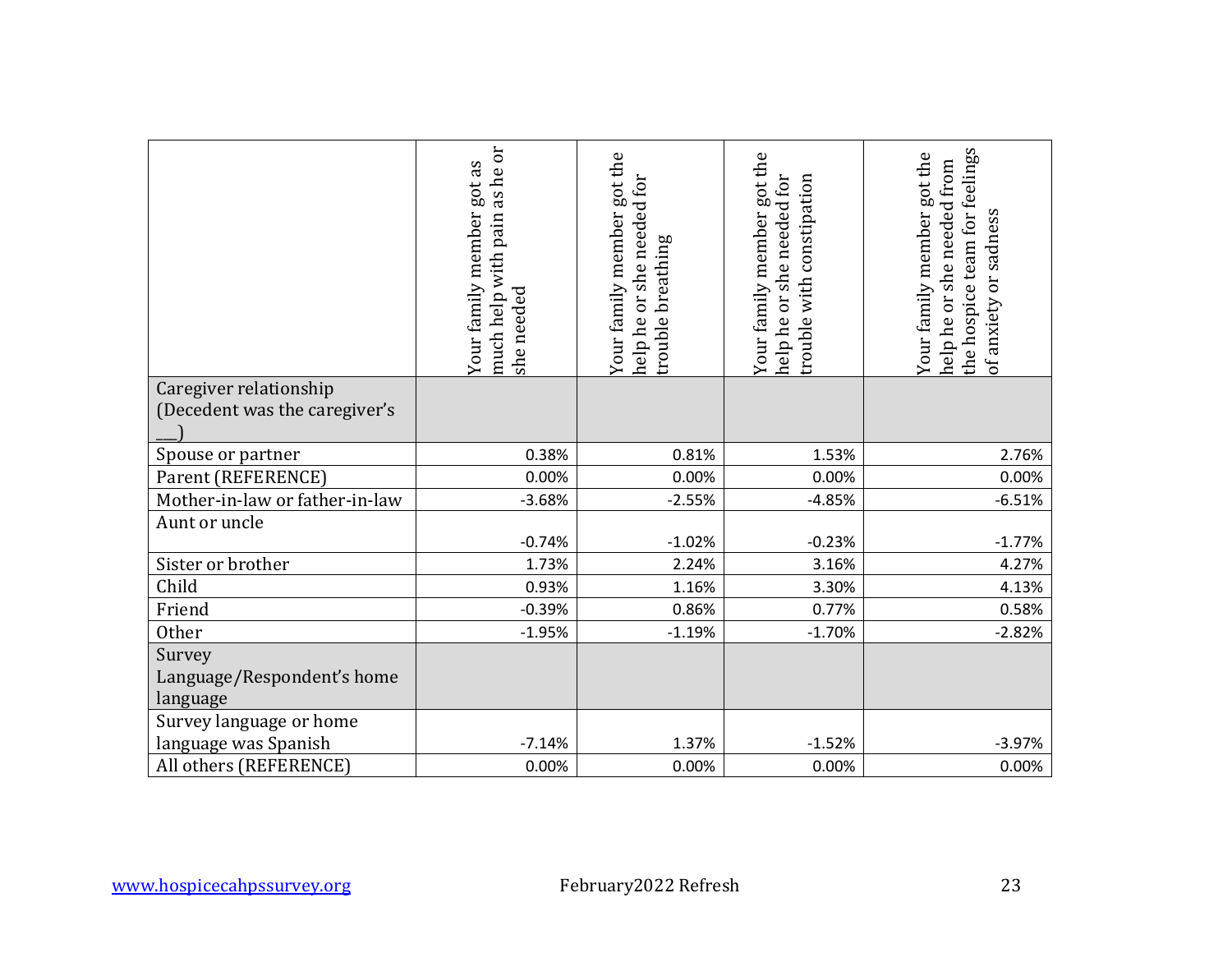|                                | effects to watch for<br>Hospice team gave you the<br>about<br>training you needed<br>pain medicine<br>what side<br>from | training you needed about if<br>pain<br>Hospice team gave you the<br>medicine to your family<br>and when to give more<br>member | he or she had trouble breathing<br>training you needed about how<br>to help your family member if<br>Hospice team gave you the | $\overline{\text{o}}$<br>Hospice team gave you the<br>training you needed about<br>member became restless<br>what to do if your family<br>agitated | of the hospice team<br>side effects of pain<br>your<br>medicine with you or<br>A member<br>discussed |
|--------------------------------|-------------------------------------------------------------------------------------------------------------------------|---------------------------------------------------------------------------------------------------------------------------------|--------------------------------------------------------------------------------------------------------------------------------|----------------------------------------------------------------------------------------------------------------------------------------------------|------------------------------------------------------------------------------------------------------|
| Response percentile (per 1% of |                                                                                                                         |                                                                                                                                 |                                                                                                                                |                                                                                                                                                    |                                                                                                      |
| response percentile)           | 0.03%                                                                                                                   | 0.04%                                                                                                                           | 0.03%                                                                                                                          | 0.08%                                                                                                                                              | 0.04%                                                                                                |
| Decedent Age                   |                                                                                                                         |                                                                                                                                 |                                                                                                                                |                                                                                                                                                    |                                                                                                      |
| Age 18-54                      | $-5.02%$                                                                                                                | $-0.84%$                                                                                                                        | $-0.19%$                                                                                                                       | $-0.50%$                                                                                                                                           | $-4.78%$                                                                                             |
| Age 55-64                      | $-4.18%$                                                                                                                | $-1.48%$                                                                                                                        | $-0.86%$                                                                                                                       | $-1.28%$                                                                                                                                           | $-4.03%$                                                                                             |
| Age 65-69                      | $-3.70%$                                                                                                                | $-1.67%$                                                                                                                        | $-1.21%$                                                                                                                       | $-1.46%$                                                                                                                                           | $-3.76%$                                                                                             |
| Age 70-74                      | $-3.59%$                                                                                                                | $-1.49%$                                                                                                                        | $-0.86%$                                                                                                                       | $-1.55%$                                                                                                                                           | $-3.58%$                                                                                             |
| Age 75-79                      | $-3.51%$                                                                                                                | $-1.74%$                                                                                                                        | $-1.11%$                                                                                                                       | $-2.21%$                                                                                                                                           | $-2.87%$                                                                                             |
| Age 80-84                      | $-2.69%$                                                                                                                | $-1.17%$                                                                                                                        | $-0.81%$                                                                                                                       | $-1.75%$                                                                                                                                           | $-2.08%$                                                                                             |
| Age 85-89                      | $-1.99%$                                                                                                                | $-1.05%$                                                                                                                        | $-0.46%$                                                                                                                       | $-1.78%$                                                                                                                                           | $-1.53%$                                                                                             |
| Age 90+ (REFERENCE)            | 0.00%                                                                                                                   | 0.00%                                                                                                                           | 0.00%                                                                                                                          | 0.00%                                                                                                                                              | 0.00%                                                                                                |
| Payer for Hospice Care         |                                                                                                                         |                                                                                                                                 |                                                                                                                                |                                                                                                                                                    |                                                                                                      |
| Medicare only (REFERENCE)      | 0.00%                                                                                                                   | 0.00%                                                                                                                           | 0.00%                                                                                                                          | 0.00%                                                                                                                                              | 0.00%                                                                                                |
| Medicaid only or Medicaid and  |                                                                                                                         |                                                                                                                                 |                                                                                                                                |                                                                                                                                                    |                                                                                                      |
| private insurance              | 1.87%                                                                                                                   | 0.28%                                                                                                                           | $-0.26%$                                                                                                                       | $-0.02%$                                                                                                                                           | 1.10%                                                                                                |

**Table 5. CAHPS Hospice Survey Top-Box Case-Mix Adjustments for Training Family to Care for Patient, Q4 2018 – Q4 2019; Q3 2020 – Q1 2021**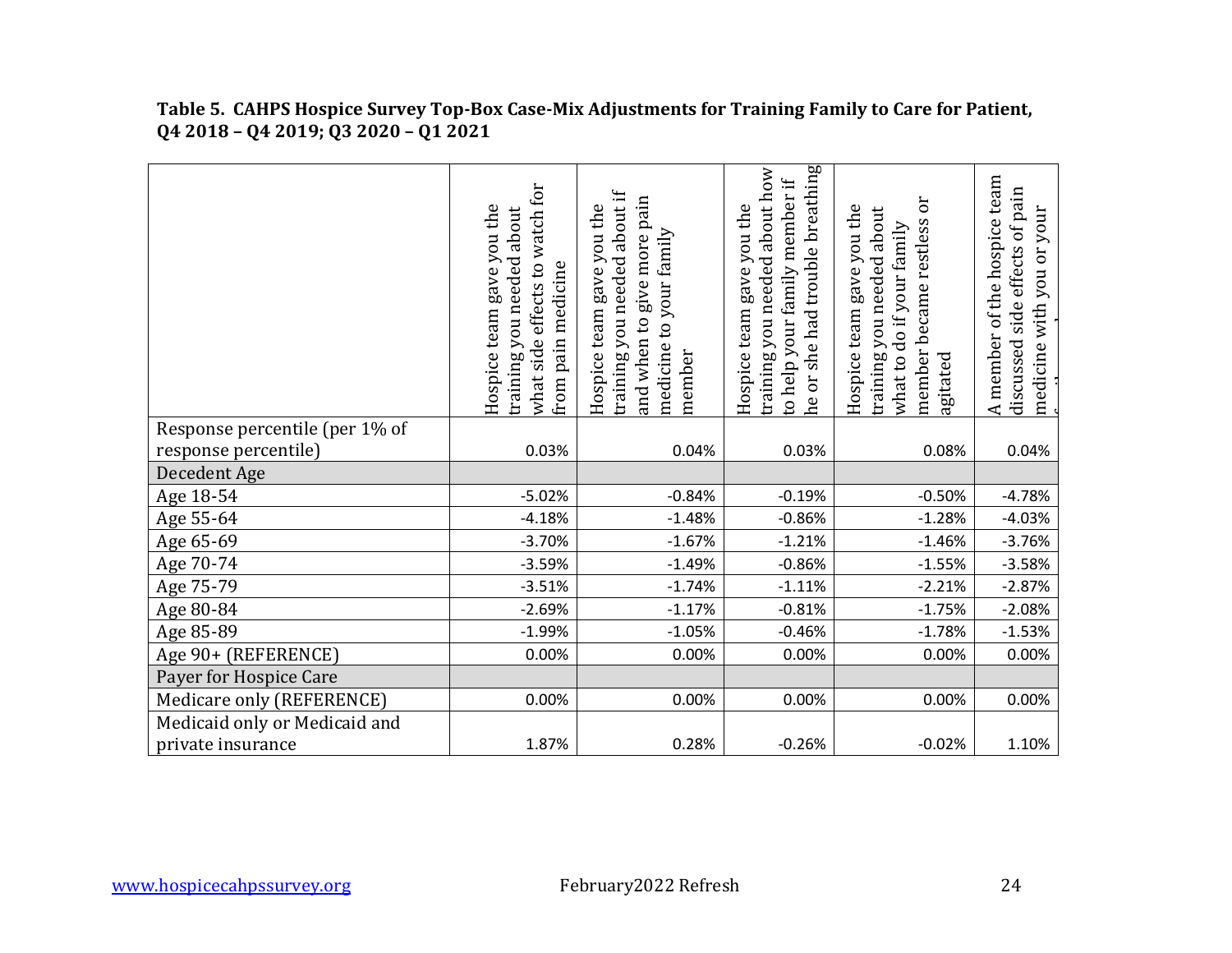|                                                          | what side effects to watch for<br>Hospice team gave you the<br>training you needed about<br>from pain medicine | training you needed about if<br>and when to give more pain<br>Hospice team gave you the<br>medicine to your family<br>member | he or she had trouble breathing<br>training you needed about how<br>to help your family member if<br>Hospice team gave you the | member became restless or<br>Hospice team gave you the<br>training you needed about<br>what to do if your family<br>agitated | A member of the hospice team<br>discussed side effects of pain<br>you or your<br>medicine with |
|----------------------------------------------------------|----------------------------------------------------------------------------------------------------------------|------------------------------------------------------------------------------------------------------------------------------|--------------------------------------------------------------------------------------------------------------------------------|------------------------------------------------------------------------------------------------------------------------------|------------------------------------------------------------------------------------------------|
| Medicare and Medicaid                                    | 5.73%                                                                                                          | 3.77%                                                                                                                        | 4.45%                                                                                                                          | 5.08%                                                                                                                        | 4.22%                                                                                          |
| Private insurance only                                   | 0.98%                                                                                                          | 0.67%                                                                                                                        | 0.21%                                                                                                                          | 1.31%                                                                                                                        | 0.30%                                                                                          |
| Medicare and private insurance                           | $-0.10%$                                                                                                       | 0.38%                                                                                                                        | $-0.11%$                                                                                                                       | $-1.16%$                                                                                                                     | $-0.25%$                                                                                       |
| <b>Other</b>                                             | 1.49%                                                                                                          | 0.90%                                                                                                                        | 0.69%                                                                                                                          | 3.03%                                                                                                                        | 1.15%                                                                                          |
| <b>Primary Diagnosis</b>                                 |                                                                                                                |                                                                                                                              |                                                                                                                                |                                                                                                                              |                                                                                                |
| Alzheimer's and non-Alzheimer's<br>dementias (REFERENCE) | 0.00%                                                                                                          | 0.00%                                                                                                                        | 0.00%                                                                                                                          | 0.00%                                                                                                                        | 0.00%                                                                                          |
| Bladder cancer                                           | $-3.24%$                                                                                                       | $-1.97%$                                                                                                                     | $-2.95%$                                                                                                                       | $-2.10%$                                                                                                                     | $-2.41%$                                                                                       |
| Blood and lymphatic cancers                              | $-3.69%$                                                                                                       | $-1.23%$                                                                                                                     | $-3.45%$                                                                                                                       | $-1.00%$                                                                                                                     | $-2.89%$                                                                                       |
| Brain cancer                                             | $-5.58%$                                                                                                       | $-2.86%$                                                                                                                     | $-3.15%$                                                                                                                       | $-4.81%$                                                                                                                     | $-2.85%$                                                                                       |
| Breast cancer                                            | $-6.19%$                                                                                                       | $-2.85%$                                                                                                                     | $-4.54%$                                                                                                                       | $-1.82%$                                                                                                                     | $-4.65%$                                                                                       |
| Congestive heart failure                                 | $-3.08%$                                                                                                       | $-1.00%$                                                                                                                     | $-3.57%$                                                                                                                       | $-1.66%$                                                                                                                     | $-1.73%$                                                                                       |
| Chronic kidney disease                                   | $-4.80%$                                                                                                       | $-2.31%$                                                                                                                     | $-4.40%$                                                                                                                       | $-2.87%$                                                                                                                     | $-3.38%$                                                                                       |
| Chronic liver disease                                    | $-4.62%$                                                                                                       | $-2.38%$                                                                                                                     | $-4.24%$                                                                                                                       | $-5.01%$                                                                                                                     | $-2.90%$                                                                                       |
| Colorectal cancer                                        | $-4.30%$                                                                                                       | $-1.78%$                                                                                                                     | $-2.05%$                                                                                                                       | $-0.63%$                                                                                                                     | $-3.07%$                                                                                       |
| CVA/Stroke                                               | $-2.55%$                                                                                                       | $-1.27%$                                                                                                                     | $-2.17%$                                                                                                                       | $-2.43%$                                                                                                                     | $-2.02%$                                                                                       |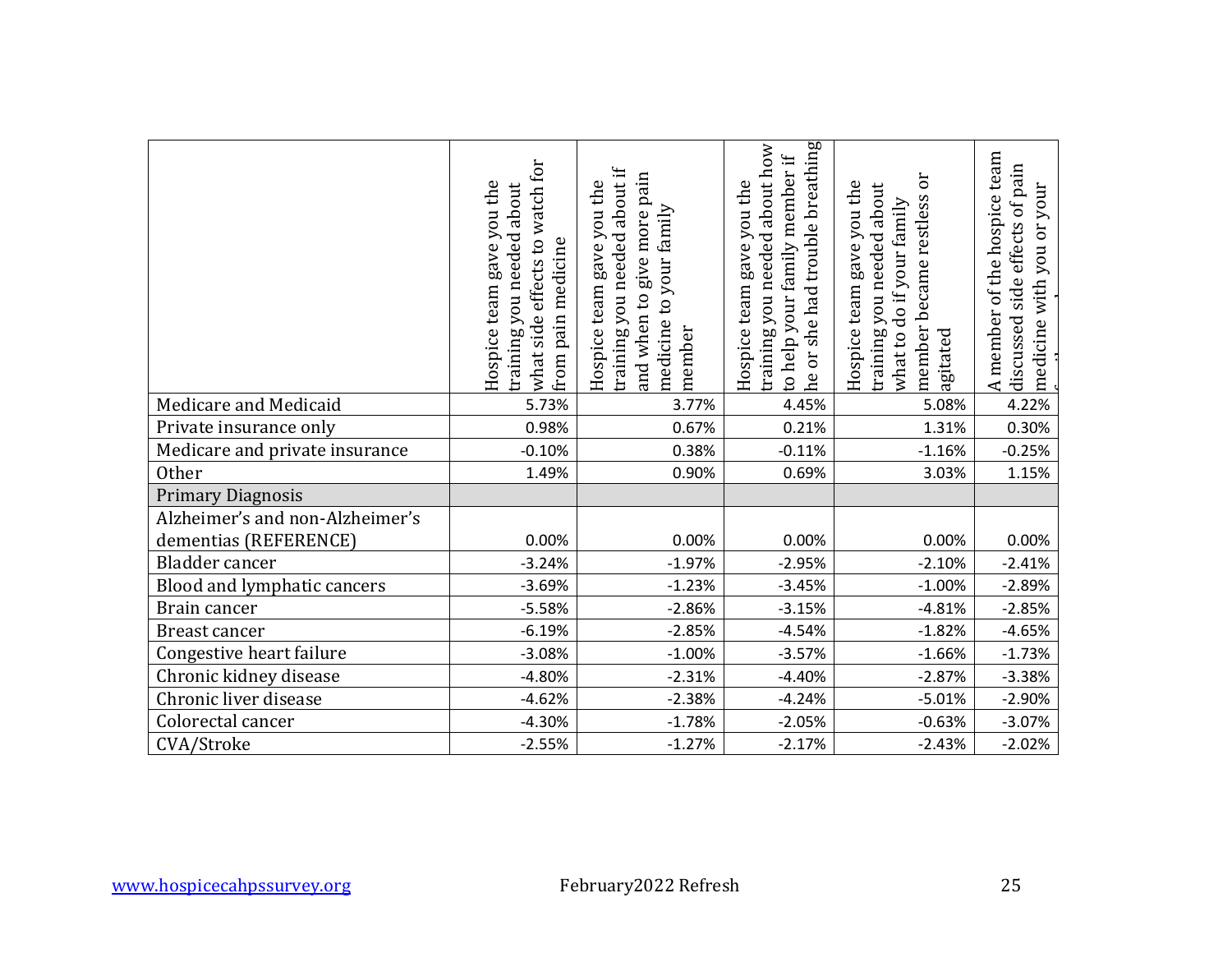|                                                  | what side effects to watch for<br>Hospice team gave you the<br>training you needed about<br>from pain medicine | training you needed about if<br>and when to give more pain<br>Hospice team gave you the<br>medicine to your family<br>member | he or she had trouble breathing<br>training you needed about how<br>to help your family member if<br>Hospice team gave you the | member became restless or<br>Hospice team gave you the<br>training you needed about<br>what to do if your family<br>agitated | A member of the hospice team<br>discussed side effects of pain<br>you or your<br>medicine with |
|--------------------------------------------------|----------------------------------------------------------------------------------------------------------------|------------------------------------------------------------------------------------------------------------------------------|--------------------------------------------------------------------------------------------------------------------------------|------------------------------------------------------------------------------------------------------------------------------|------------------------------------------------------------------------------------------------|
| Liver cancer                                     | $-3.85%$                                                                                                       | $-1.67%$                                                                                                                     | $-2.77%$                                                                                                                       | $-2.23%$                                                                                                                     | $-2.44%$                                                                                       |
| Lung & other chest cavity cancer                 | $-4.68%$                                                                                                       | $-1.91%$                                                                                                                     | $-4.21%$                                                                                                                       | $-1.65%$                                                                                                                     | $-3.33%$                                                                                       |
| Non-infectious respiratory                       | $-3.22%$                                                                                                       | $-1.52%$                                                                                                                     | $-3.61%$                                                                                                                       | $-1.03%$                                                                                                                     | $-2.65%$                                                                                       |
| Other heart disease                              | $-3.48%$                                                                                                       | $-1.50%$                                                                                                                     | $-3.56%$                                                                                                                       | $-1.86%$                                                                                                                     | $-2.46%$                                                                                       |
| Pancreatic cancer                                | $-4.75%$                                                                                                       | $-1.99%$                                                                                                                     | $-2.96%$                                                                                                                       | $-1.46%$                                                                                                                     | $-3.65%$                                                                                       |
| Parkinson's and other degenerative<br>diseases   | $-2.22%$                                                                                                       | $-1.73%$                                                                                                                     | $-1.71%$                                                                                                                       | $-1.21%$                                                                                                                     | $-1.07%$                                                                                       |
| Pneumonias and other infectious<br>lung diseases | $-3.44%$                                                                                                       | $-1.40%$                                                                                                                     | $-3.15%$                                                                                                                       | $-1.51%$                                                                                                                     | $-1.55%$                                                                                       |
| Prostate cancer                                  | $-3.53%$                                                                                                       | $-1.52%$                                                                                                                     | $-2.78%$                                                                                                                       | $-0.48%$                                                                                                                     | $-2.65%$                                                                                       |
| Other, cancer                                    | $-5.02%$                                                                                                       | $-2.36%$                                                                                                                     | $-3.55%$                                                                                                                       | $-1.51%$                                                                                                                     | $-3.61%$                                                                                       |
| Other, non-cancer                                | $-2.66%$                                                                                                       | $-1.69%$                                                                                                                     | $-2.50%$                                                                                                                       | $-1.98%$                                                                                                                     | $-1.99%$                                                                                       |
| Length of hospice stay                           |                                                                                                                |                                                                                                                              |                                                                                                                                |                                                                                                                              |                                                                                                |
| 2-5 days                                         | 3.59%                                                                                                          | 1.79%                                                                                                                        | 6.69%                                                                                                                          | 1.28%                                                                                                                        | 6.88%                                                                                          |
| $6-12$ days                                      | 2.47%                                                                                                          | 1.34%                                                                                                                        | 4.87%                                                                                                                          | 0.54%                                                                                                                        | 4.87%                                                                                          |
| 13-29 days                                       | 1.85%                                                                                                          | 1.33%                                                                                                                        | 3.69%                                                                                                                          | 0.52%                                                                                                                        | 3.53%                                                                                          |
| 30-80 days                                       | 0.37%                                                                                                          | 0.33%                                                                                                                        | 1.93%                                                                                                                          | 0.05%                                                                                                                        | 1.27%                                                                                          |
| 81+ days (REFERENCE)                             | 0.00%                                                                                                          | 0.00%                                                                                                                        | 0.00%                                                                                                                          | 0.00%                                                                                                                        | 0.00%                                                                                          |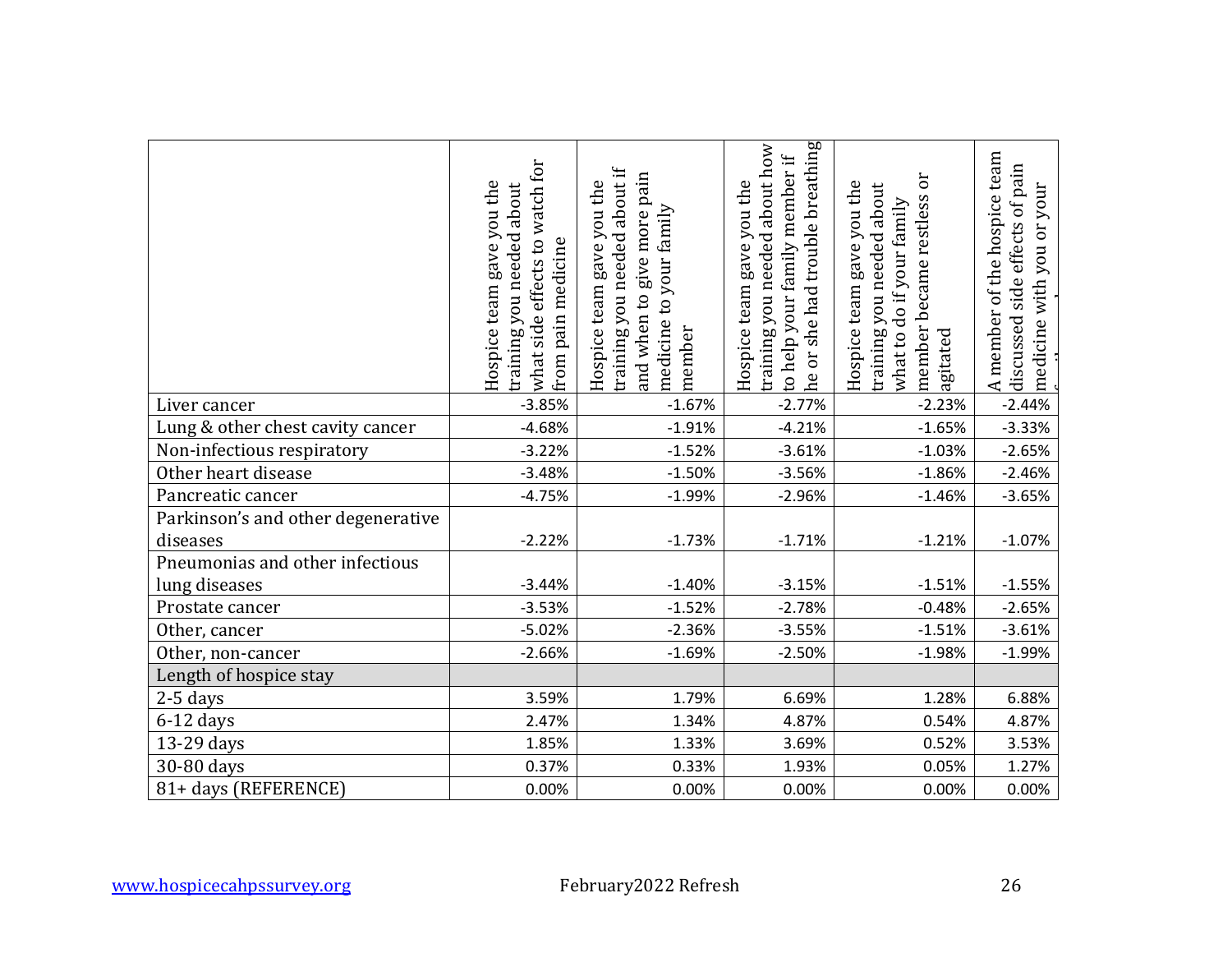|                                                         | what side effects to watch for<br>Hospice team gave you the<br>training you needed about<br>from pain medicine | training you needed about if<br>and when to give more pain<br>Hospice team gave you the<br>medicine to your family<br>member | he or she had trouble breathing<br>training you needed about how<br>to help your family member if<br>Hospice team gave you the | member became restless or<br>Hospice team gave you the<br>training you needed about<br>what to do if your family<br>agitated | A member of the hospice team<br>discussed side effects of pain<br>you or your<br>medicine with |
|---------------------------------------------------------|----------------------------------------------------------------------------------------------------------------|------------------------------------------------------------------------------------------------------------------------------|--------------------------------------------------------------------------------------------------------------------------------|------------------------------------------------------------------------------------------------------------------------------|------------------------------------------------------------------------------------------------|
| Caregiver Age                                           |                                                                                                                |                                                                                                                              |                                                                                                                                |                                                                                                                              |                                                                                                |
| Age 18-44                                               | 0.28%                                                                                                          | 1.64%                                                                                                                        | 3.17%                                                                                                                          | 1.43%                                                                                                                        | 0.48%                                                                                          |
| Age 45-54                                               | $-1.40%$                                                                                                       | $-0.21%$                                                                                                                     | $-0.31%$                                                                                                                       | $-0.83%$                                                                                                                     | $-0.87%$                                                                                       |
| Age 55-64 (REFERENCE)                                   | 0.00%                                                                                                          | 0.00%                                                                                                                        | 0.00%                                                                                                                          | 0.00%                                                                                                                        | 0.00%                                                                                          |
| Age 65-74                                               | 1.66%                                                                                                          | 0.16%                                                                                                                        | $-0.16%$                                                                                                                       | 1.38%                                                                                                                        | 0.93%                                                                                          |
| Age 75-84                                               | 5.08%                                                                                                          | 1.50%                                                                                                                        | 1.85%                                                                                                                          | 5.08%                                                                                                                        | 5.13%                                                                                          |
| Age 85+                                                 | 8.67%                                                                                                          | 4.50%                                                                                                                        | 5.98%                                                                                                                          | 10.12%                                                                                                                       | 9.79%                                                                                          |
| <b>Caregiver Education</b>                              |                                                                                                                |                                                                                                                              |                                                                                                                                |                                                                                                                              |                                                                                                |
| 8 <sup>th</sup> grade or less                           | $-1.98%$                                                                                                       | $-0.42%$                                                                                                                     | 0.03%                                                                                                                          | $-1.19%$                                                                                                                     | 0.06%                                                                                          |
| Some high school                                        | $-1.97%$                                                                                                       | $-1.29%$                                                                                                                     | $-0.93%$                                                                                                                       | $-0.93%$                                                                                                                     | $-0.51%$                                                                                       |
| High school graduate or GED<br>(REFERENCE)              | 0.00%                                                                                                          | 0.00%                                                                                                                        | 0.00%                                                                                                                          | 0.00%                                                                                                                        | 0.00%                                                                                          |
| Some college                                            | 1.93%                                                                                                          | 1.92%                                                                                                                        | 1.75%                                                                                                                          | 2.11%                                                                                                                        | 1.49%                                                                                          |
| 4-year college graduate                                 | 5.60%                                                                                                          | 4.75%                                                                                                                        | 5.29%                                                                                                                          | 6.33%                                                                                                                        | 3.91%                                                                                          |
| More than 4-year college graduate                       | 7.22%                                                                                                          | 6.55%                                                                                                                        | 6.90%                                                                                                                          | 9.05%                                                                                                                        | 5.06%                                                                                          |
| Caregiver relationship (Decedent<br>was the caregiver's |                                                                                                                |                                                                                                                              |                                                                                                                                |                                                                                                                              |                                                                                                |
| Spouse or partner                                       | $-0.42%$                                                                                                       | $-0.50%$                                                                                                                     | 0.10%                                                                                                                          | $-0.77%$                                                                                                                     | 2.47%                                                                                          |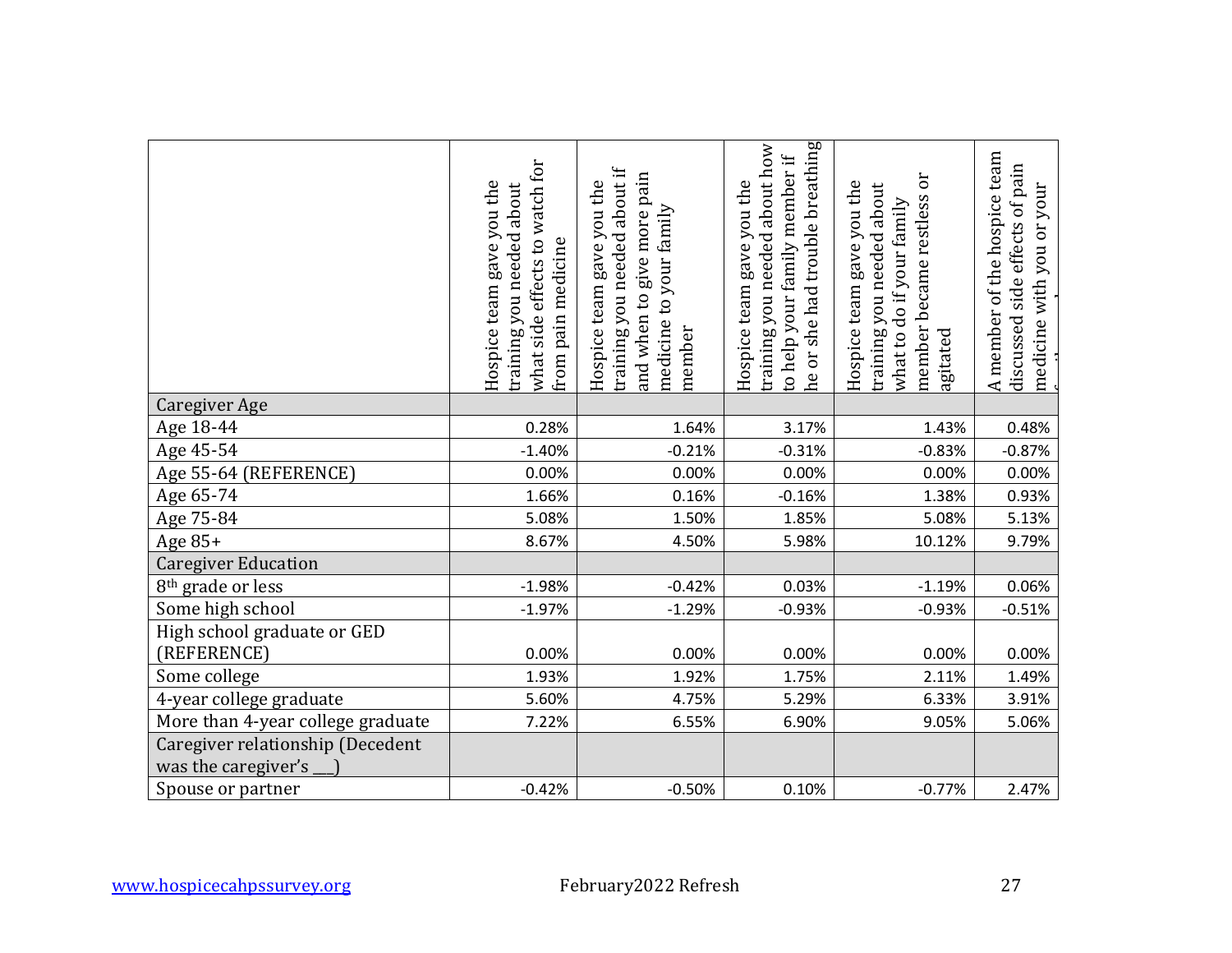| Parent (REFERENCE)<br>Mother-in-law or father-in-law | what side effects to watch for<br>Hospice team gave you the<br>training you needed about<br>from pain medicine<br>0.00%<br>$-5.53%$ | training you needed about if<br>and when to give more pain<br>Hospice team gave you the<br>medicine to your family<br>member<br>0.00%<br>$-3.82%$ | he or she had trouble breathing<br>training you needed about how<br>to help your family member if<br>Hospice team gave you the<br>0.00%<br>$-4.88%$ | member became restless or<br>Hospice team gave you the<br>training you needed about<br>what to do if your family<br>agitated<br>0.00%<br>$-6.64%$ | A member of the hospice team<br>discussed side effects of pain<br>medicine with you or your<br>0.00%<br>$-4.40%$ |
|------------------------------------------------------|-------------------------------------------------------------------------------------------------------------------------------------|---------------------------------------------------------------------------------------------------------------------------------------------------|-----------------------------------------------------------------------------------------------------------------------------------------------------|---------------------------------------------------------------------------------------------------------------------------------------------------|------------------------------------------------------------------------------------------------------------------|
| Aunt or uncle                                        | 3.69%                                                                                                                               | 1.49%                                                                                                                                             | 0.60%                                                                                                                                               | 2.50%                                                                                                                                             | 1.49%                                                                                                            |
| Sister or brother                                    | 6.29%                                                                                                                               | 2.57%                                                                                                                                             | 3.32%                                                                                                                                               | 4.72%                                                                                                                                             | 5.81%                                                                                                            |
| Child                                                | 2.69%                                                                                                                               | 0.67%                                                                                                                                             | 0.88%                                                                                                                                               | 1.11%                                                                                                                                             | 3.87%                                                                                                            |
| Friend                                               | 4.07%                                                                                                                               | 1.00%                                                                                                                                             | 1.76%                                                                                                                                               | 2.38%                                                                                                                                             | 3.35%                                                                                                            |
| <b>Other</b>                                         | $-0.86%$                                                                                                                            | $-0.92%$                                                                                                                                          | $-1.98%$                                                                                                                                            | $-1.42%$                                                                                                                                          | $-0.27%$                                                                                                         |
| Survey Language/Respondent's<br>home language        |                                                                                                                                     |                                                                                                                                                   |                                                                                                                                                     |                                                                                                                                                   |                                                                                                                  |
| Survey language or home language<br>was Spanish      | $-8.61%$                                                                                                                            | $-6.19%$                                                                                                                                          | $-7.16%$                                                                                                                                            | $-12.71%$                                                                                                                                         | $-5.76%$                                                                                                         |
| All others (REFERENCE)                               | 0.00%                                                                                                                               | 0.00%                                                                                                                                             | 0.00%                                                                                                                                               | 0.00%                                                                                                                                             | 0.00%                                                                                                            |
|                                                      |                                                                                                                                     |                                                                                                                                                   |                                                                                                                                                     |                                                                                                                                                   |                                                                                                                  |
| www.hospicecahpssurvey.org                           |                                                                                                                                     | February2022 Refresh                                                                                                                              |                                                                                                                                                     |                                                                                                                                                   | 28                                                                                                               |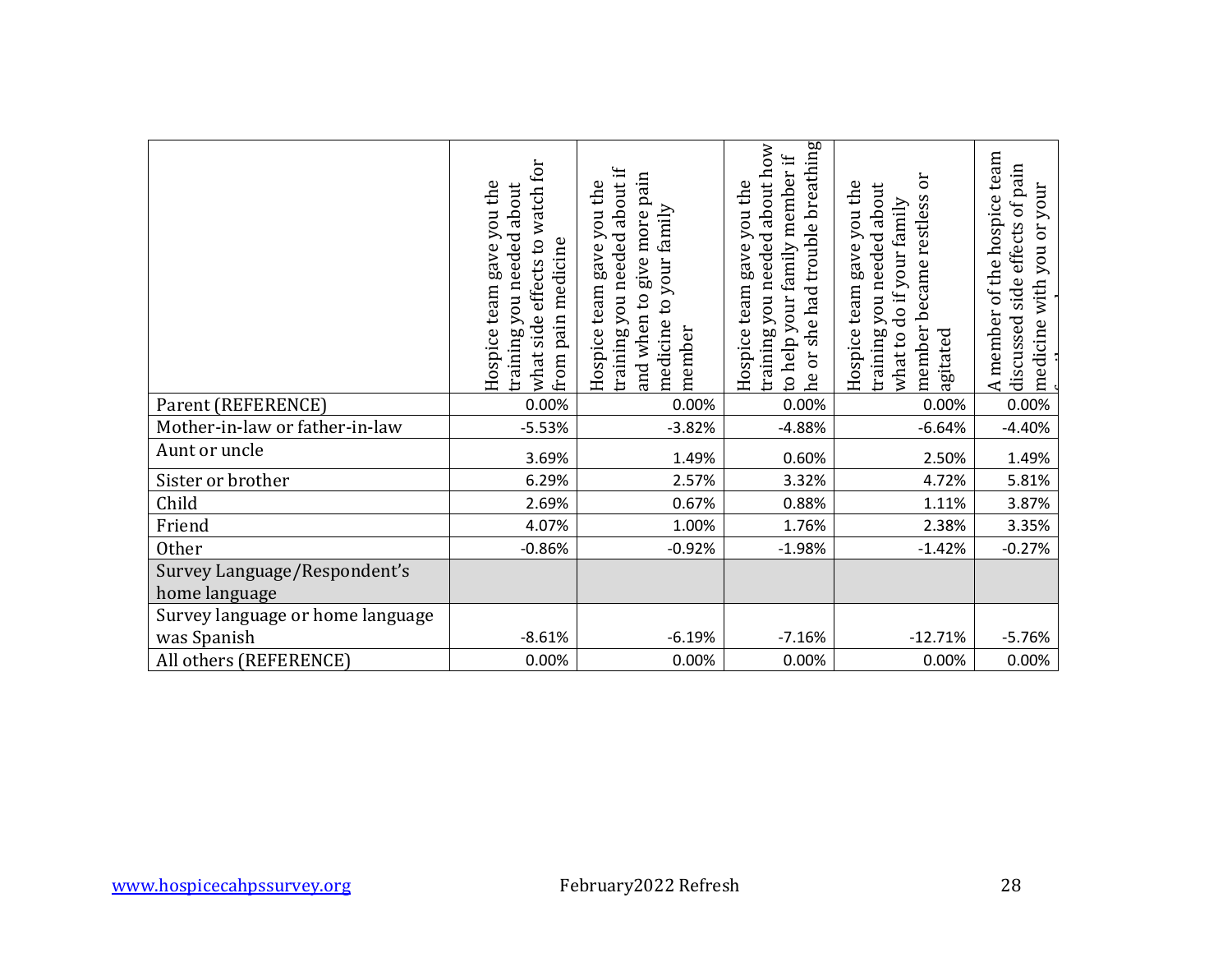**Table 6. CAHPS Hospice Survey Top-Box Case-Mix Adjustments for Rating of this Hospice and Willing to Recommend this Hospice, Q4 2018 – Q4 2019; Q3 2020 – Q1 2021**

|                                                 | <b>Rating of this</b><br>Hospice | <b>Willing to</b><br><b>Recommend this</b> |
|-------------------------------------------------|----------------------------------|--------------------------------------------|
|                                                 |                                  | Hospice                                    |
| Response percentile (per 1% of response         |                                  |                                            |
| percentile)                                     | 0.09%                            | 0.09%                                      |
| Decedent Age                                    |                                  |                                            |
| Age 18-54                                       | $-0.76%$                         | $-0.79%$                                   |
| Age 55-64                                       | $-0.42%$                         | $-0.52%$                                   |
| Age 65-69                                       | $-0.06%$                         | $-0.34%$                                   |
| Age 70-74                                       | $-0.21%$                         | $-0.21%$                                   |
| Age 75-79                                       | $-0.44%$                         | $-0.58%$                                   |
| Age 80-84                                       | $-0.06%$                         | $-0.48%$                                   |
| Age 85-89                                       | $-0.32%$                         | $-0.63%$                                   |
| Age 90+ (REFERENCE)                             | 0.00%                            | 0.00%                                      |
| Payer for Hospice Care                          |                                  |                                            |
| Medicare only (REFERENCE)                       | 0.00%                            | 0.00%                                      |
| Medicaid only or Medicaid and private insurance | 1.17%                            | 1.09%                                      |
| Medicare and Medicaid                           | 3.88%                            | 3.45%                                      |
| Private insurance only                          | 0.86%                            | 0.86%                                      |
| Medicare and private insurance                  | $-0.09%$                         | $-0.07%$                                   |
| Other                                           | 1.40%                            | 1.72%                                      |
| <b>Primary Diagnosis</b>                        |                                  |                                            |
| Alzheimer's and non-Alzheimer's dementias       |                                  |                                            |
| (REFERENCE)                                     | 0.00%                            | 0.00%                                      |
| Bladder cancer                                  | 0.82%                            | 0.41%                                      |
| Blood and lymphatic cancers                     | 0.86%                            | 0.94%                                      |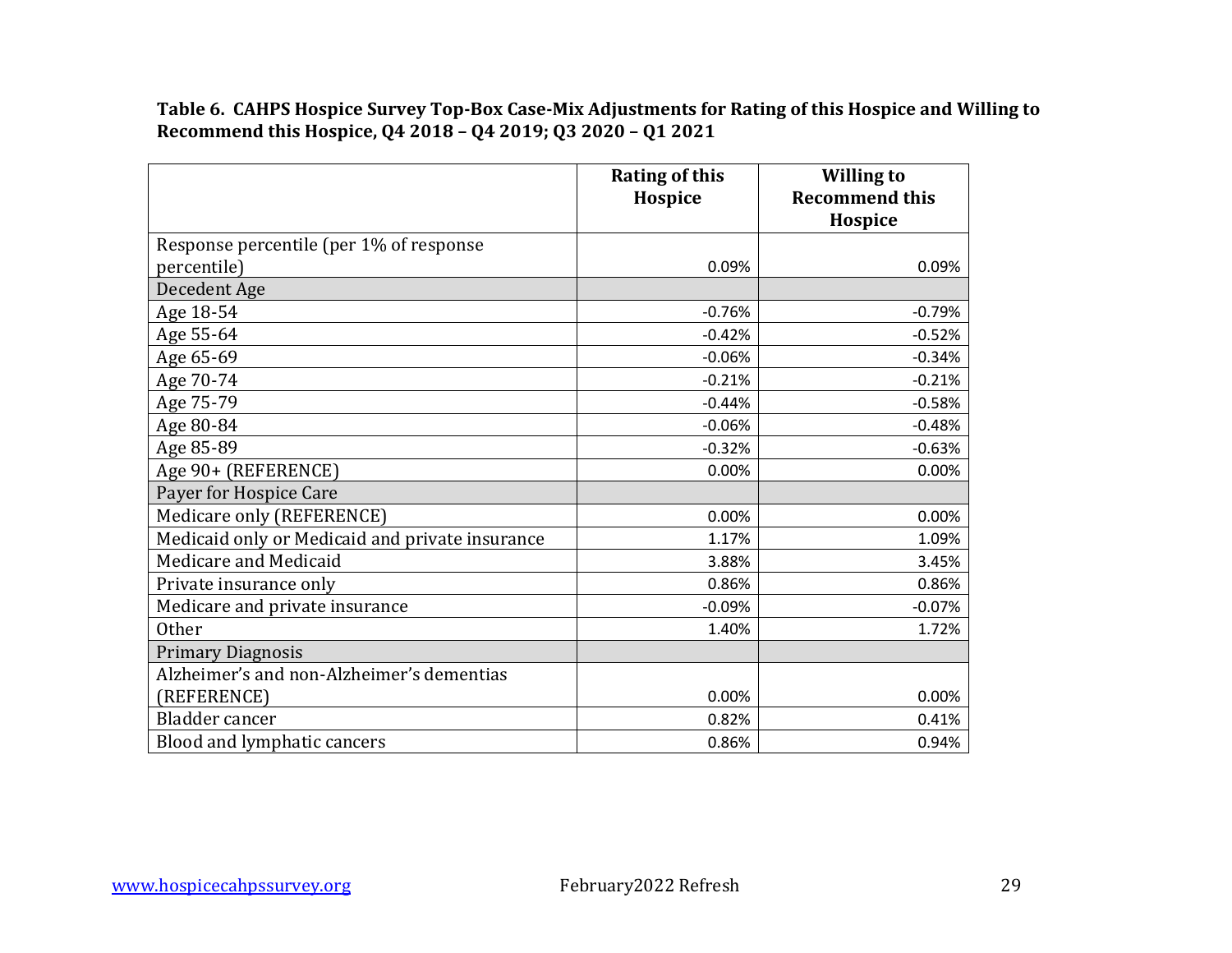|                                               | <b>Rating of this</b><br>Hospice | <b>Willing to</b><br><b>Recommend this</b><br>Hospice |
|-----------------------------------------------|----------------------------------|-------------------------------------------------------|
| Brain cancer                                  | 0.28%                            | $-0.30%$                                              |
| Breast cancer                                 | $-0.49%$                         | $-0.73%$                                              |
| Congestive heart failure                      | 0.53%                            | 0.70%                                                 |
| Chronic kidney disease                        | 0.72%                            | 1.01%                                                 |
| Chronic liver disease                         | $-0.42%$                         | $-0.52%$                                              |
| Colorectal cancer                             | 0.67%                            | 1.18%                                                 |
| CVA/Stroke                                    | $-0.60%$                         | $-0.54%$                                              |
| Liver cancer                                  | 0.98%                            | 0.97%                                                 |
| Lung & other chest cavity cancer              | 0.50%                            | 0.52%                                                 |
| Non-infectious respiratory                    | 0.79%                            | 0.57%                                                 |
| Other heart disease                           | 0.17%                            | 0.35%                                                 |
| Pancreatic cancer                             | 0.50%                            | 0.47%                                                 |
| Parkinson's and other degenerative diseases   | 0.29%                            | 0.04%                                                 |
| Pneumonias and other infectious lung diseases | 0.39%                            | 1.42%                                                 |
| Prostate cancer                               | 1.11%                            | 1.10%                                                 |
| Other, cancer                                 | 0.22%                            | 0.49%                                                 |
| Other, non-cancer                             | 0.13%                            | 0.28%                                                 |
| Length of hospice stay                        |                                  |                                                       |
| $2-5$ days                                    | $-0.91%$                         | 0.14%                                                 |
| $6-12$ days                                   | 0.15%                            | 0.75%                                                 |
| 13-29 days                                    | 1.32%                            | 1.37%                                                 |
| 30-80 days                                    | 1.08%                            | 1.02%                                                 |
| 81+ days (REFERENCE)                          | 0.00%                            | 0.00%                                                 |
| Caregiver Age                                 |                                  |                                                       |
| Age 18-44                                     | 4.87%                            | 4.06%                                                 |
| Age 45-54                                     | 1.39%                            | 0.85%                                                 |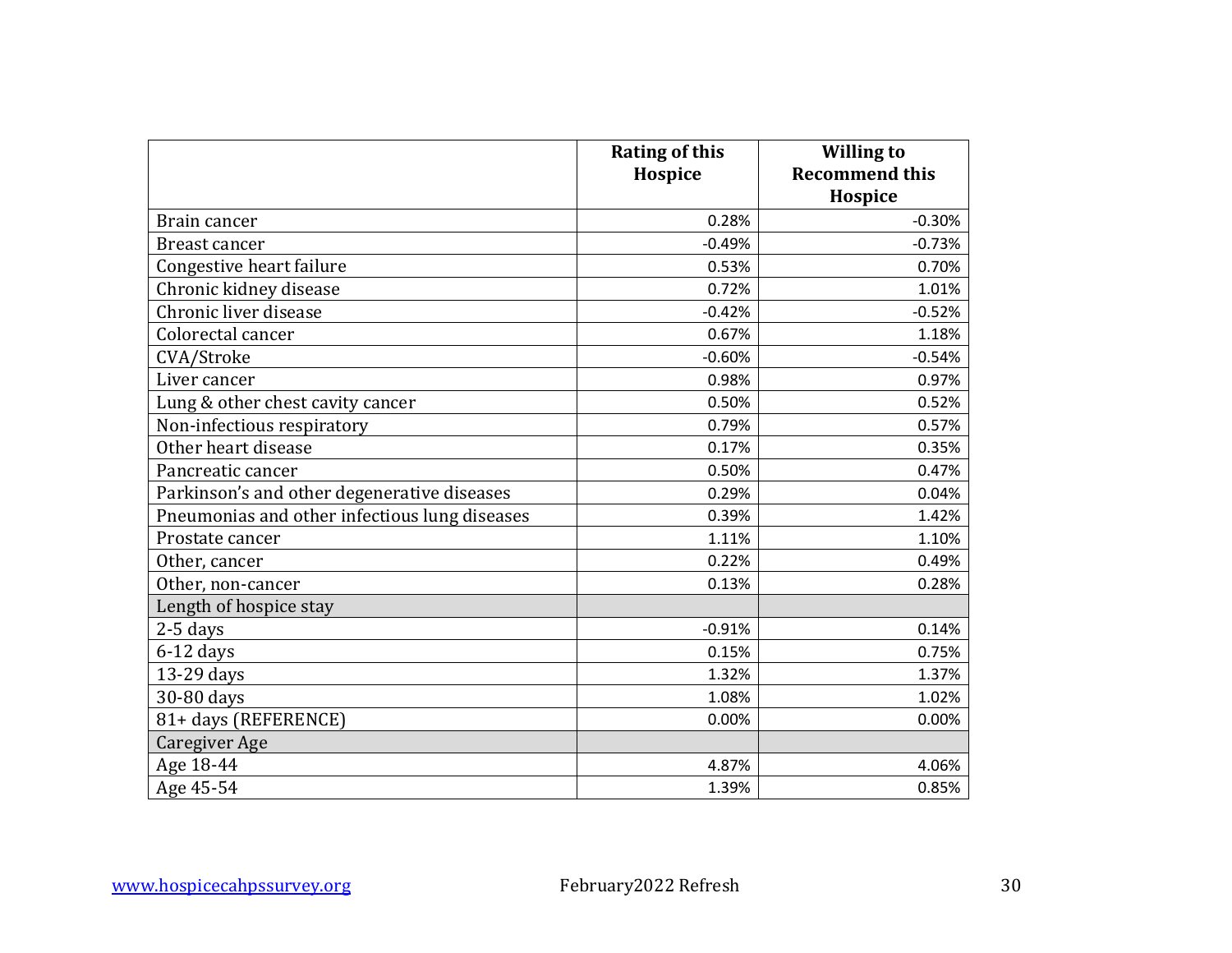|                                                         | <b>Rating of this</b><br>Hospice | <b>Willing to</b><br><b>Recommend this</b><br>Hospice |
|---------------------------------------------------------|----------------------------------|-------------------------------------------------------|
| Age 55-64 (REFERENCE)                                   | 0.00%                            | 0.00%                                                 |
| Age 65-74                                               | $-1.59%$                         | $-0.67%$                                              |
| Age 75-84                                               | $-0.98%$                         | 0.00%                                                 |
| Age $85+$                                               | 1.32%                            | 2.01%                                                 |
| <b>Caregiver Education</b>                              |                                  |                                                       |
| 8 <sup>th</sup> grade or less                           | 0.26%                            | 1.08%                                                 |
| Some high school                                        | $-0.54%$                         | 0.37%                                                 |
| High school graduate or GED (REFERENCE)                 | 0.00%                            | 0.00%                                                 |
| Some college                                            | 1.99%                            | 1.15%                                                 |
| 4-year college graduate                                 | 3.75%                            | 2.09%                                                 |
| More than 4-year college graduate                       | 5.42%                            | 3.10%                                                 |
| Caregiver relationship (Decedent was the<br>caregiver's |                                  |                                                       |
| Spouse or partner                                       | 1.11%                            | 1.21%                                                 |
| Parent (REFERENCE)                                      | 0.00%                            | 0.00%                                                 |
| Mother-in-law or father-in-law                          | $-2.64%$                         | $-2.10%$                                              |
| Aunt or uncle                                           | $-1.21%$                         | $-0.32%$                                              |
| Sister or brother                                       | 1.74%                            | 2.51%                                                 |
| Child                                                   | 1.51%                            | 1.66%                                                 |
| Friend                                                  | 0.28%                            | 0.60%                                                 |
| <b>Other</b>                                            | $-0.28%$                         | $-0.08%$                                              |
| Survey Language/Respondent's home language              |                                  |                                                       |
| Survey language or home language was Spanish            | $-4.51%$                         | $-3.02%$                                              |
| All others (REFERENCE)                                  | 0.00%                            | 0.00%                                                 |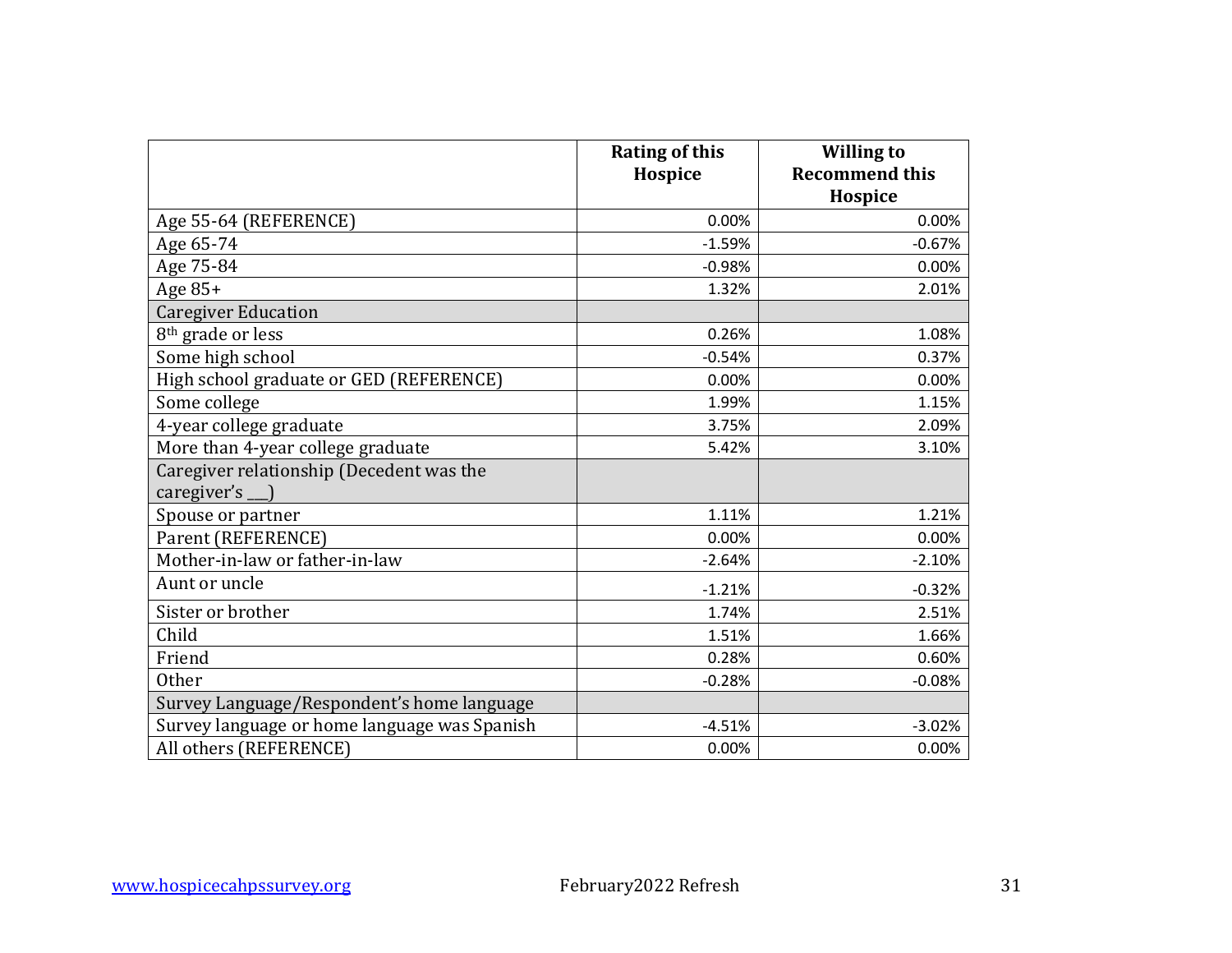|                                | informed about when they<br>would arrive to care for<br>Hospice team kept you<br>your family member | things in a way that was<br>team explained<br>easy to understand<br>Hospice | problems with your family<br>carefully to you when you<br>talked with them about<br>member's hospice care<br>Hospice team listened | family member's condition<br>Hospice team kept you<br>about your<br>informed | Hospice team listened<br>carefully to you | family member's condition<br>confusing or contradictory<br>about your<br>Hospice team gave you<br>information<br>or care |
|--------------------------------|-----------------------------------------------------------------------------------------------------|-----------------------------------------------------------------------------|------------------------------------------------------------------------------------------------------------------------------------|------------------------------------------------------------------------------|-------------------------------------------|--------------------------------------------------------------------------------------------------------------------------|
| Response percentile (per 1% of |                                                                                                     |                                                                             |                                                                                                                                    |                                                                              |                                           |                                                                                                                          |
| response percentile)           | $-0.02%$                                                                                            | $-0.02%$                                                                    | $-0.02%$                                                                                                                           | $-0.03%$                                                                     | $-0.02%$                                  | $-0.01%$                                                                                                                 |
| Decedent Age                   |                                                                                                     |                                                                             |                                                                                                                                    |                                                                              |                                           |                                                                                                                          |
| Age 18-54                      | 2.51%                                                                                               | 0.17%                                                                       | $-0.10%$                                                                                                                           | 0.67%                                                                        | $-0.33%$                                  | $-0.80%$                                                                                                                 |
| Age 55-64                      | 1.74%                                                                                               | $-0.10%$                                                                    | $-0.78%$                                                                                                                           | 0.55%                                                                        | $-0.40%$                                  | $-1.40%$                                                                                                                 |
| Age 65-69                      | 1.47%                                                                                               | 0.03%                                                                       | $-0.63%$                                                                                                                           | 0.51%                                                                        | $-0.18%$                                  | $-1.31%$                                                                                                                 |
| Age 70-74                      | 1.15%                                                                                               | $-0.09%$                                                                    | $-0.46%$                                                                                                                           | 0.24%                                                                        | $-0.25%$                                  | $-0.79%$                                                                                                                 |
| Age 75-79                      | 1.23%                                                                                               | 0.04%                                                                       | $-0.71%$                                                                                                                           | 0.33%                                                                        | $-0.20%$                                  | $-0.76%$                                                                                                                 |
| Age 80-84                      | 0.92%                                                                                               | $-0.10%$                                                                    | $-0.44%$                                                                                                                           | 0.15%                                                                        | $-0.22%$                                  | $-0.54%$                                                                                                                 |
| Age 85-89                      | 0.87%                                                                                               | 0.14%                                                                       | $-0.18%$                                                                                                                           | 0.29%                                                                        | 0.07%                                     | $-0.09%$                                                                                                                 |
| Age 90+ (REFERENCE)            | 0.00%                                                                                               | 0.00%                                                                       | 0.00%                                                                                                                              | 0.00%                                                                        | 0.00%                                     | 0.00%                                                                                                                    |
| Payer for Hospice Care         |                                                                                                     |                                                                             |                                                                                                                                    |                                                                              |                                           |                                                                                                                          |
| Medicare only (REFERENCE)      | 0.00%                                                                                               | 0.00%                                                                       | 0.00%                                                                                                                              | 0.00%                                                                        | 0.00%                                     | 0.00%                                                                                                                    |
| Medicaid only or Medicaid and  |                                                                                                     |                                                                             |                                                                                                                                    |                                                                              |                                           |                                                                                                                          |
| private insurance              | $-1.97%$                                                                                            | $-0.91%$                                                                    | $-0.50%$                                                                                                                           | $-0.87%$                                                                     | $-0.64%$                                  | $-1.85%$                                                                                                                 |
| Medicare and Medicaid          | $-5.62%$                                                                                            | $-1.34%$                                                                    | $-1.12%$                                                                                                                           | $-2.78%$                                                                     | $-1.11%$                                  | $-1.37%$                                                                                                                 |
| Private insurance only         | $-0.81%$                                                                                            | $-0.20%$                                                                    | 0.00%                                                                                                                              | $-0.25%$                                                                     | $-0.21%$                                  | 0.32%                                                                                                                    |

#### **Table 7. CAHPS Hospice Survey Bottom-Box Case-Mix Adjustments for Communication with Family, Q4 2018 – Q4 2019; Q3 2020 – Q1 2021**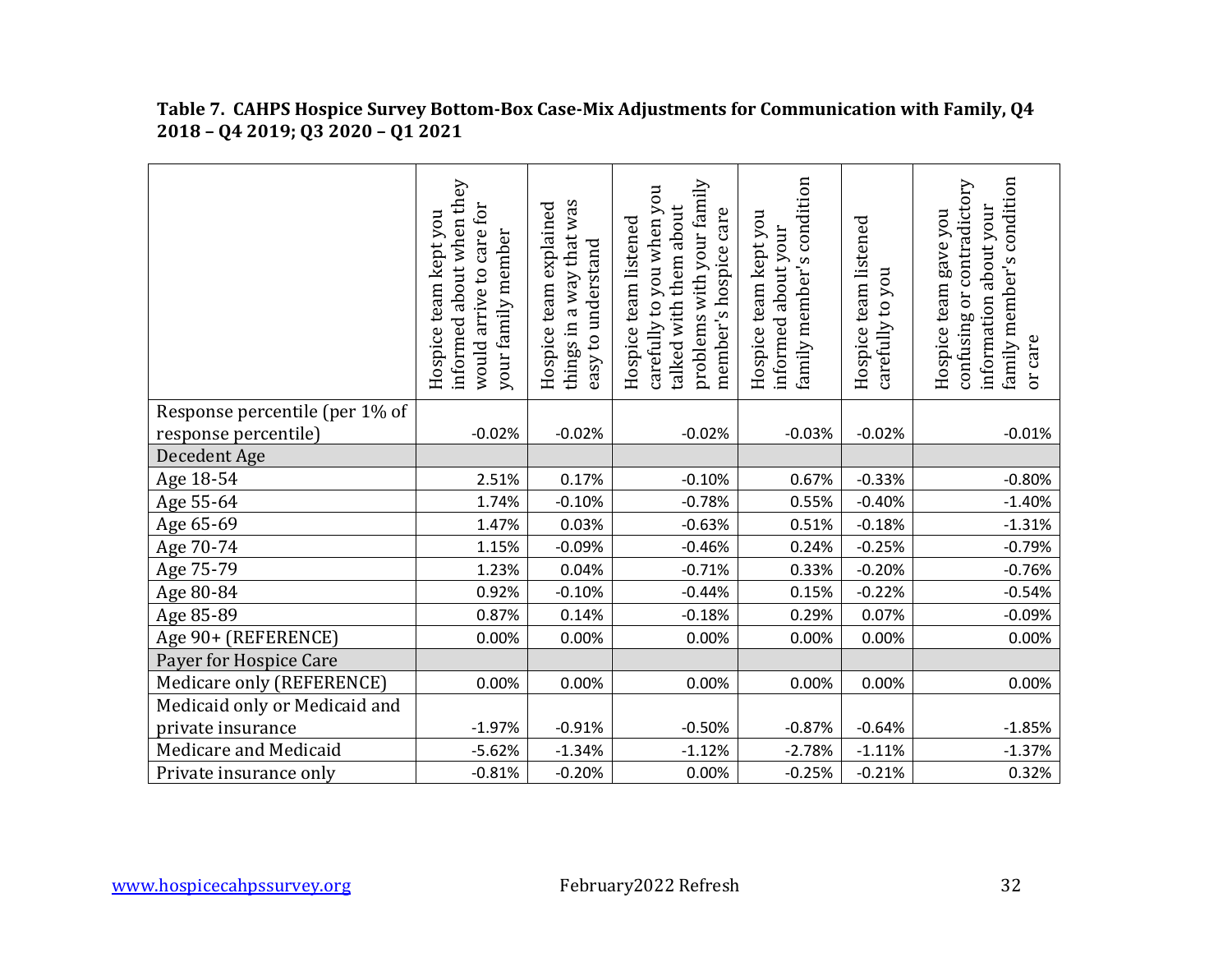|                                               | informed about when they<br>would arrive to care for<br>Hospice team kept you<br>your family member | things in a way that was<br>Hospice team explained<br>easy to understand | problems with your family<br>carefully to you when you<br>talked with them about<br>member's hospice care<br>Hospice team listened | family member's condition<br>Hospice team kept you<br>informed about your | Hospice team listened<br>carefully to you | family member's condition<br>confusing or contradictory<br>information about your<br>Hospice team gave you<br>or care |
|-----------------------------------------------|-----------------------------------------------------------------------------------------------------|--------------------------------------------------------------------------|------------------------------------------------------------------------------------------------------------------------------------|---------------------------------------------------------------------------|-------------------------------------------|-----------------------------------------------------------------------------------------------------------------------|
| Medicare and private                          |                                                                                                     |                                                                          |                                                                                                                                    |                                                                           |                                           |                                                                                                                       |
| insurance                                     | $-0.23%$                                                                                            | $-0.04%$                                                                 | $-0.29%$                                                                                                                           | 0.11%                                                                     | $-0.08%$                                  | $-0.05%$                                                                                                              |
| Other                                         | $-2.96%$                                                                                            | $-0.67%$                                                                 | $-0.39%$                                                                                                                           | $-1.27%$                                                                  | $-0.37%$                                  | $-0.20%$                                                                                                              |
| <b>Primary Diagnosis</b>                      |                                                                                                     |                                                                          |                                                                                                                                    |                                                                           |                                           |                                                                                                                       |
| Alzheimer's and non-<br>Alzheimer's dementias |                                                                                                     |                                                                          |                                                                                                                                    |                                                                           |                                           |                                                                                                                       |
| (REFERENCE)                                   | 0.00%                                                                                               | 0.00%                                                                    | 0.00%                                                                                                                              | 0.00%                                                                     | 0.00%                                     | 0.00%                                                                                                                 |
| Bladder cancer                                | 4.04%                                                                                               | 0.19%                                                                    | $-0.20%$                                                                                                                           | 0.42%                                                                     | 0.01%                                     | 0.04%                                                                                                                 |
| Blood and lymphatic cancers                   | 4.02%                                                                                               | 0.17%                                                                    | 0.08%                                                                                                                              | 0.24%                                                                     | $-0.01%$                                  | 0.05%                                                                                                                 |
| Brain cancer                                  | 4.39%                                                                                               | 0.56%                                                                    | 0.12%                                                                                                                              | 1.15%                                                                     | 0.25%                                     | 0.34%                                                                                                                 |
| Breast cancer                                 | 5.08%                                                                                               | 0.56%                                                                    | 1.17%                                                                                                                              | 1.15%                                                                     | 0.75%                                     | $-0.11%$                                                                                                              |
| Congestive heart failure                      | 3.11%                                                                                               | $-0.01%$                                                                 | $-0.24%$                                                                                                                           | 0.24%                                                                     | $-0.27%$                                  | $-0.16%$                                                                                                              |
| Chronic kidney disease                        | 3.05%                                                                                               | $-0.12%$                                                                 | $-0.40%$                                                                                                                           | 0.20%                                                                     | $-0.49%$                                  | $-0.68%$                                                                                                              |
| Chronic liver disease                         | 3.30%                                                                                               | 0.25%                                                                    | 0.54%                                                                                                                              | 0.69%                                                                     | 0.27%                                     | $-0.15%$                                                                                                              |
| Colorectal cancer                             | 4.58%                                                                                               | 0.21%                                                                    | $-0.04%$                                                                                                                           | 0.61%                                                                     | $-0.19%$                                  | $-0.24%$                                                                                                              |
| CVA/Stroke                                    | 1.85%                                                                                               | 0.25%                                                                    | 0.38%                                                                                                                              | 0.68%                                                                     | 0.18%                                     | $-0.08%$                                                                                                              |
| Liver cancer                                  | 4.84%                                                                                               | 0.22%                                                                    | $-0.33%$                                                                                                                           | 1.04%                                                                     | $-0.07%$                                  | $-0.04%$                                                                                                              |
| Lung & other chest cavity                     |                                                                                                     |                                                                          |                                                                                                                                    |                                                                           |                                           |                                                                                                                       |
| cancer                                        | 4.73%                                                                                               | 0.27%                                                                    | $-0.02%$                                                                                                                           | 0.78%                                                                     | $-0.03%$                                  | 0.02%                                                                                                                 |
| Non-infectious respiratory                    | 3.44%                                                                                               | $-0.03%$                                                                 | $-0.03%$                                                                                                                           | 0.08%                                                                     | $-0.40%$                                  | $-0.22%$                                                                                                              |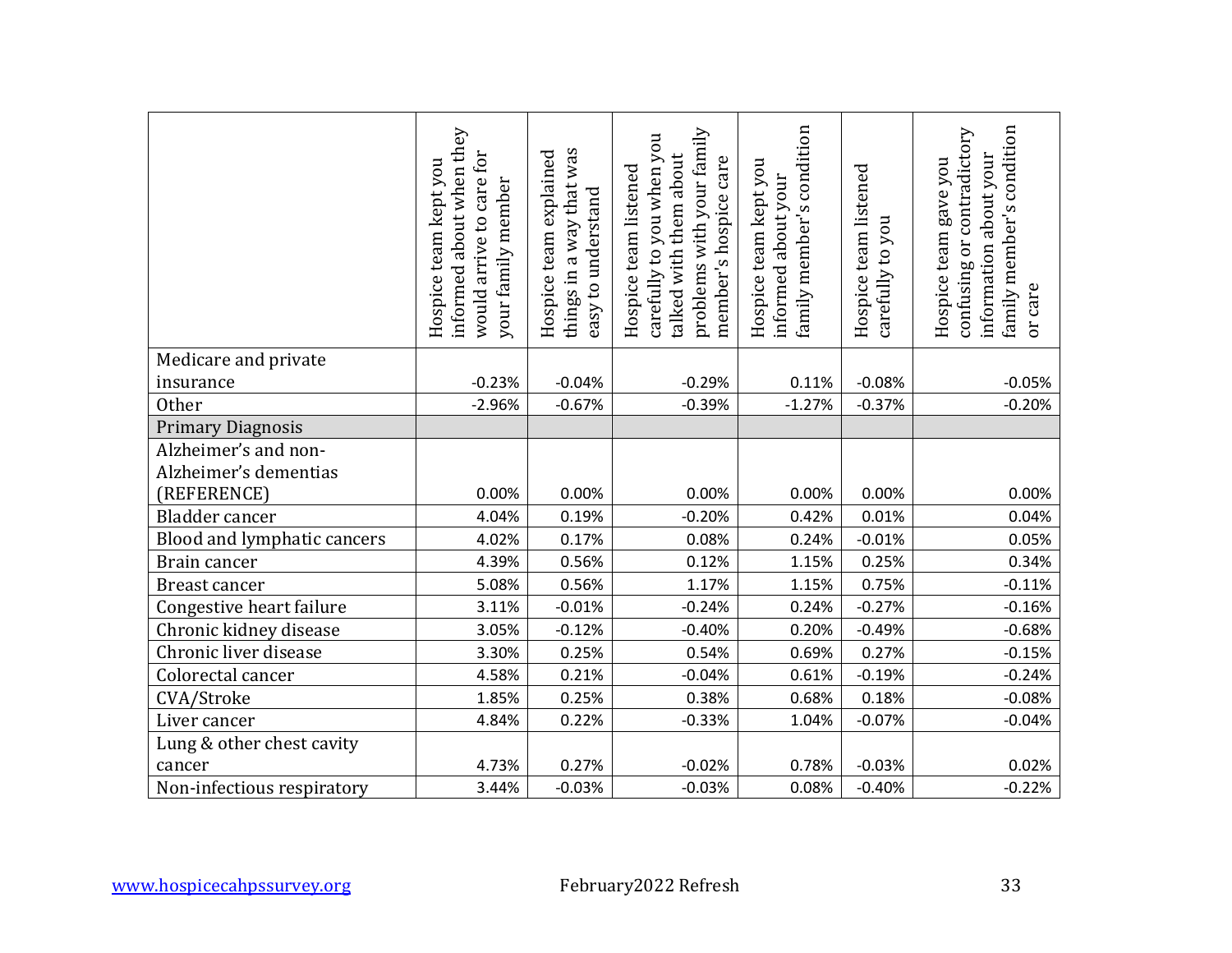|                                                | informed about when they<br>IOI<br>Hospice team kept you<br>care f<br>your family member<br>would arrive to | things in a way that was<br>Hospice team explained<br>easy to understand | problems with your family<br>carefully to you when you<br>talked with them about<br>member's hospice care<br>Hospice team listened | family member's condition<br>Hospice team kept you<br>informed about your | Hospice team listened<br>carefully to you | family member's condition<br>confusing or contradictory<br>information about your<br>Hospice team gave you<br>or care |
|------------------------------------------------|-------------------------------------------------------------------------------------------------------------|--------------------------------------------------------------------------|------------------------------------------------------------------------------------------------------------------------------------|---------------------------------------------------------------------------|-------------------------------------------|-----------------------------------------------------------------------------------------------------------------------|
| Other heart disease                            | 3.04%                                                                                                       | 0.14%                                                                    | $-0.05%$                                                                                                                           | 0.46%                                                                     | $-0.13%$                                  | $-0.32%$                                                                                                              |
| Pancreatic cancer                              | 5.09%                                                                                                       | 0.37%                                                                    | $-0.04%$                                                                                                                           | 1.15%                                                                     | 0.12%                                     | $-0.10%$                                                                                                              |
| Parkinson's and other<br>degenerative diseases | 2.25%                                                                                                       | 0.32%                                                                    | 0.34%                                                                                                                              | 0.62%                                                                     | 0.18%                                     | 0.36%                                                                                                                 |
| Pneumonias and other                           |                                                                                                             |                                                                          |                                                                                                                                    |                                                                           |                                           |                                                                                                                       |
| infectious lung diseases                       | 2.33%                                                                                                       | $-0.17%$                                                                 | $-0.05%$                                                                                                                           | 0.02%                                                                     | $-0.20%$                                  | $-0.18%$                                                                                                              |
| Prostate cancer                                | 4.41%                                                                                                       | 0.16%                                                                    | $-0.09%$                                                                                                                           | 0.33%                                                                     | $-0.16%$                                  | 0.03%                                                                                                                 |
| Other, cancer                                  | 4.72%                                                                                                       | 0.40%                                                                    | 0.05%                                                                                                                              | 0.90%                                                                     | 0.07%                                     | 0.11%                                                                                                                 |
| Other, non-cancer                              | 1.55%                                                                                                       | 0.07%                                                                    | 0.19%                                                                                                                              | 0.24%                                                                     | $-0.05%$                                  | $-0.20%$                                                                                                              |
| Length of hospice stay                         |                                                                                                             |                                                                          |                                                                                                                                    |                                                                           |                                           |                                                                                                                       |
| 2-5 days                                       | 0.86%                                                                                                       | $-0.94%$                                                                 | $-2.77%$                                                                                                                           | $-1.36%$                                                                  | $-0.77%$                                  | $-0.66%$                                                                                                              |
| $6-12$ days                                    | 1.23%                                                                                                       | $-0.83%$                                                                 | $-2.24%$                                                                                                                           | $-1.12%$                                                                  | $-0.84%$                                  | $-0.55%$                                                                                                              |
| 13-29 days                                     | 1.10%                                                                                                       | $-0.79%$                                                                 | $-1.69%$                                                                                                                           | $-1.27%$                                                                  | $-0.86%$                                  | $-0.46%$                                                                                                              |
| 30-80 days                                     | 1.05%                                                                                                       | $-0.39%$                                                                 | $-0.69%$                                                                                                                           | $-0.63%$                                                                  | $-0.41%$                                  | $-0.29%$                                                                                                              |
| 81+ days (REFERENCE)                           | 0.00%                                                                                                       | 0.00%                                                                    | 0.00%                                                                                                                              | 0.00%                                                                     | 0.00%                                     | 0.00%                                                                                                                 |
| Caregiver Age                                  |                                                                                                             |                                                                          |                                                                                                                                    |                                                                           |                                           |                                                                                                                       |
| Age 18-44                                      | $-1.13%$                                                                                                    | $-1.18%$                                                                 | $-2.88%$                                                                                                                           | $-1.29%$                                                                  | $-1.74%$                                  | $-0.92%$                                                                                                              |
| Age 45-54                                      | 0.03%                                                                                                       | $-0.15%$                                                                 | $-1.20%$                                                                                                                           | $-0.10%$                                                                  | $-0.39%$                                  | $-0.34%$                                                                                                              |
| Age 55-64 (REFERENCE)                          | 0.00%                                                                                                       | 0.00%                                                                    | 0.00%                                                                                                                              | 0.00%                                                                     | 0.00%                                     | 0.00%                                                                                                                 |
| Age 65-74                                      | $-0.14%$                                                                                                    | 0.34%                                                                    | 1.24%                                                                                                                              | 0.44%                                                                     | 0.68%                                     | 0.38%                                                                                                                 |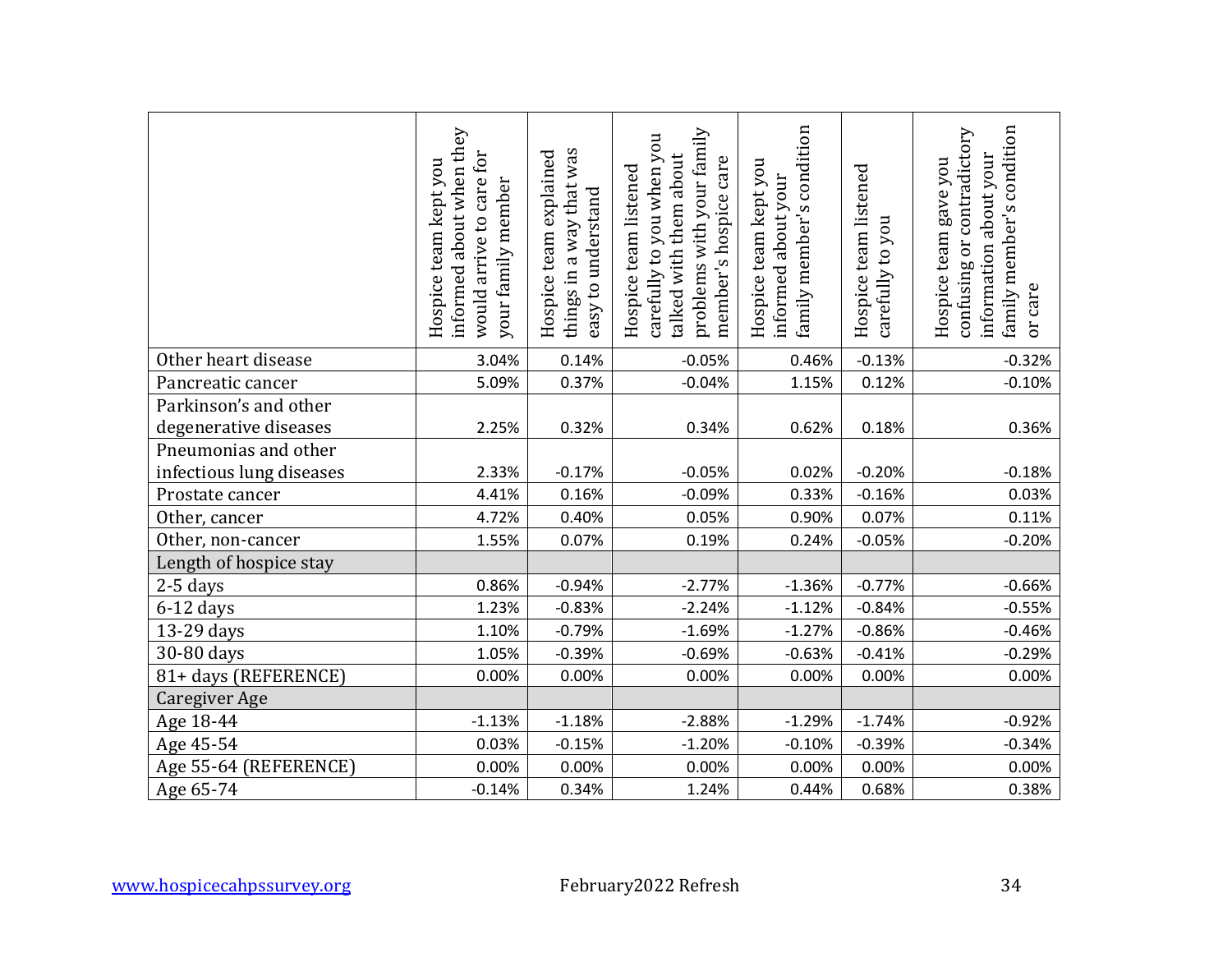|                                                         | informed about when they<br>would arrive to care for<br>Hospice team kept you<br>your family member | things in a way that was<br>Hospice team explained<br>easy to understand | problems with your family<br>carefully to you when you<br>talked with them about<br>member's hospice care<br>Hospice team listened | family member's condition<br>Hospice team kept you<br>informed about your | Hospice team listened<br>carefully to you | family member's condition<br>confusing or contradictory<br>information about your<br>Hospice team gave you<br>or care |
|---------------------------------------------------------|-----------------------------------------------------------------------------------------------------|--------------------------------------------------------------------------|------------------------------------------------------------------------------------------------------------------------------------|---------------------------------------------------------------------------|-------------------------------------------|-----------------------------------------------------------------------------------------------------------------------|
| Age 75-84                                               | $-0.55%$                                                                                            | 0.02%                                                                    | 1.54%                                                                                                                              | $-0.24%$                                                                  | 0.50%                                     | $-0.04%$                                                                                                              |
| Age 85+                                                 | $-1.18%$                                                                                            | $-0.88%$                                                                 | 1.11%                                                                                                                              | $-1.69%$                                                                  | $-0.24%$                                  | $-1.07%$                                                                                                              |
| <b>Caregiver Education</b>                              |                                                                                                     |                                                                          |                                                                                                                                    |                                                                           |                                           |                                                                                                                       |
| 8 <sup>th</sup> grade or less                           | $-0.56%$                                                                                            | $-1.23%$                                                                 | $-0.72%$                                                                                                                           | $-0.91%$                                                                  | $-1.01%$                                  | $-10.51%$                                                                                                             |
| Some high school                                        | 0.22%                                                                                               | $-0.47%$                                                                 | $-0.25%$                                                                                                                           | $-0.35%$                                                                  | $-0.47%$                                  | $-6.31%$                                                                                                              |
| High school graduate or GED                             |                                                                                                     |                                                                          |                                                                                                                                    |                                                                           |                                           |                                                                                                                       |
| (REFERENCE)                                             | 0.00%                                                                                               | 0.00%                                                                    | 0.00%                                                                                                                              | 0.00%                                                                     | 0.00%                                     | 0.00%                                                                                                                 |
| Some college                                            | $-1.36%$                                                                                            | $-0.30%$                                                                 | $-0.96%$                                                                                                                           | $-1.04%$                                                                  | $-0.60%$                                  | 1.67%                                                                                                                 |
| 4-year college graduate                                 | $-3.31%$                                                                                            | $-0.47%$                                                                 | $-1.46%$                                                                                                                           | $-1.83%$                                                                  | $-0.83%$                                  | 2.03%                                                                                                                 |
| More than 4-year college<br>graduate                    | $-4.49%$                                                                                            | $-0.86%$                                                                 | $-2.29%$                                                                                                                           | $-2.72%$                                                                  | $-1.50%$                                  | 2.02%                                                                                                                 |
| Caregiver relationship<br>(Decedent was the caregiver's |                                                                                                     |                                                                          |                                                                                                                                    |                                                                           |                                           |                                                                                                                       |
| Spouse or partner                                       | 2.44%                                                                                               | $-0.22%$                                                                 | 0.22%                                                                                                                              | $-0.47%$                                                                  | $-0.28%$                                  | 0.10%                                                                                                                 |
| Parent (REFERENCE)                                      | 0.00%                                                                                               | 0.00%                                                                    | 0.00%                                                                                                                              | 0.00%                                                                     | 0.00%                                     | 0.00%                                                                                                                 |
| Mother-in-law or father-in-law                          | 0.46%                                                                                               | 0.45%                                                                    | 0.95%                                                                                                                              | 0.76%                                                                     | 0.59%                                     | 0.25%                                                                                                                 |
| Aunt or uncle                                           | $-2.94%$                                                                                            | 0.21%                                                                    | 1.18%                                                                                                                              | $-0.71%$                                                                  | 0.39%                                     | $-0.01%$                                                                                                              |
| Sister or brother                                       | $-3.38%$                                                                                            | $-0.91%$                                                                 | $-0.22%$                                                                                                                           | $-2.02%$                                                                  | $-0.74%$                                  | $-0.20%$                                                                                                              |
| Child                                                   | 0.38%                                                                                               | $-0.17%$                                                                 | 0.06%                                                                                                                              | $-1.21%$                                                                  | $-0.40%$                                  | $-0.21%$                                                                                                              |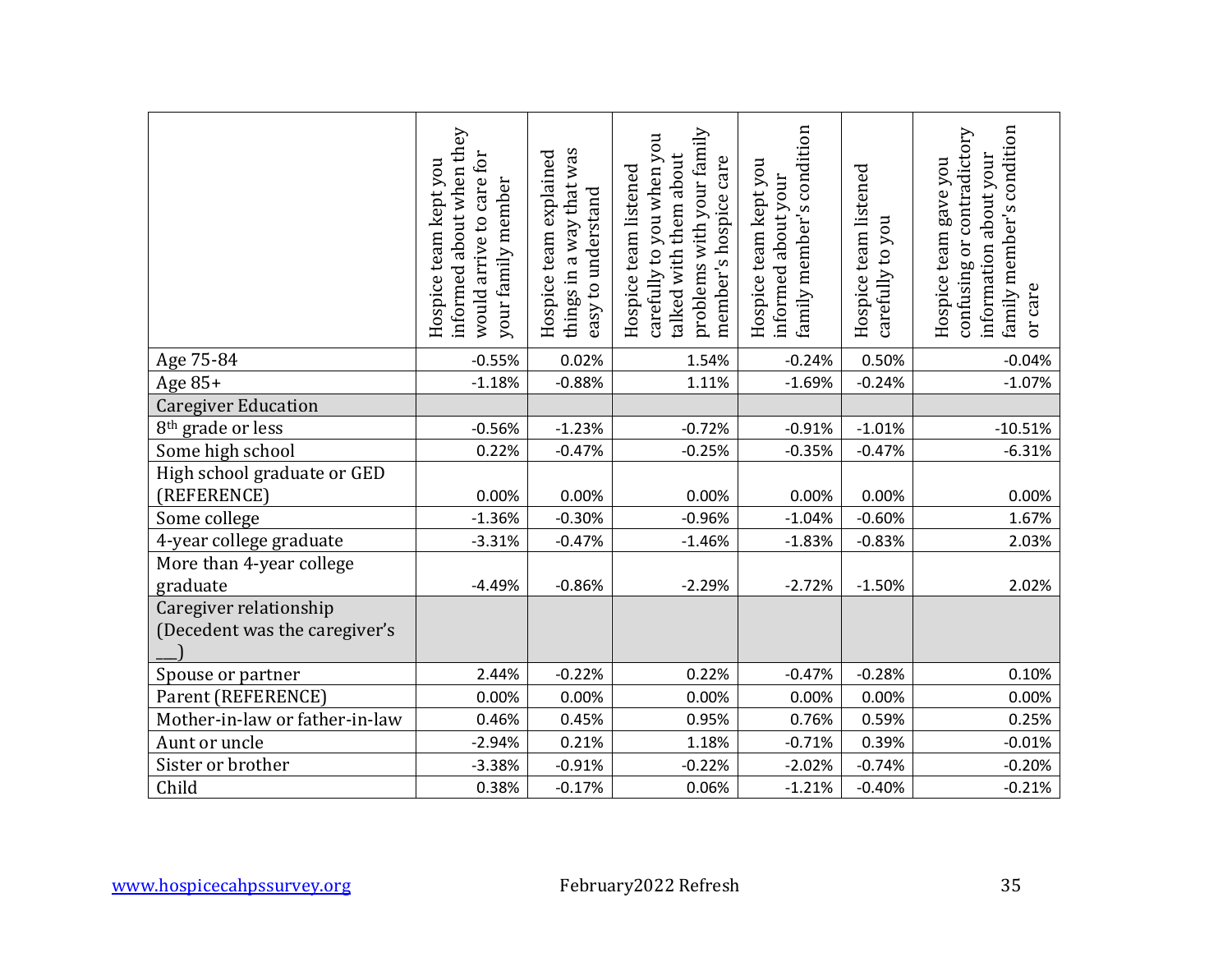|                                                  | informed about when they<br>would arrive to care for<br>Hospice team kept you<br>your family member | things in a way that was<br>Hospice team explained<br>easy to understand | problems with your family<br>carefully to you when you<br>talked with them about<br>member's hospice care<br>Hospice team listened | family member's condition<br>Hospice team kept you<br>informed about your | Hospice team listened<br>carefully to you | family member's condition<br>confusing or contradictory<br>information about your<br>Hospice team gave you<br>or care |
|--------------------------------------------------|-----------------------------------------------------------------------------------------------------|--------------------------------------------------------------------------|------------------------------------------------------------------------------------------------------------------------------------|---------------------------------------------------------------------------|-------------------------------------------|-----------------------------------------------------------------------------------------------------------------------|
| Friend                                           | $-3.14%$                                                                                            | $-0.33%$                                                                 | 0.36%                                                                                                                              | $-1.78%$                                                                  | $-0.30%$                                  | $-0.36%$                                                                                                              |
| Other                                            | $-0.87%$                                                                                            | 0.09%                                                                    | 0.21%                                                                                                                              | $-0.21%$                                                                  | 0.10%                                     | $-0.69%$                                                                                                              |
| Survey<br>Language/Respondent's home<br>language |                                                                                                     |                                                                          |                                                                                                                                    |                                                                           |                                           |                                                                                                                       |
| Survey language or home                          |                                                                                                     |                                                                          |                                                                                                                                    |                                                                           |                                           |                                                                                                                       |
| language was Spanish<br>All others (REFERENCE)   | 3.42%<br>0.00%                                                                                      | 0.81%<br>0.00%                                                           | 2.65%<br>0.00%                                                                                                                     | 2.45%<br>0.00%                                                            | 1.17%<br>0.00%                            | $-0.97%$<br>0.00%                                                                                                     |
|                                                  |                                                                                                     |                                                                          |                                                                                                                                    |                                                                           |                                           |                                                                                                                       |
|                                                  |                                                                                                     |                                                                          |                                                                                                                                    |                                                                           |                                           |                                                                                                                       |
| www.hospicecahpssurvey.org                       |                                                                                                     |                                                                          | February2022 Refresh                                                                                                               |                                                                           |                                           | 36                                                                                                                    |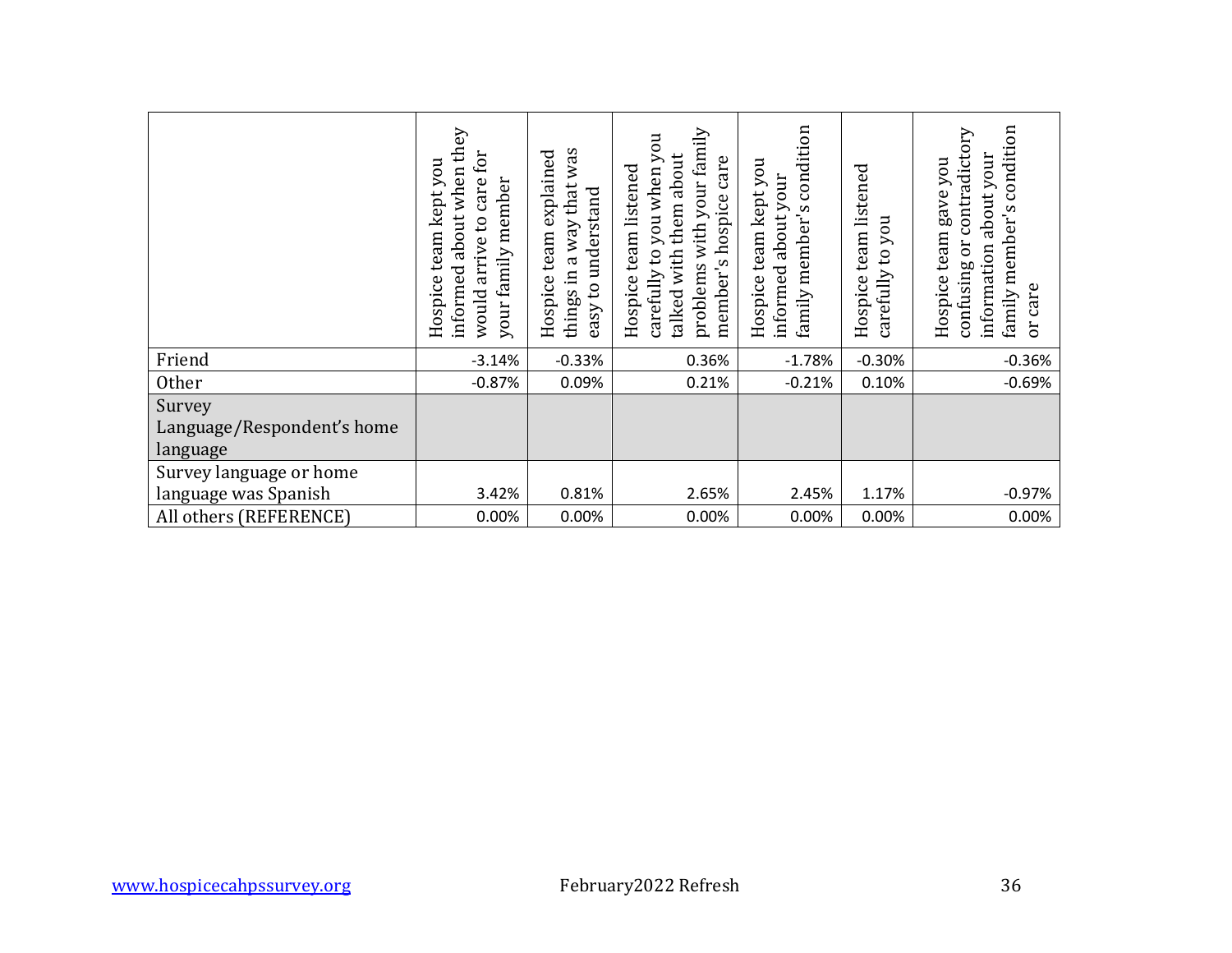#### **Table 8. CAHPS Hospice Bottom-Box Survey Case-Mix Adjustments for Getting Timely Help and Treating Patient with Respect, Q4 2018 – Q4 2019; Q3 2020 – Q1 2021**

|                                | <b>Getting Timely Help</b>                                                                                        |                                                                                               | <b>Treating Patient with Respect</b>                                      |                                                                        |  |
|--------------------------------|-------------------------------------------------------------------------------------------------------------------|-----------------------------------------------------------------------------------------------|---------------------------------------------------------------------------|------------------------------------------------------------------------|--|
|                                | your family member asked<br>for help from the hospice<br>Got help as soon as you<br>needed it when you or<br>team | Got the help you needed<br>from the hospice team<br>weekends, or holidays<br>during evenings, | Hospice team treated your<br>family member with<br>respect<br>dignity and | Felt that the hospice team<br>really cared about your<br>family member |  |
| Response percentile (per 1% of |                                                                                                                   |                                                                                               |                                                                           |                                                                        |  |
| response percentile)           | $-0.02%$                                                                                                          | $-0.04%$                                                                                      | $-0.01%$                                                                  | $-0.01%$                                                               |  |
| Decedent Age                   |                                                                                                                   |                                                                                               |                                                                           |                                                                        |  |
| Age 18-54                      | 0.16%                                                                                                             | 0.99%                                                                                         | $-0.15%$                                                                  | $-0.13%$                                                               |  |
| Age 55-64                      | 0.01%                                                                                                             | 0.82%                                                                                         | $-0.34%$                                                                  | $-0.53%$                                                               |  |
| Age 65-69                      | $-0.06%$                                                                                                          | 0.23%                                                                                         | $-0.18%$                                                                  | $-0.38%$                                                               |  |
| Age 70-74                      | $-0.11%$                                                                                                          | 0.84%                                                                                         | $-0.15%$                                                                  | $-0.36%$                                                               |  |
| Age 75-79                      | 0.10%                                                                                                             | 0.50%                                                                                         | $-0.10%$                                                                  | $-0.26%$                                                               |  |
| Age 80-84                      | $-0.10%$                                                                                                          | 0.33%                                                                                         | $-0.16%$                                                                  | $-0.25%$                                                               |  |
| Age 85-89                      | 0.19%                                                                                                             | 0.43%                                                                                         | $-0.04%$                                                                  | $-0.02%$                                                               |  |
| Age 90+ (REFERENCE)            | 0.00%                                                                                                             | 0.00%                                                                                         | 0.00%                                                                     | 0.00%                                                                  |  |
| Payer for Hospice Care         |                                                                                                                   |                                                                                               |                                                                           |                                                                        |  |
| Medicare only (REFERENCE)      | 0.00%                                                                                                             | 0.00%                                                                                         | 0.00%                                                                     | 0.00%                                                                  |  |
| Medicaid only or Medicaid and  |                                                                                                                   |                                                                                               |                                                                           |                                                                        |  |
| private insurance              | $-0.56%$                                                                                                          | $-1.05%$                                                                                      | $-0.58%$                                                                  | $-0.71%$                                                               |  |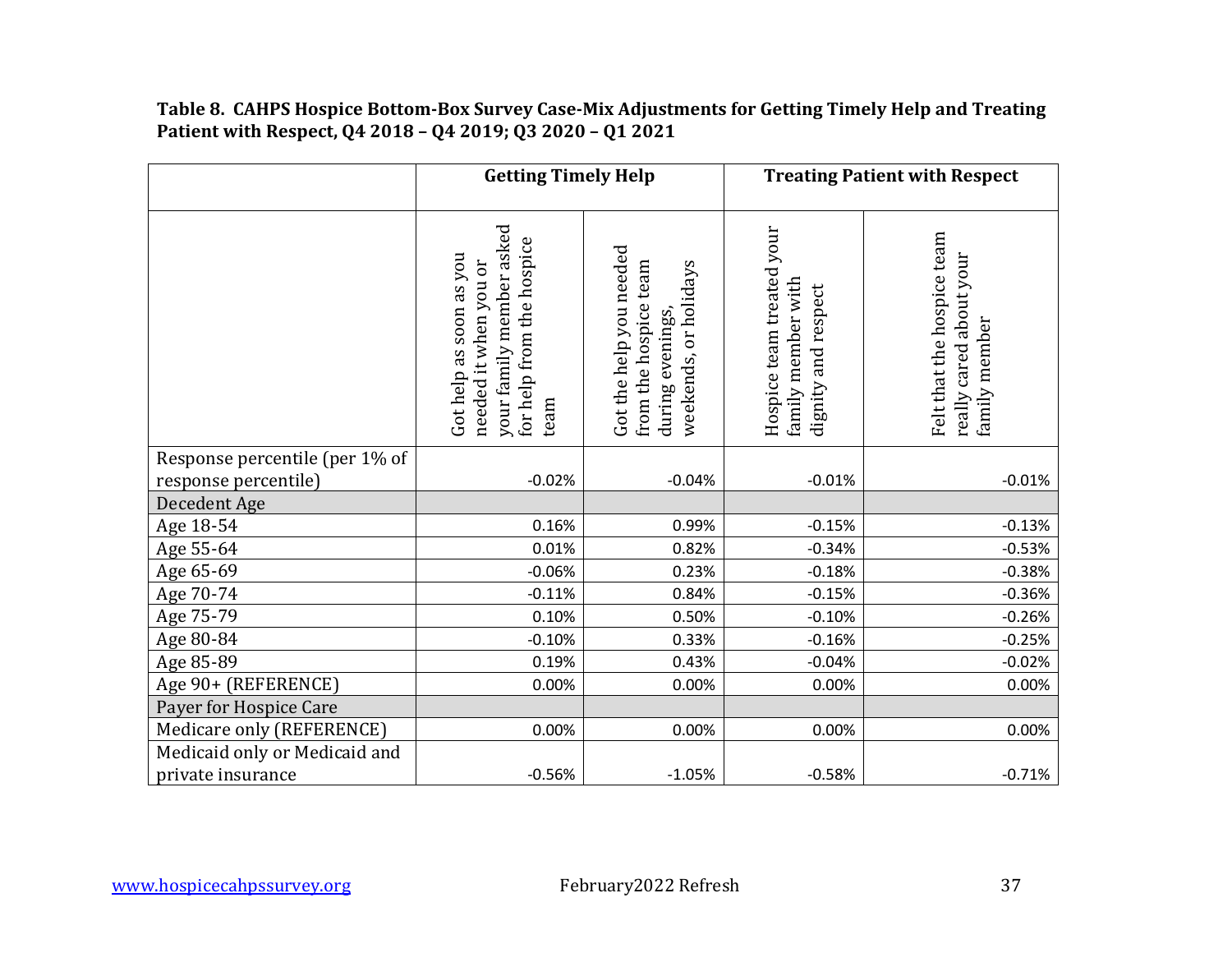|                                               | your family member asked<br>for help from the hospice<br>Got help as soon as you<br>needed it when you or<br>team | Got the help you needed<br>from the hospice team<br>weekends, or holidays<br>during evenings | Hospice team treated your<br>family member with<br>dignity and respect | Felt that the hospice team<br>really cared about your<br>family member |
|-----------------------------------------------|-------------------------------------------------------------------------------------------------------------------|----------------------------------------------------------------------------------------------|------------------------------------------------------------------------|------------------------------------------------------------------------|
| Medicare and Medicaid                         | $-1.60%$                                                                                                          | $-1.94%$                                                                                     | $-0.59%$                                                               | $-1.10%$                                                               |
| Private insurance only                        | $-0.45%$                                                                                                          | $-0.98%$                                                                                     | $-0.02%$                                                               | $-0.19%$                                                               |
| Medicare and private                          |                                                                                                                   |                                                                                              |                                                                        |                                                                        |
| insurance                                     | $-0.03%$                                                                                                          | 0.01%                                                                                        | 0.12%                                                                  | $-0.03%$                                                               |
| Other                                         | $-0.42%$                                                                                                          | 0.09%                                                                                        | $-0.19%$                                                               | $-0.21%$                                                               |
| <b>Primary Diagnosis</b>                      |                                                                                                                   |                                                                                              |                                                                        |                                                                        |
| Alzheimer's and non-<br>Alzheimer's dementias |                                                                                                                   |                                                                                              |                                                                        |                                                                        |
| (REFERENCE)                                   | 0.00%                                                                                                             | 0.00%                                                                                        | 0.00%                                                                  | 0.00%                                                                  |
| Bladder cancer                                | $-0.07%$                                                                                                          | 0.90%                                                                                        | $-0.07%$                                                               | 0.00%                                                                  |
| Blood and lymphatic cancers                   | $-0.22%$                                                                                                          | $-0.06%$                                                                                     | 0.15%                                                                  | 0.11%                                                                  |
| Brain cancer                                  | 0.28%                                                                                                             | $-0.26%$                                                                                     | $-0.01%$                                                               | 0.34%                                                                  |
| <b>Breast cancer</b>                          | 0.48%                                                                                                             | 0.57%                                                                                        | 0.10%                                                                  | 0.43%                                                                  |
| Congestive heart failure                      | $-0.04%$                                                                                                          | 0.24%                                                                                        | $-0.03%$                                                               | $-0.18%$                                                               |
| Chronic kidney disease                        | $-0.50%$                                                                                                          | $-0.28%$                                                                                     | $-0.13%$                                                               | $-0.45%$                                                               |
| Chronic liver disease                         | 0.10%                                                                                                             | 0.64%                                                                                        | 0.04%                                                                  | 0.08%                                                                  |
| Colorectal cancer                             | 0.09%                                                                                                             | $-0.10%$                                                                                     | $-0.17%$                                                               | $-0.19%$                                                               |
| CVA/Stroke                                    | 0.36%                                                                                                             | 0.67%                                                                                        | 0.05%                                                                  | 0.14%                                                                  |
| Liver cancer                                  | $-0.18%$                                                                                                          | $-0.35%$                                                                                     | 0.02%                                                                  | $-0.15%$                                                               |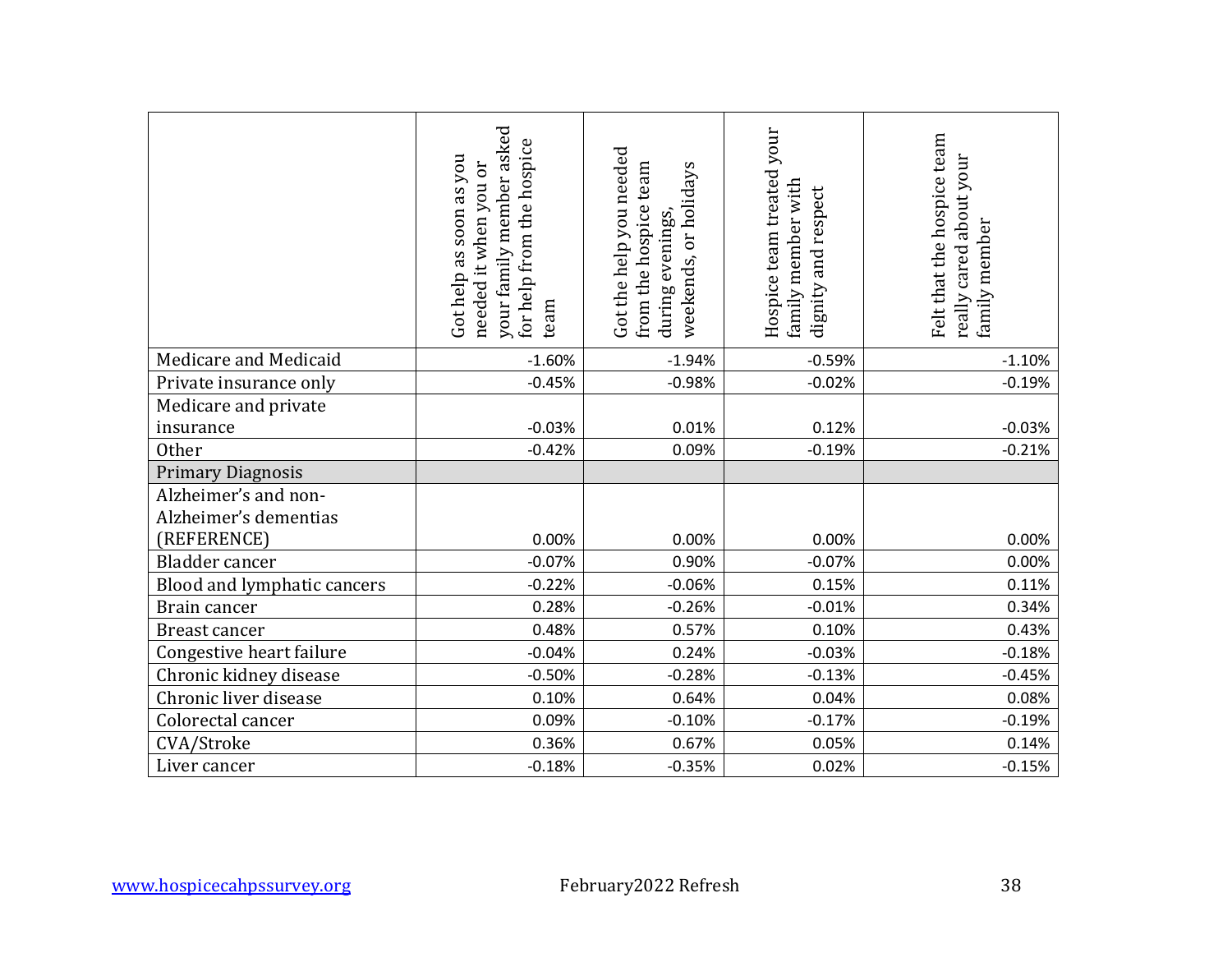|                            | your family member asked<br>for help from the hospice<br>Got help as soon as you<br>needed it when you or<br>team | Got the help you needed<br>from the hospice team<br>weekends, or holidays<br>during evenings, | Hospice team treated your<br>family member with<br>dignity and respect | Felt that the hospice team<br>really cared about your<br>family member |
|----------------------------|-------------------------------------------------------------------------------------------------------------------|-----------------------------------------------------------------------------------------------|------------------------------------------------------------------------|------------------------------------------------------------------------|
| Lung & other chest cavity  |                                                                                                                   |                                                                                               |                                                                        |                                                                        |
| cancer                     | 0.15%                                                                                                             | 0.53%                                                                                         | $-0.01%$                                                               | $-0.14%$                                                               |
| Non-infectious respiratory | $-0.08%$                                                                                                          | 0.30%                                                                                         | $-0.07%$                                                               | $-0.21%$                                                               |
| Other heart disease        | $-0.04%$                                                                                                          | 0.64%                                                                                         | $-0.08%$                                                               | $-0.12%$                                                               |
| Pancreatic cancer          | 0.25%                                                                                                             | $-0.22%$                                                                                      | 0.03%                                                                  | 0.10%                                                                  |
| Parkinson's and other      |                                                                                                                   |                                                                                               |                                                                        |                                                                        |
| degenerative diseases      | 0.13%                                                                                                             | 0.08%                                                                                         | 0.19%                                                                  | 0.14%                                                                  |
| Pneumonias and other       |                                                                                                                   |                                                                                               |                                                                        |                                                                        |
| infectious lung diseases   | $-0.14%$                                                                                                          | $-0.28%$                                                                                      | $-0.02%$                                                               | $-0.12%$                                                               |
| Prostate cancer            | $-0.24%$                                                                                                          | $-0.39%$                                                                                      | $-0.07%$                                                               | $-0.23%$                                                               |
| Other, cancer              | 0.12%                                                                                                             | 0.06%                                                                                         | 0.05%                                                                  | 0.12%                                                                  |
| Other, non-cancer          | 0.02%                                                                                                             | 0.58%                                                                                         | $-0.01%$                                                               | $-0.06%$                                                               |
| Length of hospice stay     |                                                                                                                   |                                                                                               |                                                                        |                                                                        |
| 2-5 days                   | $-1.25%$                                                                                                          | 3.16%                                                                                         | $-0.69%$                                                               | $-1.18%$                                                               |
| $6-12$ days                | $-1.24%$                                                                                                          | 2.35%                                                                                         | $-0.48%$                                                               | $-1.05%$                                                               |
| 13-29 days                 | $-1.27%$                                                                                                          | 1.37%                                                                                         | $-0.38%$                                                               | $-1.11%$                                                               |
| 30-80 days                 | $-0.77%$                                                                                                          | 0.40%                                                                                         | $-0.22%$                                                               | $-0.57%$                                                               |
| 81+ days (REFERENCE)       | 0.00%                                                                                                             | 0.00%                                                                                         | 0.00%                                                                  | 0.00%                                                                  |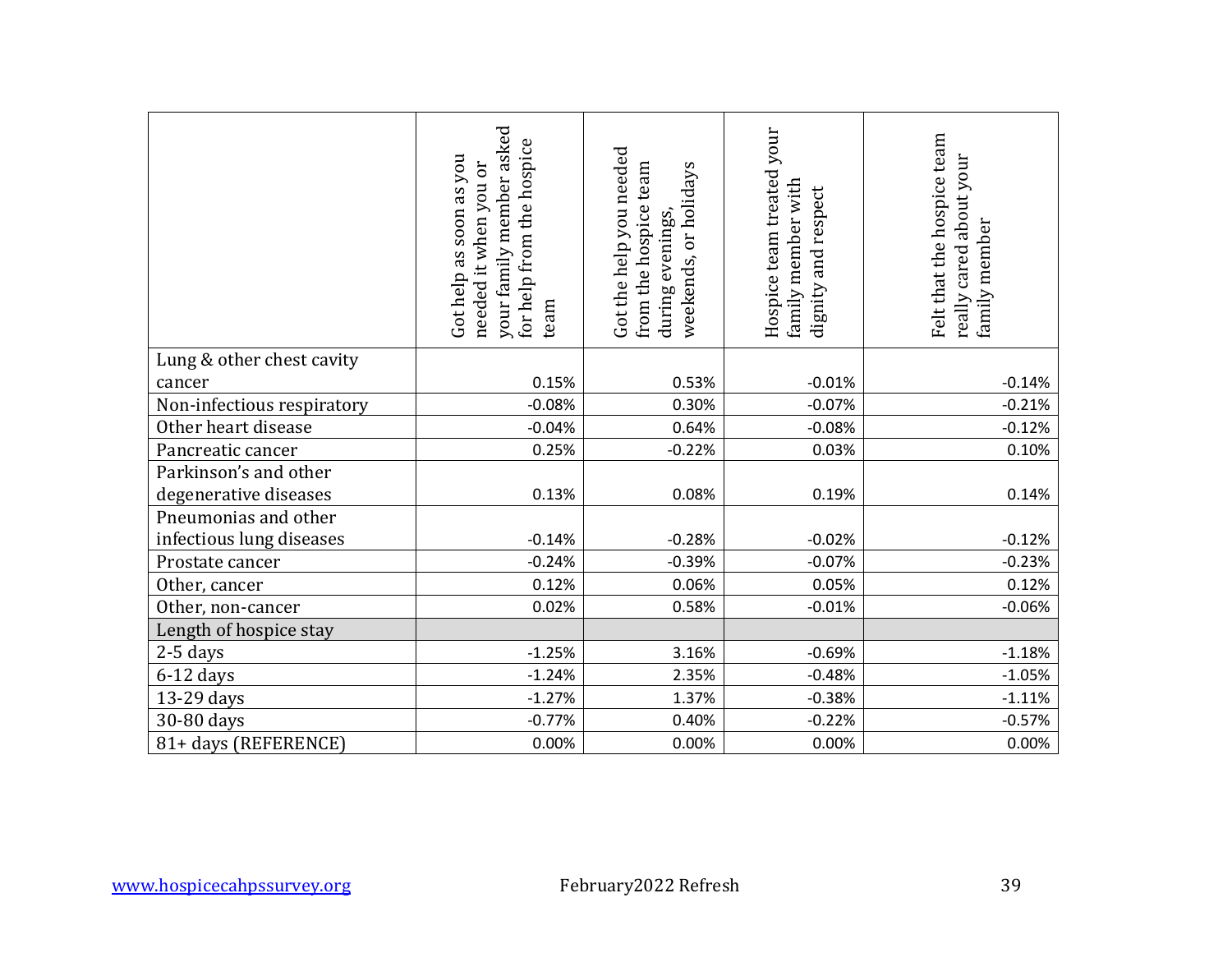|                                            | your family member asked<br>for help from the hospice<br>Got help as soon as you<br>needed it when you or<br>team | Got the help you needed<br>from the hospice team<br>weekends, or holidays<br>during evenings, | Hospice team treated your<br>family member with<br>dignity and respect | Felt that the hospice team<br>really cared about your<br>family member |
|--------------------------------------------|-------------------------------------------------------------------------------------------------------------------|-----------------------------------------------------------------------------------------------|------------------------------------------------------------------------|------------------------------------------------------------------------|
| <b>Caregiver Age</b>                       |                                                                                                                   |                                                                                               |                                                                        |                                                                        |
| Age 18-44                                  | $-1.86%$                                                                                                          | $-1.95%$                                                                                      | $-0.59%$                                                               | $-1.77%$                                                               |
| Age 45-54                                  | $-0.51%$                                                                                                          | $-0.89%$                                                                                      | $-0.12%$                                                               | $-0.45%$                                                               |
| Age 55-64 (REFERENCE)                      | 0.00%                                                                                                             | 0.00%                                                                                         | 0.00%                                                                  | 0.00%                                                                  |
| Age 65-74                                  | 0.72%                                                                                                             | 0.92%                                                                                         | 0.28%                                                                  | 0.62%                                                                  |
| Age 75-84                                  | 0.60%                                                                                                             | 0.03%                                                                                         | 0.30%                                                                  | 0.74%                                                                  |
| Age 85+                                    | $-0.03%$                                                                                                          | $-2.20%$                                                                                      | 0.14%                                                                  | 0.40%                                                                  |
| <b>Caregiver Education</b>                 |                                                                                                                   |                                                                                               |                                                                        |                                                                        |
| 8 <sup>th</sup> grade or less              | $-1.62%$                                                                                                          | $-2.53%$                                                                                      | $-0.66%$                                                               | $-0.59%$                                                               |
| Some high school                           | $-0.70%$                                                                                                          | $-2.00%$                                                                                      | $-0.15%$                                                               | $-0.30%$                                                               |
| High school graduate or GED<br>(REFERENCE) | 0.00%                                                                                                             | 0.00%                                                                                         | 0.00%                                                                  | 0.00%                                                                  |
| Some college                               | $-0.50%$                                                                                                          | 0.18%                                                                                         | $-0.09%$                                                               | $-0.50%$                                                               |
| 4-year college graduate                    | $-1.05%$                                                                                                          | $-0.21%$                                                                                      | $-0.07%$                                                               | $-0.69%$                                                               |
| More than 4-year college<br>graduate       | $-1.89%$                                                                                                          | $-0.78%$                                                                                      | $-0.32%$                                                               | $-1.28%$                                                               |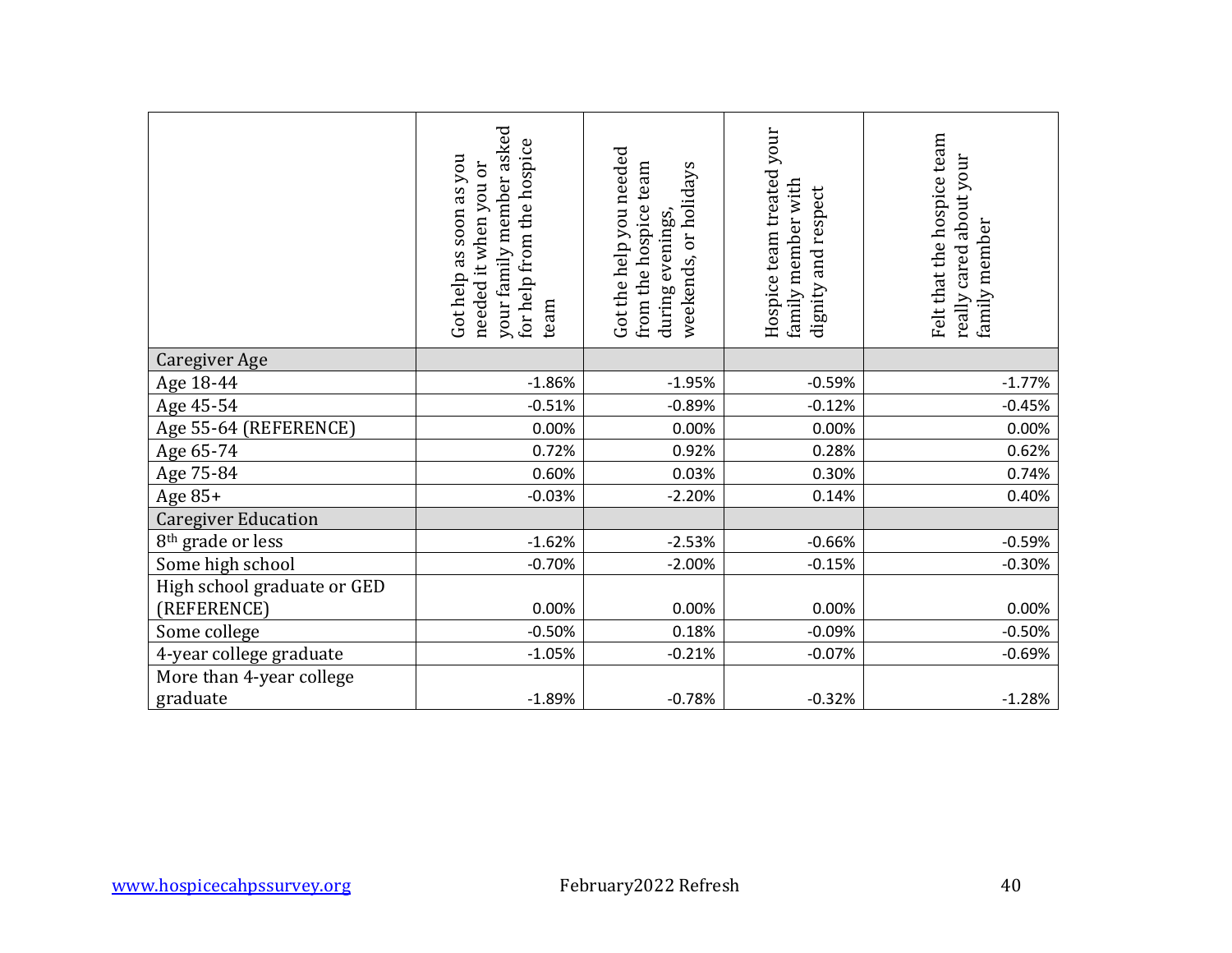|                                                         | your family member asked<br>for help from the hospice<br>Got help as soon as you<br>needed it when you or<br>team | Got the help you needed<br>from the hospice team<br>weekends, or holidays<br>during evenings, | Hospice team treated your<br>family member with<br>dignity and respect | Felt that the hospice team<br>really cared about your<br>family member |
|---------------------------------------------------------|-------------------------------------------------------------------------------------------------------------------|-----------------------------------------------------------------------------------------------|------------------------------------------------------------------------|------------------------------------------------------------------------|
| Caregiver relationship<br>(Decedent was the caregiver's |                                                                                                                   |                                                                                               |                                                                        |                                                                        |
| Spouse or partner                                       | $-0.02%$                                                                                                          | $-0.77%$                                                                                      | $-0.01%$                                                               | $-0.06%$                                                               |
| Parent (REFERENCE)                                      | 0.00%                                                                                                             | 0.00%                                                                                         | 0.00%                                                                  | 0.00%                                                                  |
| Mother-in-law or father-in-law                          | 0.68%                                                                                                             | 0.01%                                                                                         | 0.16%                                                                  | 0.70%                                                                  |
| Aunt or uncle                                           |                                                                                                                   |                                                                                               |                                                                        |                                                                        |
| Sister or brother                                       | 0.39%<br>$-0.91%$                                                                                                 | 1.14%                                                                                         | 0.28%                                                                  | 0.46%                                                                  |
| Child                                                   | $-0.60%$                                                                                                          | $-0.24%$<br>$-0.22%$                                                                          | $-0.17%$<br>$-0.12%$                                                   | $-0.33%$<br>$-0.14%$                                                   |
| Friend                                                  | 0.01%                                                                                                             | 0.33%                                                                                         | 0.05%                                                                  | 0.16%                                                                  |
| Other                                                   | 0.22%                                                                                                             | $-0.20%$                                                                                      | 0.04%                                                                  | 0.48%                                                                  |
| Survey<br>Language/Respondent's home<br>language        |                                                                                                                   |                                                                                               |                                                                        |                                                                        |
| Survey language or home<br>language was Spanish         | 0.72%                                                                                                             | $-3.15%$                                                                                      | 0.07%                                                                  | 0.77%                                                                  |
| All others (REFERENCE)                                  | 0.00%                                                                                                             | 0.00%                                                                                         | 0.00%                                                                  | 0.00%                                                                  |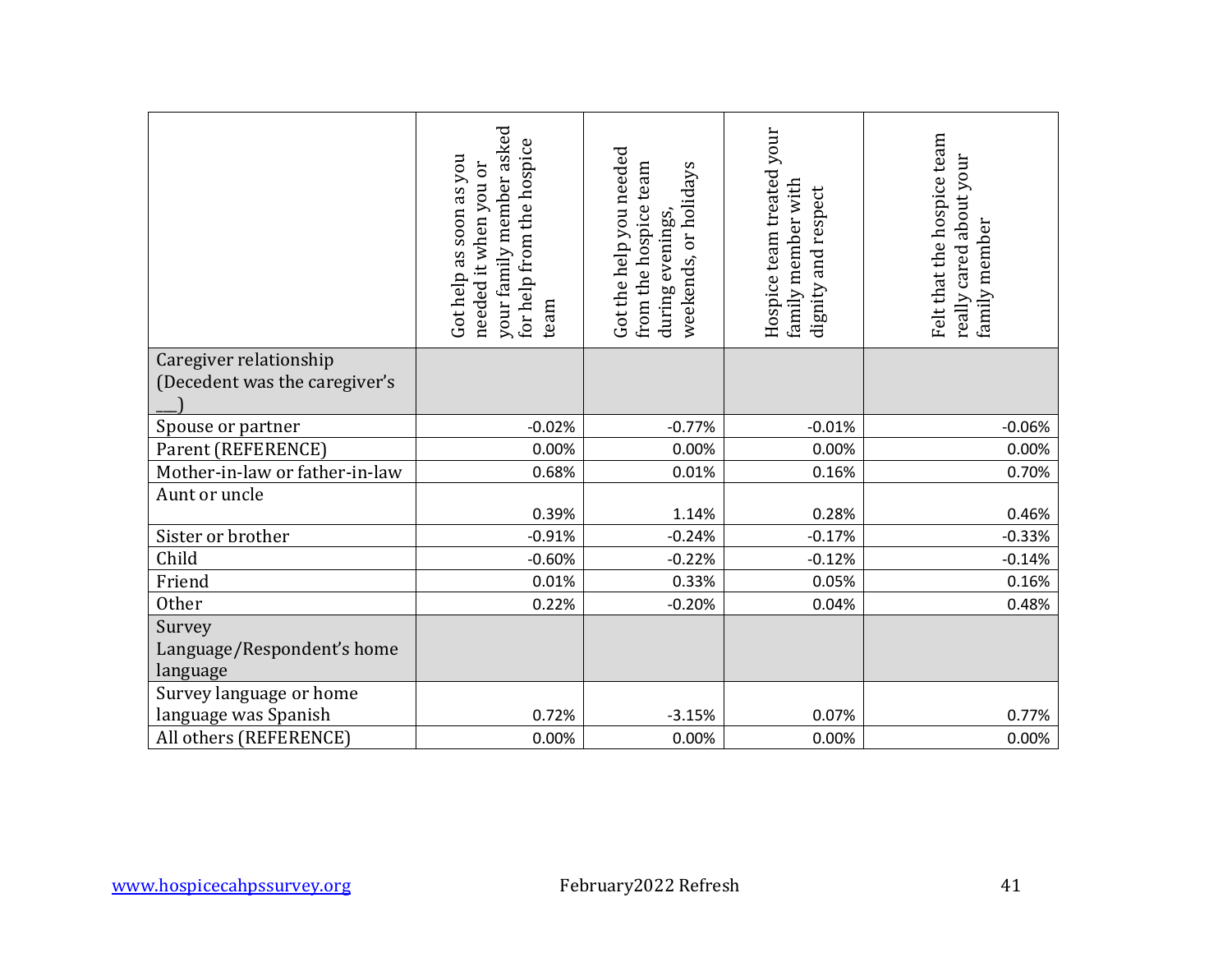|                                | as he or<br>got as<br>Your family member<br>much help with pain<br>she needed | Your family member got the<br>needed for<br>breathing<br>$\sin$ e<br><b>DD</b><br>rouble<br>help he | Your family member got the<br>or she needed for<br>with constipation<br>help he<br>trouble | the hospice team for feelings<br>Your family member got the<br>she needed from<br>of anxiety or sadness<br>help he or |
|--------------------------------|-------------------------------------------------------------------------------|-----------------------------------------------------------------------------------------------------|--------------------------------------------------------------------------------------------|-----------------------------------------------------------------------------------------------------------------------|
| Response percentile (per 1% of |                                                                               |                                                                                                     |                                                                                            |                                                                                                                       |
| response percentile)           | $-0.01%$                                                                      | $-0.02%$                                                                                            | $-0.03%$                                                                                   | $-0.06%$                                                                                                              |
| Decedent Age                   |                                                                               |                                                                                                     |                                                                                            |                                                                                                                       |
| Age 18-54                      | $-0.42%$                                                                      | $-0.53%$                                                                                            | 0.24%                                                                                      | 2.98%                                                                                                                 |
| Age 55-64                      | $-0.40%$                                                                      | $-0.31%$                                                                                            | 0.41%                                                                                      | 2.13%                                                                                                                 |
| Age 65-69                      | $-0.30%$                                                                      | $-0.12%$                                                                                            | 0.36%                                                                                      | 1.85%                                                                                                                 |
| Age 70-74                      | $-0.18%$                                                                      | 0.11%                                                                                               | 0.42%                                                                                      | 1.60%                                                                                                                 |
| Age 75-79                      | $-0.03%$                                                                      | 0.08%                                                                                               | 0.18%                                                                                      | 1.43%                                                                                                                 |
| Age 80-84                      | $-0.15%$                                                                      | $-0.33%$                                                                                            | $-0.18%$                                                                                   | 0.87%                                                                                                                 |
| Age 85-89                      | $-0.03%$                                                                      | 0.10%                                                                                               | $-0.26%$                                                                                   | 0.55%                                                                                                                 |
| Age 90+ (REFERENCE)            | 0.00%                                                                         | 0.00%                                                                                               | 0.00%                                                                                      | 0.00%                                                                                                                 |
| Payer for Hospice Care         |                                                                               |                                                                                                     |                                                                                            |                                                                                                                       |
| Medicare only (REFERENCE)      | 0.00%                                                                         | 0.00%                                                                                               | 0.00%                                                                                      | 0.00%                                                                                                                 |
| Medicaid only or Medicaid and  |                                                                               |                                                                                                     |                                                                                            |                                                                                                                       |
| private insurance              | $-0.31%$                                                                      | $-1.46%$                                                                                            | $-0.31%$                                                                                   | $-2.18%$                                                                                                              |
| Medicare and Medicaid          | $-0.61%$                                                                      | $-1.49%$                                                                                            | $-1.87%$                                                                                   | $-3.07%$                                                                                                              |
| Private insurance only         | $-0.13%$                                                                      | $-0.36%$                                                                                            | $-1.09%$                                                                                   | $-0.91%$                                                                                                              |

**Table 9. CAHPS Hospice Survey Bottom-Box Case-Mix Adjustments for Help for Pain and Symptoms, Q4 2018 – Q4 2019; Q3 2020 – Q1 2021**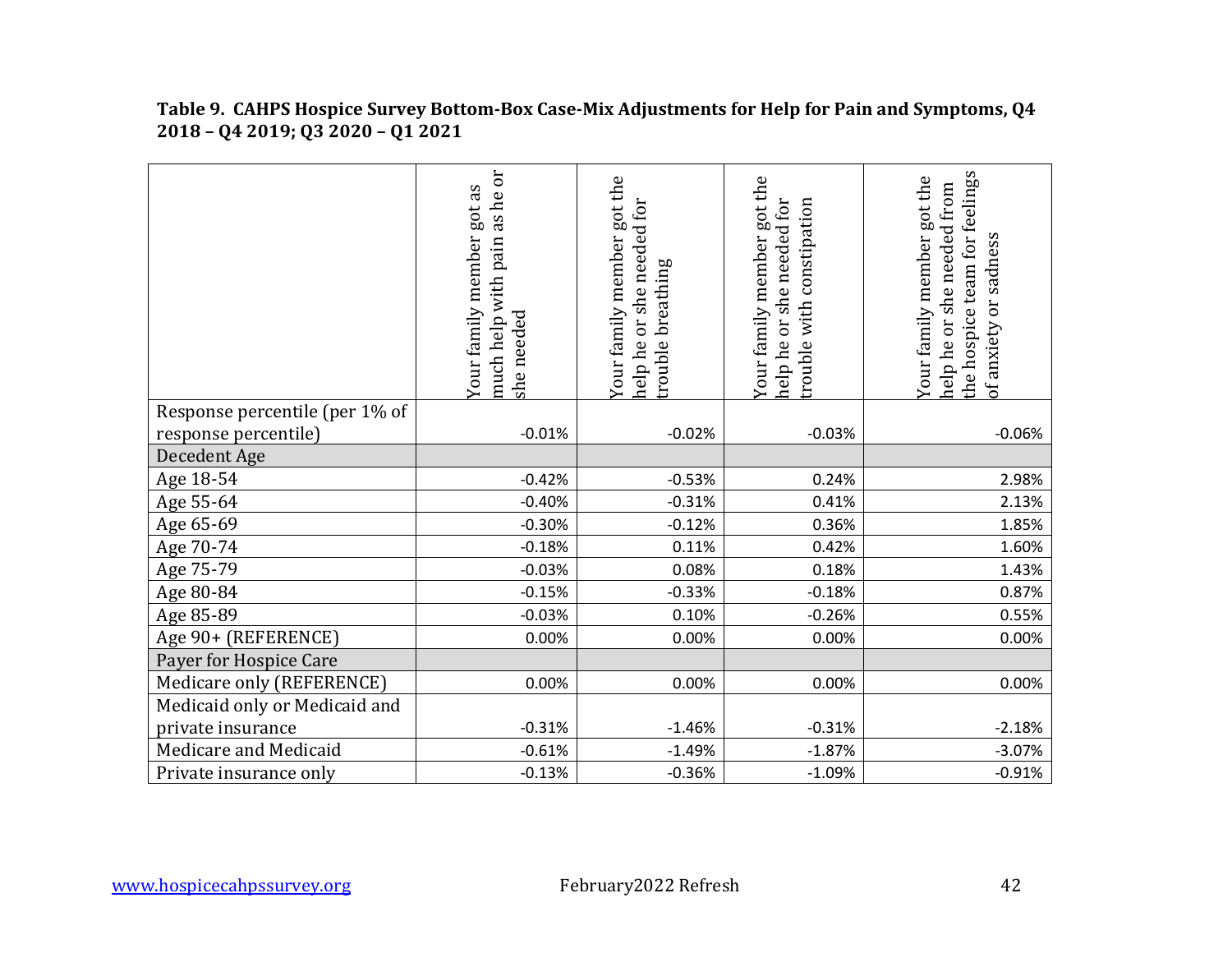|                                               | much help with pain as he or<br>Your family member got as<br>she needed | Your family member got the<br>help he or she needed for<br>trouble breathing | Your family member got the<br>help he or she needed for<br>rouble with constipation | the hospice team for feelings<br>Your family member got the<br>help he or she needed from<br>of anxiety or sadness |
|-----------------------------------------------|-------------------------------------------------------------------------|------------------------------------------------------------------------------|-------------------------------------------------------------------------------------|--------------------------------------------------------------------------------------------------------------------|
| Medicare and private                          |                                                                         |                                                                              |                                                                                     |                                                                                                                    |
| insurance                                     | 0.16%                                                                   | 0.10%                                                                        | 0.13%                                                                               | 0.28%                                                                                                              |
| Other                                         | $-0.10%$                                                                | $-0.40%$                                                                     | 0.00%                                                                               | $-1.52%$                                                                                                           |
| <b>Primary Diagnosis</b>                      |                                                                         |                                                                              |                                                                                     |                                                                                                                    |
| Alzheimer's and non-<br>Alzheimer's dementias |                                                                         |                                                                              |                                                                                     |                                                                                                                    |
| (REFERENCE)                                   | 0.00%                                                                   | 0.00%                                                                        | 0.00%                                                                               | 0.00%                                                                                                              |
| Bladder cancer                                | $-0.13%$                                                                | 0.92%                                                                        | $-0.28%$                                                                            | $-1.65%$                                                                                                           |
| Blood and lymphatic cancers                   | $-0.20%$                                                                | 1.35%                                                                        | $-1.02%$                                                                            | $-1.70%$                                                                                                           |
| Brain cancer                                  | 0.01%                                                                   | $-0.37%$                                                                     | $-0.47%$                                                                            | $-1.17%$                                                                                                           |
| Breast cancer                                 | 0.25%                                                                   | 2.95%                                                                        | 0.50%                                                                               | 0.57%                                                                                                              |
| Congestive heart failure                      | $-0.19%$                                                                | 2.87%                                                                        | $-0.56%$                                                                            | $-0.85%$                                                                                                           |
| Chronic kidney disease                        | $-0.22%$                                                                | 0.99%                                                                        | $-0.71%$                                                                            | $-1.36%$                                                                                                           |
| Chronic liver disease                         | 0.03%                                                                   | 0.50%                                                                        | $-0.08%$                                                                            | $-1.03%$                                                                                                           |
| Colorectal cancer                             | $-0.38%$                                                                | 0.17%                                                                        | $-0.56%$                                                                            | $-1.34%$                                                                                                           |
| CVA/Stroke                                    | 0.01%                                                                   | 0.75%                                                                        | 0.05%                                                                               | $-0.24%$                                                                                                           |
| Liver cancer                                  | $-0.14%$                                                                | 0.22%                                                                        | 1.19%                                                                               | $-1.26%$                                                                                                           |
| Lung & other chest cavity<br>cancer           | $-0.19%$                                                                | 2.80%                                                                        | 0.45%                                                                               | $-0.28%$                                                                                                           |
| Non-infectious respiratory                    | $-0.22%$                                                                | 4.05%                                                                        | $-0.14%$                                                                            | 0.22%                                                                                                              |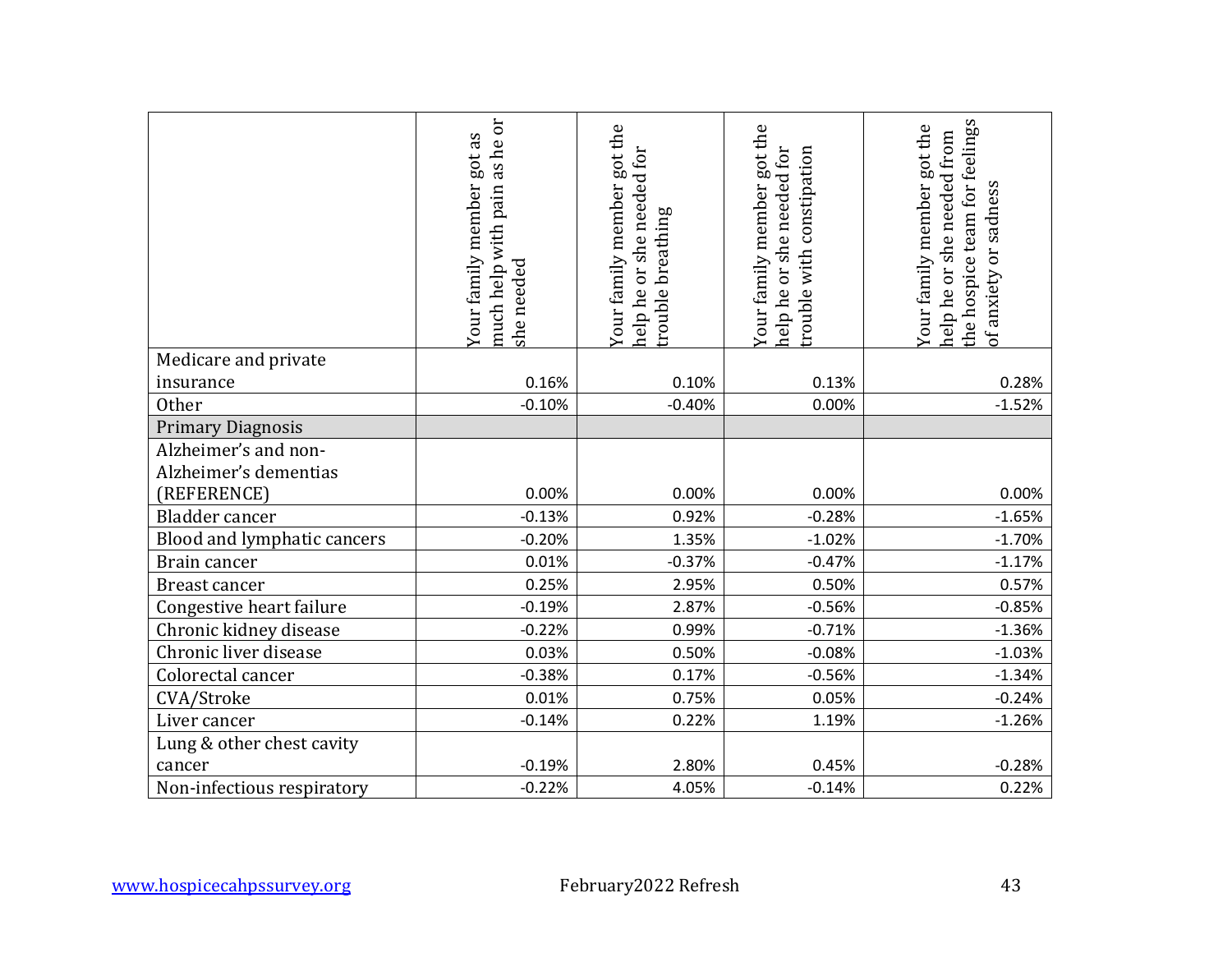|                                                | much help with pain as he or<br>Your family member got as<br>she needed | Your family member got the<br>help he or she needed for<br>trouble breathing | Your family member got the<br>help he or she needed for<br>rouble with constipation | the hospice team for feelings<br>Your family member got the<br>help he or she needed from<br>of anxiety or sadness |
|------------------------------------------------|-------------------------------------------------------------------------|------------------------------------------------------------------------------|-------------------------------------------------------------------------------------|--------------------------------------------------------------------------------------------------------------------|
| Other heart disease                            | $-0.19%$                                                                | 2.38%                                                                        | $-0.39%$                                                                            | $-0.92%$                                                                                                           |
| Pancreatic cancer                              | $-0.25%$                                                                | 0.35%                                                                        | $-0.21%$                                                                            | $-0.95%$                                                                                                           |
| Parkinson's and other<br>degenerative diseases | 0.05%                                                                   | 1.07%                                                                        | $-0.14%$                                                                            | $-1.17%$                                                                                                           |
| Pneumonias and other                           |                                                                         |                                                                              |                                                                                     |                                                                                                                    |
| infectious lung diseases                       | $-0.06%$                                                                | 4.00%                                                                        | $-0.54%$                                                                            | $-0.26%$                                                                                                           |
| Prostate cancer                                | $-0.17%$                                                                | 0.48%                                                                        | $-0.52%$                                                                            | $-2.08%$                                                                                                           |
| Other, cancer                                  | $-0.06%$                                                                | 1.15%                                                                        | 0.07%                                                                               | $-0.77%$                                                                                                           |
| Other, non-cancer                              | 0.05%                                                                   | 1.33%                                                                        | $-0.57%$                                                                            | $-0.63%$                                                                                                           |
| Length of hospice stay                         |                                                                         |                                                                              |                                                                                     |                                                                                                                    |
| 2-5 days                                       | $-1.17%$                                                                | $-1.21%$                                                                     | $-10.73%$                                                                           | $-6.48%$                                                                                                           |
| $6-12$ days                                    | $-0.95%$                                                                | $-1.05%$                                                                     | $-7.54%$                                                                            | $-5.08%$                                                                                                           |
| 13-29 days                                     | $-0.75%$                                                                | $-0.90%$                                                                     | $-4.22%$                                                                            | $-4.13%$                                                                                                           |
| 30-80 days                                     | $-0.49%$                                                                | $-0.26%$                                                                     | $-1.99%$                                                                            | $-2.31%$                                                                                                           |
| 81+ days (REFERENCE)                           | 0.00%                                                                   | 0.00%                                                                        | 0.00%                                                                               | 0.00%                                                                                                              |
| <b>Caregiver Age</b>                           |                                                                         |                                                                              |                                                                                     |                                                                                                                    |
| Age 18-44                                      | $-0.51%$                                                                | $-2.53%$                                                                     | $-3.44%$                                                                            | $-4.27%$                                                                                                           |
| Age 45-54                                      | $-0.18%$                                                                | $-0.69%$                                                                     | $-1.00%$                                                                            | $-0.84%$                                                                                                           |
| Age 55-64 (REFERENCE)                          | 0.00%                                                                   | 0.00%                                                                        | 0.00%                                                                               | 0.00%                                                                                                              |
| Age 65-74                                      | 0.29%                                                                   | 0.98%                                                                        | 0.94%                                                                               | 0.79%                                                                                                              |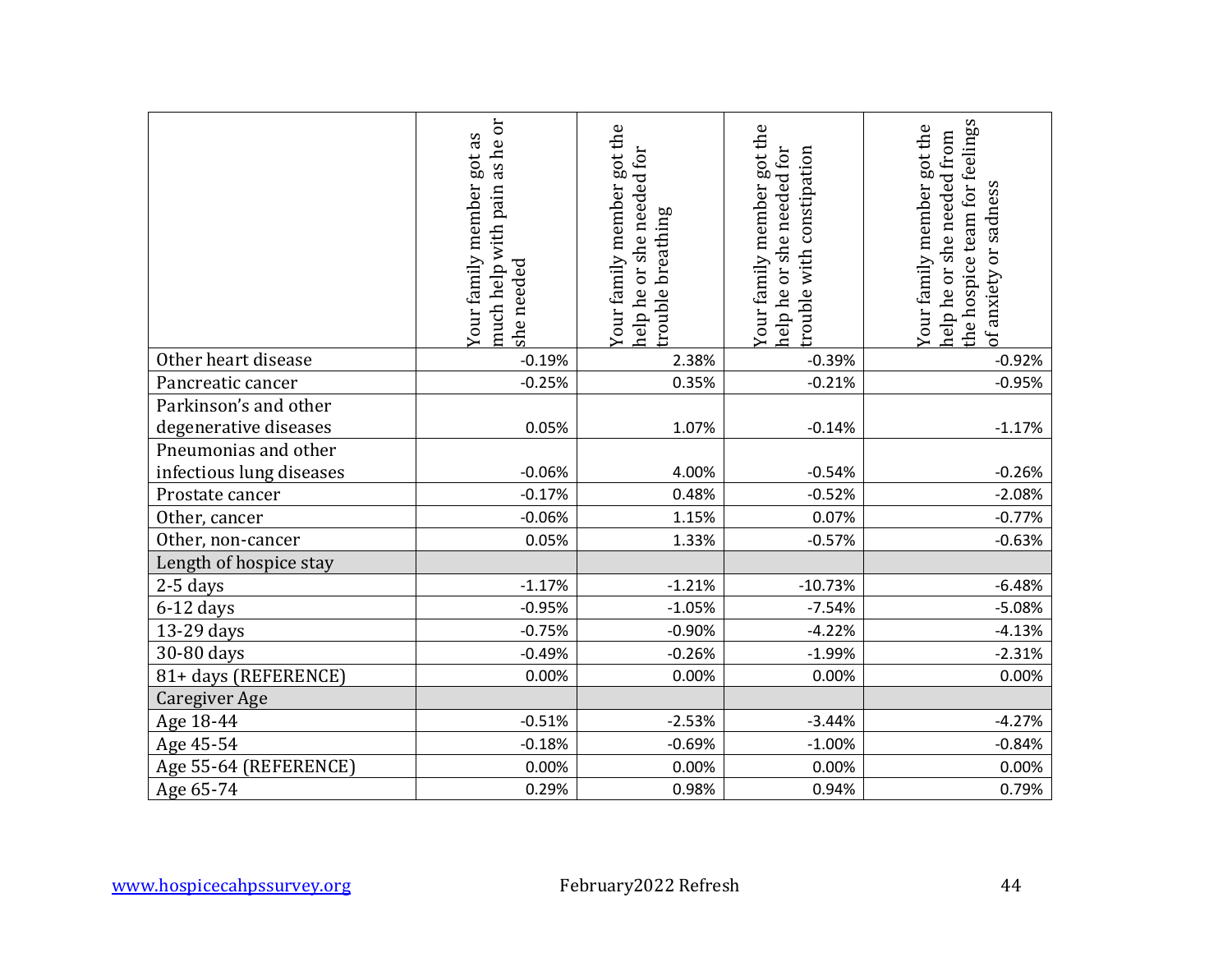|                                                         | much help with pain as he or<br>Your family member got as<br>she needed | Your family member got the<br>help he or she needed for<br>rouble breathing | Your family member got the<br>help he or she needed for<br>rouble with constipation | the hospice team for feelings<br>Your family member got the<br>help he or she needed from<br>of anxiety or sadness |
|---------------------------------------------------------|-------------------------------------------------------------------------|-----------------------------------------------------------------------------|-------------------------------------------------------------------------------------|--------------------------------------------------------------------------------------------------------------------|
|                                                         |                                                                         |                                                                             |                                                                                     |                                                                                                                    |
| Age 75-84                                               | 0.40%                                                                   | 0.79%                                                                       | 0.60%                                                                               | $-0.58%$                                                                                                           |
| Age 85+                                                 | 0.27%                                                                   | $-0.51%$                                                                    | $-0.86%$                                                                            | $-3.87%$                                                                                                           |
| <b>Caregiver Education</b>                              |                                                                         |                                                                             |                                                                                     |                                                                                                                    |
| 8 <sup>th</sup> grade or less                           | $-0.28%$                                                                | $-3.51%$                                                                    | $-4.27%$                                                                            | $-2.97%$                                                                                                           |
| Some high school                                        | 0.13%                                                                   | $-1.83%$                                                                    | $-2.39%$                                                                            | $-1.81%$                                                                                                           |
| High school graduate or GED                             |                                                                         |                                                                             |                                                                                     |                                                                                                                    |
| (REFERENCE)                                             | 0.00%                                                                   | 0.00%                                                                       | 0.00%                                                                               | 0.00%                                                                                                              |
| Some college                                            | $-0.34%$                                                                | $-0.25%$                                                                    | 0.10%                                                                               | $-1.22%$                                                                                                           |
| 4-year college graduate                                 | $-0.59%$                                                                | $-0.64%$                                                                    | $-0.46%$                                                                            | $-2.96%$                                                                                                           |
| More than 4-year college<br>graduate                    | $-1.04%$                                                                | $-0.82%$                                                                    | $-1.06%$                                                                            | $-4.98%$                                                                                                           |
| Caregiver relationship<br>(Decedent was the caregiver's |                                                                         |                                                                             |                                                                                     |                                                                                                                    |
| Spouse or partner                                       | 0.10%                                                                   | $-0.27%$                                                                    | $-0.88%$                                                                            | $-1.70%$                                                                                                           |
| Parent (REFERENCE)                                      | 0.00%                                                                   | 0.00%                                                                       | 0.00%                                                                               | 0.00%                                                                                                              |
| Mother-in-law or father-in-law                          | 0.58%                                                                   | 0.81%                                                                       | 1.71%                                                                               | 3.71%                                                                                                              |
| Aunt or uncle                                           | 0.34%                                                                   | 1.02%                                                                       | 1.00%                                                                               | 2.47%                                                                                                              |
| Sister or brother                                       | $-0.09%$                                                                | 0.23%                                                                       | $-0.81%$                                                                            | $-1.10%$                                                                                                           |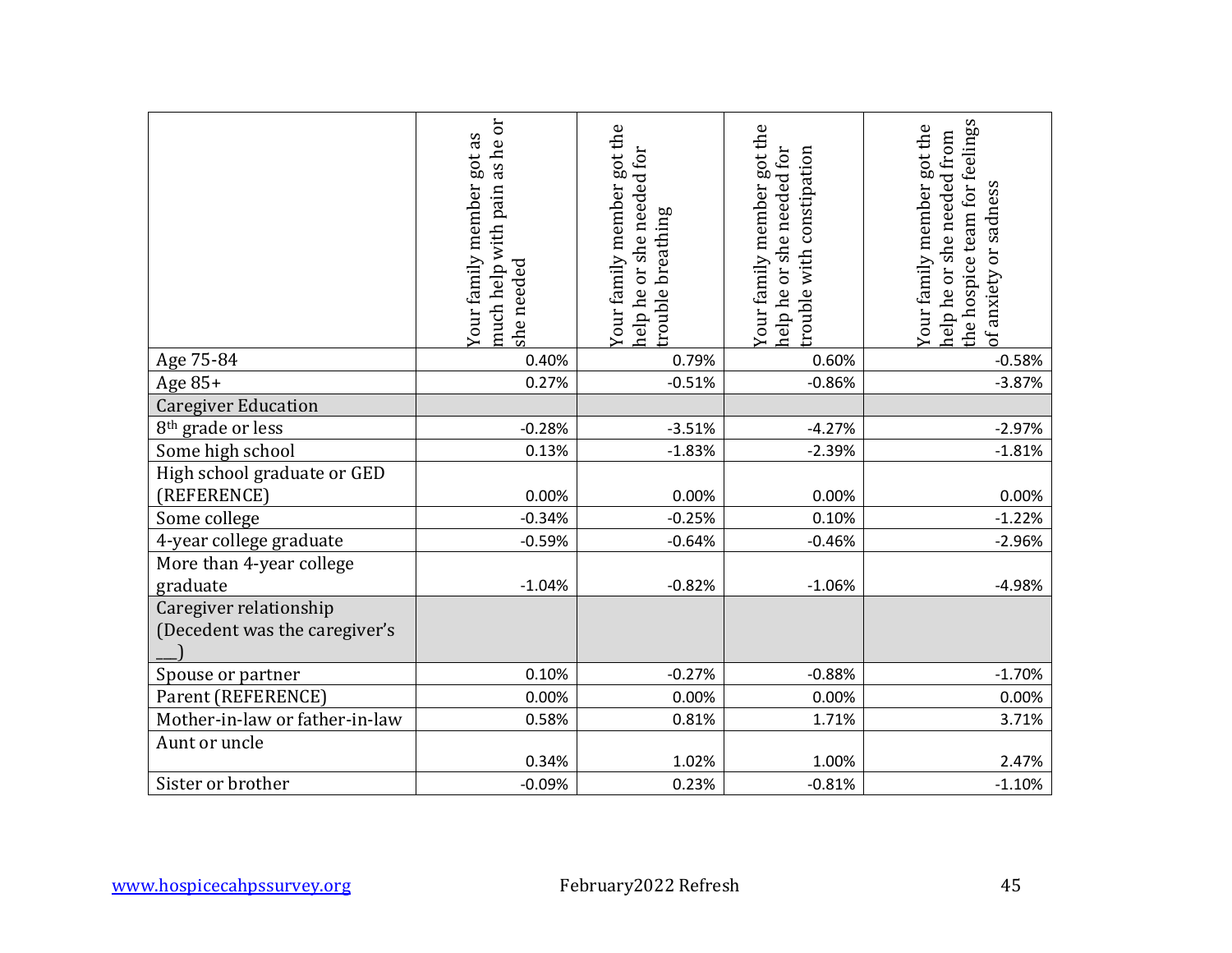|                                                  | much help with pain as he or<br>Your family member got as<br>she needed | Your family member got the<br>help he or she needed for<br>rouble breathing | Your family member got the<br>help he or she needed for<br>trouble with constipation | the hospice team for feelings<br>Your family member got the<br>help he or she needed from<br>of anxiety or sadness |
|--------------------------------------------------|-------------------------------------------------------------------------|-----------------------------------------------------------------------------|--------------------------------------------------------------------------------------|--------------------------------------------------------------------------------------------------------------------|
| Child                                            | $-0.05%$                                                                | $-0.13%$                                                                    | $-1.56%$                                                                             | $-2.70%$                                                                                                           |
| Friend                                           | 0.48%                                                                   | 0.34%                                                                       | 0.19%                                                                                | 0.28%                                                                                                              |
| Other                                            | 0.44%                                                                   | 0.53%                                                                       | 0.09%                                                                                | 1.79%                                                                                                              |
| Survey<br>Language/Respondent's home<br>language |                                                                         |                                                                             |                                                                                      |                                                                                                                    |
| Survey language or home                          |                                                                         |                                                                             |                                                                                      |                                                                                                                    |
| language was Spanish                             | 1.12%                                                                   | $-1.44%$                                                                    | 0.17%                                                                                | 1.85%                                                                                                              |
| All others (REFERENCE)                           | 0.00%                                                                   | 0.00%                                                                       | 0.00%                                                                                | 0.00%                                                                                                              |
|                                                  |                                                                         |                                                                             |                                                                                      |                                                                                                                    |
|                                                  |                                                                         |                                                                             |                                                                                      |                                                                                                                    |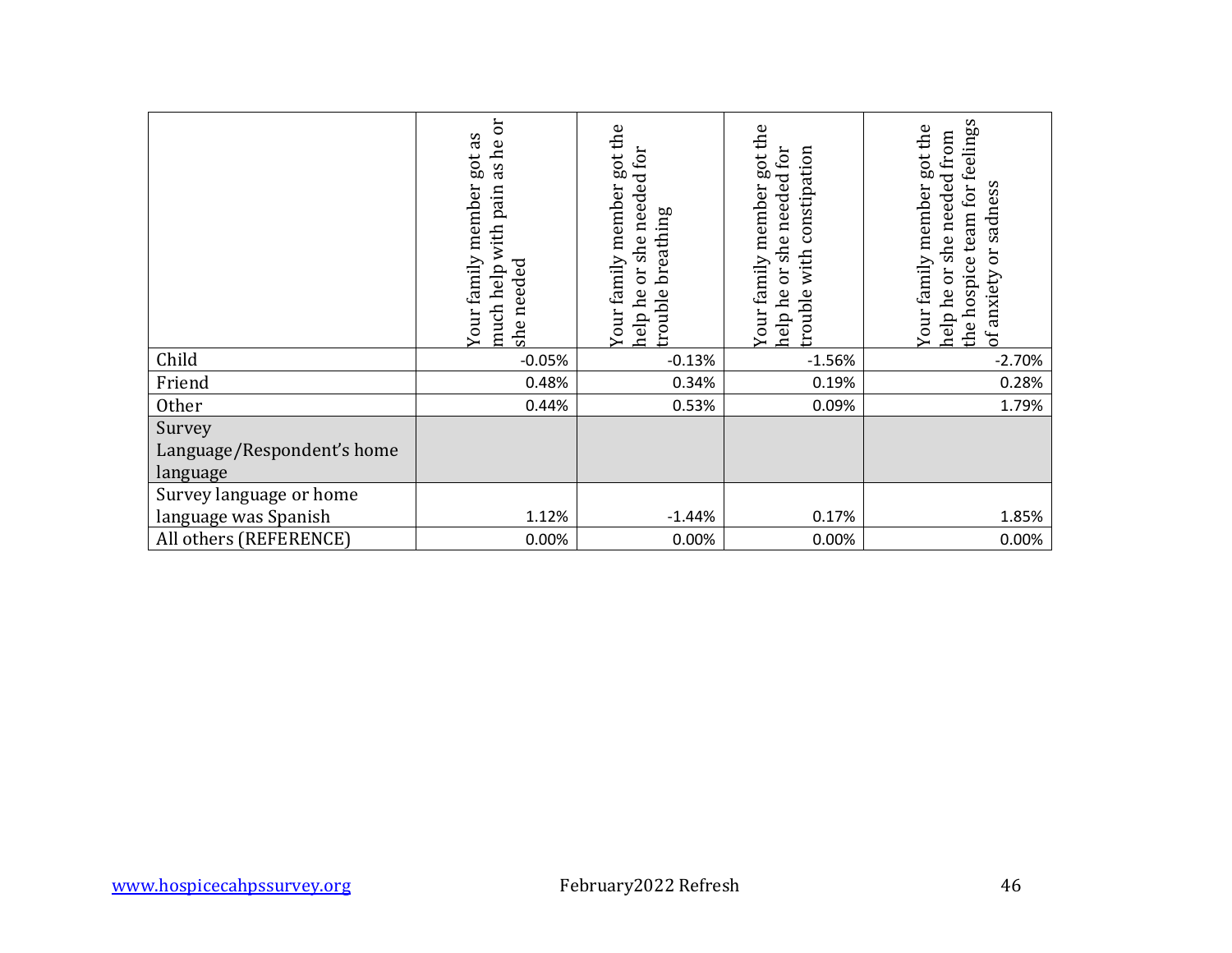| Table 10. CAHPS Hospice Survey Bottom-Box Case-Mix Adjustments for Training Family to Care for Patient, |
|---------------------------------------------------------------------------------------------------------|
| $Q4\,2018$ – $Q4\,2019$ ; $Q3\,2020$ – $Q1\,2021$                                                       |

|                                | what side effects to watch for<br>Hospice team gave you the<br>training you needed about<br>pain medicine<br>from j | training you needed about if<br>pain<br>Hospice team gave you the<br>medicine to your family<br>give more<br>when to<br>member<br>hnd | he or she had trouble breathing<br>training you needed about how<br>to help your family member if<br>Hospice team gave you the | Эr<br>Hospice team gave you the<br>training you needed about<br>member became restless<br>what to do if your family<br>agitated | A member of the hospice team<br>discussed side effects of pain<br>medicine with you or your<br>family member |
|--------------------------------|---------------------------------------------------------------------------------------------------------------------|---------------------------------------------------------------------------------------------------------------------------------------|--------------------------------------------------------------------------------------------------------------------------------|---------------------------------------------------------------------------------------------------------------------------------|--------------------------------------------------------------------------------------------------------------|
| Response percentile (per 1% of |                                                                                                                     |                                                                                                                                       |                                                                                                                                |                                                                                                                                 |                                                                                                              |
| response percentile)           | 0.00%                                                                                                               | $-0.01%$                                                                                                                              | 0.00%                                                                                                                          | $-0.02%$                                                                                                                        | $-0.01%$                                                                                                     |
| Decedent Age                   |                                                                                                                     |                                                                                                                                       |                                                                                                                                |                                                                                                                                 |                                                                                                              |
| Age 18-54                      | 2.22%                                                                                                               | 0.32%                                                                                                                                 | 0.26%                                                                                                                          | 0.08%                                                                                                                           | 1.34%                                                                                                        |
| Age 55-64                      | 1.52%                                                                                                               | 0.13%                                                                                                                                 | 0.38%                                                                                                                          | 0.18%                                                                                                                           | 1.00%                                                                                                        |
| Age 65-69                      | 1.49%                                                                                                               | 0.27%                                                                                                                                 | 0.30%                                                                                                                          | 0.65%                                                                                                                           | 0.93%                                                                                                        |
| Age 70-74                      | 1.44%                                                                                                               | 0.50%                                                                                                                                 | 0.39%                                                                                                                          | 0.83%                                                                                                                           | 0.96%                                                                                                        |
| Age 75-79                      | 1.37%                                                                                                               | 0.64%                                                                                                                                 | 0.34%                                                                                                                          | 1.03%                                                                                                                           | 0.81%                                                                                                        |
| Age 80-84                      | 1.15%                                                                                                               | 0.46%                                                                                                                                 | 0.33%                                                                                                                          | 1.00%                                                                                                                           | 0.56%                                                                                                        |
| Age 85-89                      | 1.06%                                                                                                               | 0.58%                                                                                                                                 | 0.52%                                                                                                                          | 1.27%                                                                                                                           | 0.54%                                                                                                        |
| Age 90+ (REFERENCE)            | 0.00%                                                                                                               | 0.00%                                                                                                                                 | 0.00%                                                                                                                          | 0.00%                                                                                                                           | 0.00%                                                                                                        |
| Payer for Hospice Care         |                                                                                                                     |                                                                                                                                       |                                                                                                                                |                                                                                                                                 |                                                                                                              |
| Medicare only (REFERENCE)      | 0.00%                                                                                                               | 0.00%                                                                                                                                 | 0.00%                                                                                                                          | 0.00%                                                                                                                           | 0.00%                                                                                                        |
| Medicaid only or Medicaid and  |                                                                                                                     |                                                                                                                                       |                                                                                                                                |                                                                                                                                 |                                                                                                              |
| private insurance              | $-1.59%$                                                                                                            | $-0.56%$                                                                                                                              | $-1.04%$                                                                                                                       | $-0.96%$                                                                                                                        | $-1.03%$                                                                                                     |
| Medicare and Medicaid          | $-3.96%$                                                                                                            | $-2.36%$                                                                                                                              | $-3.20%$                                                                                                                       | $-4.75%$                                                                                                                        | $-1.82%$                                                                                                     |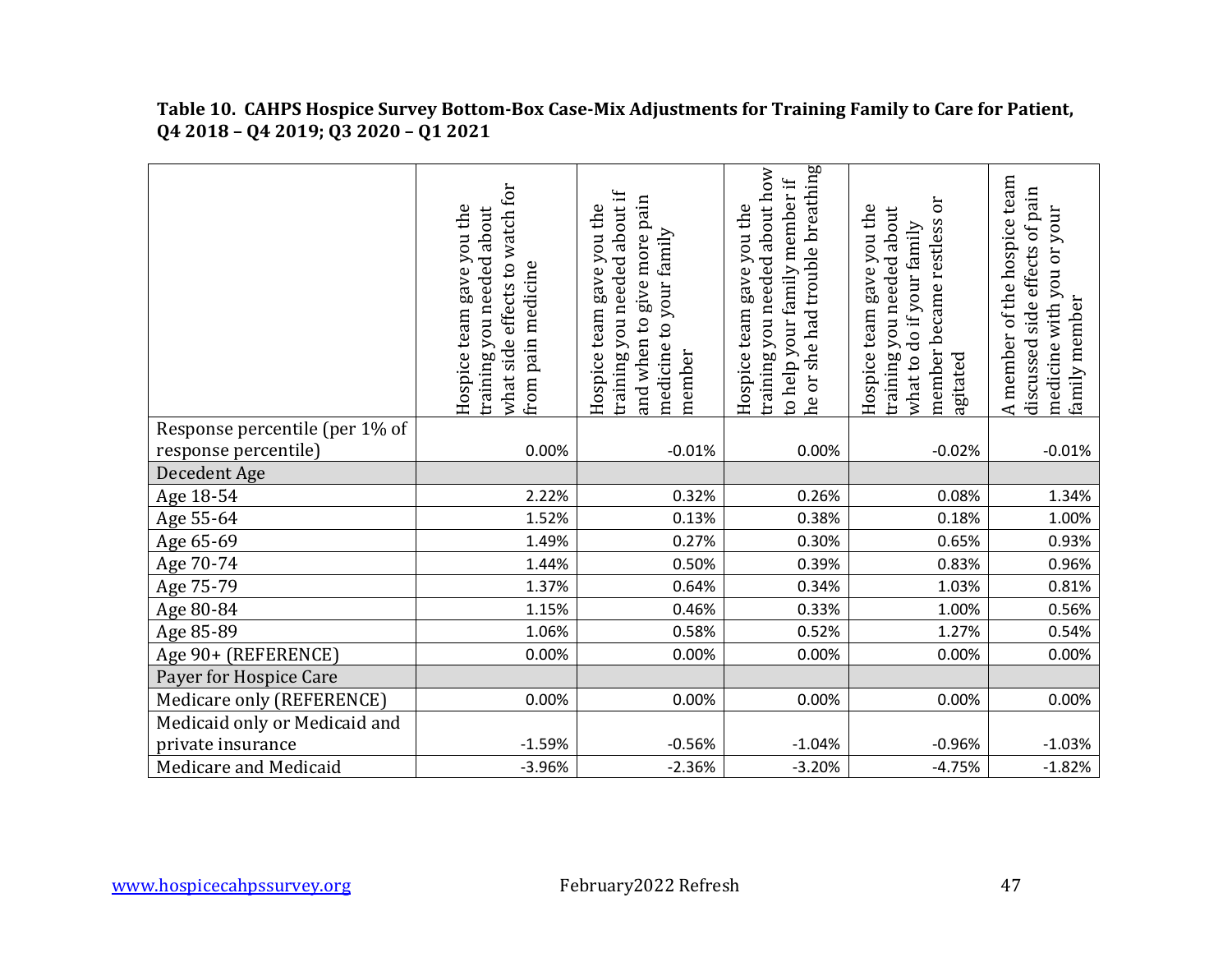|                                                  | what side effects to watch for<br>Hospice team gave you the<br>training you needed about | training you needed about if<br>and when to give more pain<br>Hospice team gave you the | he or she had trouble breathing<br>training you needed about how<br>to help your family member if<br>Hospice team gave you the | member became restless or<br>Hospice team gave you the<br>training you needed about | A member of the hospice team<br>discussed side effects of pain<br>medicine with you or your |
|--------------------------------------------------|------------------------------------------------------------------------------------------|-----------------------------------------------------------------------------------------|--------------------------------------------------------------------------------------------------------------------------------|-------------------------------------------------------------------------------------|---------------------------------------------------------------------------------------------|
|                                                  | from pain medicine                                                                       | medicine to your family<br>member                                                       |                                                                                                                                | what to do if your family<br>agitated                                               | family member                                                                               |
| Private insurance only                           | $-0.24%$                                                                                 | $-0.07%$                                                                                | $-0.39%$                                                                                                                       | $-0.39%$                                                                            | $-0.07%$                                                                                    |
| Medicare and private                             |                                                                                          |                                                                                         |                                                                                                                                |                                                                                     |                                                                                             |
| insurance                                        | $-0.07%$                                                                                 | $-0.15%$                                                                                | $-0.01%$                                                                                                                       | 0.44%                                                                               | 0.01%                                                                                       |
| Other                                            | $-1.19%$                                                                                 | $-0.57%$                                                                                | $-0.46%$                                                                                                                       | $-1.74%$                                                                            | $-0.61%$                                                                                    |
| <b>Primary Diagnosis</b><br>Alzheimer's and non- |                                                                                          |                                                                                         |                                                                                                                                |                                                                                     |                                                                                             |
| Alzheimer's dementias                            |                                                                                          |                                                                                         |                                                                                                                                |                                                                                     |                                                                                             |
| (REFERENCE)                                      | 0.00%                                                                                    | 0.00%                                                                                   | 0.00%                                                                                                                          | 0.00%                                                                               | 0.00%                                                                                       |
| Bladder cancer                                   | 3.16%                                                                                    | 2.07%                                                                                   | 2.90%                                                                                                                          | 2.04%                                                                               | 1.95%                                                                                       |
| Blood and lymphatic cancers                      | 3.96%                                                                                    | 1.96%                                                                                   | 3.47%                                                                                                                          | 2.20%                                                                               | 2.06%                                                                                       |
| Brain cancer                                     | 4.58%                                                                                    | 2.56%                                                                                   | 2.95%                                                                                                                          | 3.74%                                                                               | 1.21%                                                                                       |
| Breast cancer                                    | 5.42%                                                                                    | 2.68%                                                                                   | 4.11%                                                                                                                          | 3.51%                                                                               | 3.31%                                                                                       |
| Congestive heart failure                         | 2.94%                                                                                    | 1.70%                                                                                   | 3.38%                                                                                                                          | 1.76%                                                                               | 1.39%                                                                                       |
| Chronic kidney disease                           | 3.78%                                                                                    | 1.55%                                                                                   | 3.41%                                                                                                                          | 2.60%                                                                               | 1.46%                                                                                       |
| Chronic liver disease                            | 3.80%                                                                                    | 2.17%                                                                                   | 3.32%                                                                                                                          | 3.68%                                                                               | 1.49%                                                                                       |
| Colorectal cancer                                | 4.24%                                                                                    | 2.39%                                                                                   | 2.52%                                                                                                                          | 2.29%                                                                               | 2.18%                                                                                       |
| CVA/Stroke                                       | 1.85%                                                                                    | 0.92%                                                                                   | 1.57%                                                                                                                          | 1.99%                                                                               | 0.59%                                                                                       |
| Liver cancer                                     | 3.97%                                                                                    | 2.25%                                                                                   | 3.34%                                                                                                                          | 3.15%                                                                               | 2.12%                                                                                       |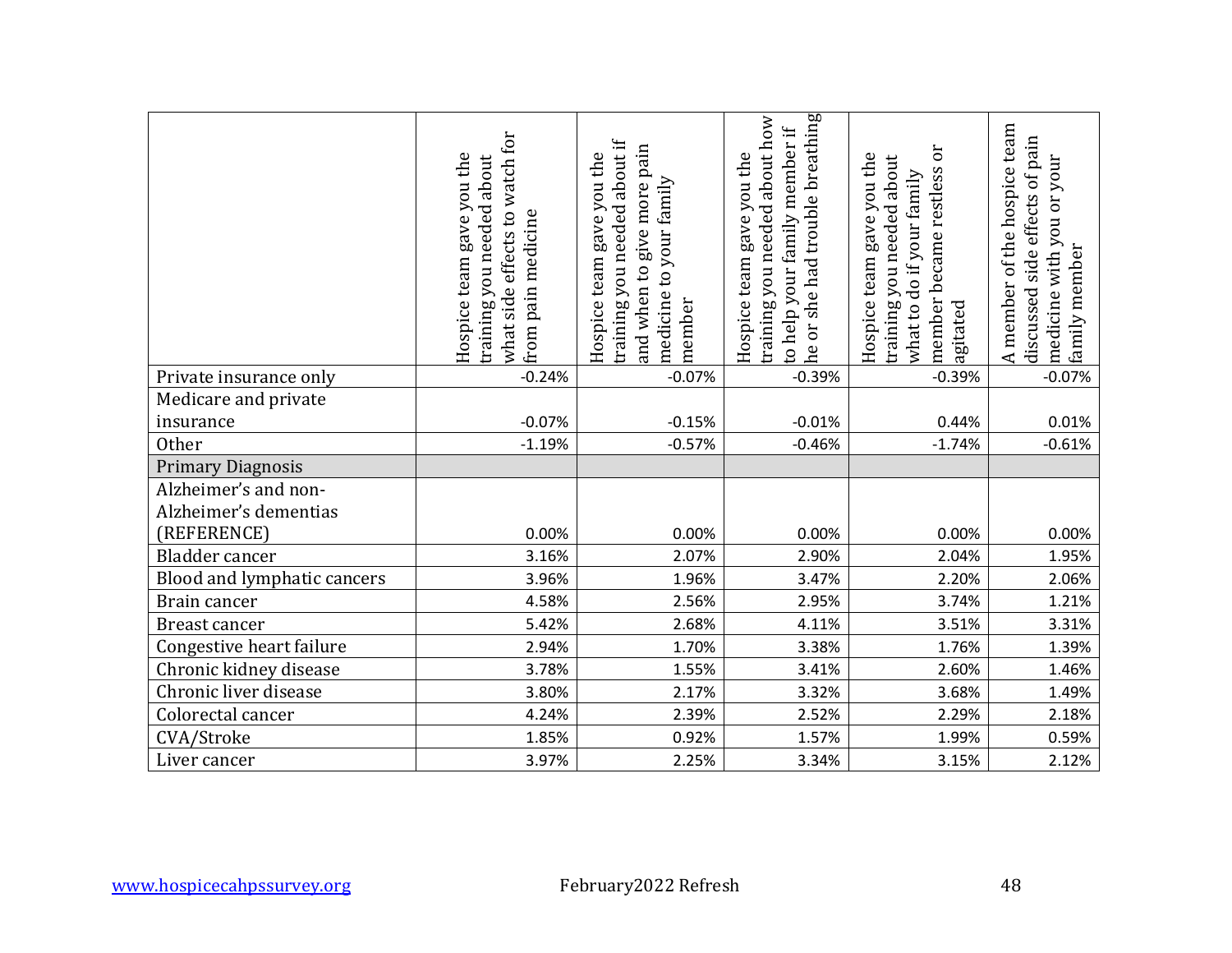|                            | what side effects to watch for<br>Hospice team gave you the<br>training you needed about<br>from pain medicine | training you needed about if<br>and when to give more pain<br>Hospice team gave you the<br>medicine to your family<br>member | he or she had trouble breathing<br>training you needed about how<br>to help your family member if<br>Hospice team gave you the | member became restless or<br>Hospice team gave you the<br>training you needed about<br>what to do if your family<br>agitated | A member of the hospice team<br>discussed side effects of pain<br>medicine with you or your<br>family member |
|----------------------------|----------------------------------------------------------------------------------------------------------------|------------------------------------------------------------------------------------------------------------------------------|--------------------------------------------------------------------------------------------------------------------------------|------------------------------------------------------------------------------------------------------------------------------|--------------------------------------------------------------------------------------------------------------|
| Lung & other chest cavity  |                                                                                                                |                                                                                                                              |                                                                                                                                |                                                                                                                              |                                                                                                              |
| cancer                     | 4.44%                                                                                                          | 2.21%                                                                                                                        | 4.02%                                                                                                                          | 2.58%                                                                                                                        | 2.31%                                                                                                        |
| Non-infectious respiratory | 3.27%                                                                                                          | 1.62%                                                                                                                        | 3.20%                                                                                                                          | 1.98%                                                                                                                        | 1.61%                                                                                                        |
| Other heart disease        | 2.99%                                                                                                          | 1.65%                                                                                                                        | 3.10%                                                                                                                          | 2.05%                                                                                                                        | 1.50%                                                                                                        |
| Pancreatic cancer          | 4.93%                                                                                                          | 2.31%                                                                                                                        | 3.10%                                                                                                                          | 2.92%                                                                                                                        | 2.44%                                                                                                        |
| Parkinson's and other      |                                                                                                                |                                                                                                                              |                                                                                                                                |                                                                                                                              |                                                                                                              |
| degenerative diseases      | 2.27%                                                                                                          | 1.40%                                                                                                                        | 2.36%                                                                                                                          | 2.28%                                                                                                                        | 0.80%                                                                                                        |
| Pneumonias and other       |                                                                                                                |                                                                                                                              |                                                                                                                                |                                                                                                                              |                                                                                                              |
| infectious lung diseases   | 3.34%                                                                                                          | 1.83%                                                                                                                        | 3.47%                                                                                                                          | 2.51%                                                                                                                        | 1.66%                                                                                                        |
| Prostate cancer            | 3.97%                                                                                                          | 2.27%                                                                                                                        | 2.87%                                                                                                                          | 2.43%                                                                                                                        | 1.97%                                                                                                        |
| Other, cancer              | 4.78%                                                                                                          | 2.51%                                                                                                                        | 3.57%                                                                                                                          | 2.84%                                                                                                                        | 2.47%                                                                                                        |
| Other, non-cancer          | 2.24%                                                                                                          | 1.52%                                                                                                                        | 2.14%                                                                                                                          | 1.61%                                                                                                                        | 1.09%                                                                                                        |
| Length of hospice stay     |                                                                                                                |                                                                                                                              |                                                                                                                                |                                                                                                                              |                                                                                                              |
| 2-5 days                   | $-4.06%$                                                                                                       | $-1.35%$                                                                                                                     | $-4.01%$                                                                                                                       | $-3.32%$                                                                                                                     | $-4.75%$                                                                                                     |
| $6-12$ days                | $-2.38%$                                                                                                       | $-0.74%$                                                                                                                     | $-2.51%$                                                                                                                       | $-1.77%$                                                                                                                     | $-2.73%$                                                                                                     |
| 13-29 days                 | $-1.43%$                                                                                                       | $-0.42%$                                                                                                                     | $-1.58%$                                                                                                                       | $-1.06%$                                                                                                                     | $-1.65%$                                                                                                     |
| 30-80 days                 | $-0.36%$                                                                                                       | $-0.06%$                                                                                                                     | $-0.66%$                                                                                                                       | $-0.18%$                                                                                                                     | $-0.62%$                                                                                                     |
| 81+ days (REFERENCE)       | 0.00%                                                                                                          | 0.00%                                                                                                                        | 0.00%                                                                                                                          | 0.00%                                                                                                                        | 0.00%                                                                                                        |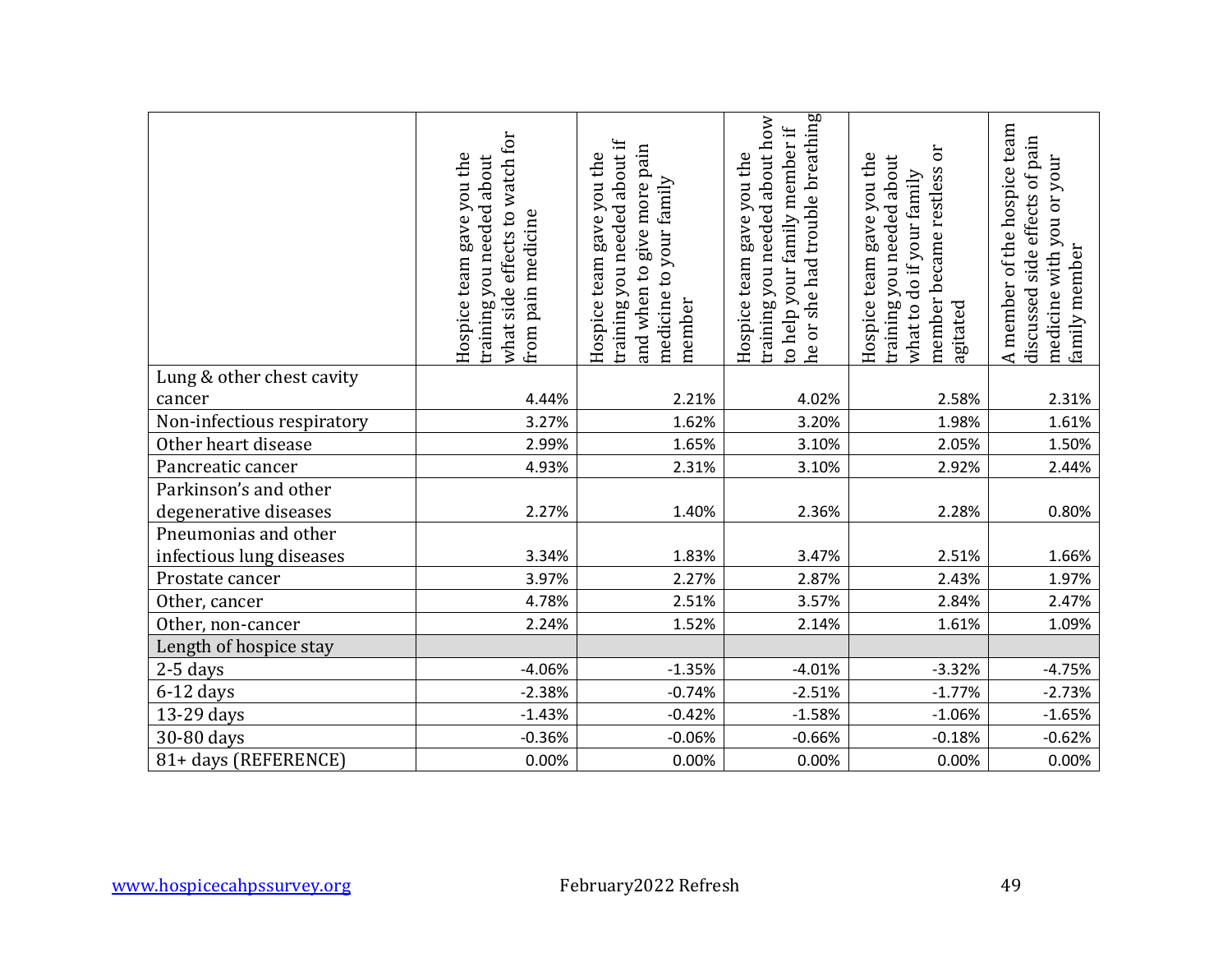|                                            | what side effects to watch for<br>Hospice team gave you the<br>training you needed about<br>from pain medicine | training you needed about if<br>and when to give more pain<br>Hospice team gave you the<br>medicine to your family<br>member | he or she had trouble breathing<br>training you needed about how<br>to help your family member if<br>Hospice team gave you the | member became restless or<br>Hospice team gave you the<br>training you needed about<br>what to do if your family<br>agitated | A member of the hospice team<br>discussed side effects of pain<br>medicine with you or your<br>family member |
|--------------------------------------------|----------------------------------------------------------------------------------------------------------------|------------------------------------------------------------------------------------------------------------------------------|--------------------------------------------------------------------------------------------------------------------------------|------------------------------------------------------------------------------------------------------------------------------|--------------------------------------------------------------------------------------------------------------|
| <b>Caregiver Age</b>                       |                                                                                                                |                                                                                                                              |                                                                                                                                |                                                                                                                              |                                                                                                              |
| Age 18-44                                  | 0.05%<br>0.69%                                                                                                 | 0.09%                                                                                                                        | $-0.07%$                                                                                                                       | $-0.48%$<br>0.38%                                                                                                            | $-0.05%$<br>0.17%                                                                                            |
| Age 45-54<br>Age 55-64 (REFERENCE)         | 0.00%                                                                                                          | 0.38%<br>0.00%                                                                                                               | 0.33%<br>0.00%                                                                                                                 | 0.00%                                                                                                                        | 0.00%                                                                                                        |
| Age 65-74                                  | $-0.82%$                                                                                                       | $-0.46%$                                                                                                                     | $-0.15%$                                                                                                                       | $-1.06%$                                                                                                                     | $-0.41%$                                                                                                     |
| Age 75-84                                  | $-2.40%$                                                                                                       | $-1.19%$                                                                                                                     | $-0.76%$                                                                                                                       | $-2.41%$                                                                                                                     | $-1.81%$                                                                                                     |
| Age 85+                                    | $-4.28%$                                                                                                       | $-2.92%$                                                                                                                     | $-3.00%$                                                                                                                       | $-4.84%$                                                                                                                     | $-4.07%$                                                                                                     |
| <b>Caregiver Education</b>                 |                                                                                                                |                                                                                                                              |                                                                                                                                |                                                                                                                              |                                                                                                              |
| 8 <sup>th</sup> grade or less              | 0.33%                                                                                                          | 0.17%                                                                                                                        | 0.13%                                                                                                                          | 0.09%                                                                                                                        | $-1.11%$                                                                                                     |
| Some high school                           | 0.30%                                                                                                          | 0.47%                                                                                                                        | $-0.10%$                                                                                                                       | $-0.26%$                                                                                                                     | $-0.66%$                                                                                                     |
| High school graduate or GED<br>(REFERENCE) | 0.00%                                                                                                          | 0.00%                                                                                                                        | 0.00%                                                                                                                          | 0.00%                                                                                                                        | 0.00%                                                                                                        |
| Some college                               | $-0.95%$                                                                                                       | $-0.44%$                                                                                                                     | $-0.65%$                                                                                                                       | $-0.99%$                                                                                                                     | $-0.45%$                                                                                                     |
| 4-year college graduate                    | $-2.20%$                                                                                                       | $-1.23%$                                                                                                                     | $-1.34%$                                                                                                                       | $-2.22%$                                                                                                                     | $-0.98%$                                                                                                     |
| More than 4-year college<br>graduate       | $-3.01%$                                                                                                       | $-1.75%$                                                                                                                     | $-1.70%$                                                                                                                       | $-3.15%$                                                                                                                     | $-1.55%$                                                                                                     |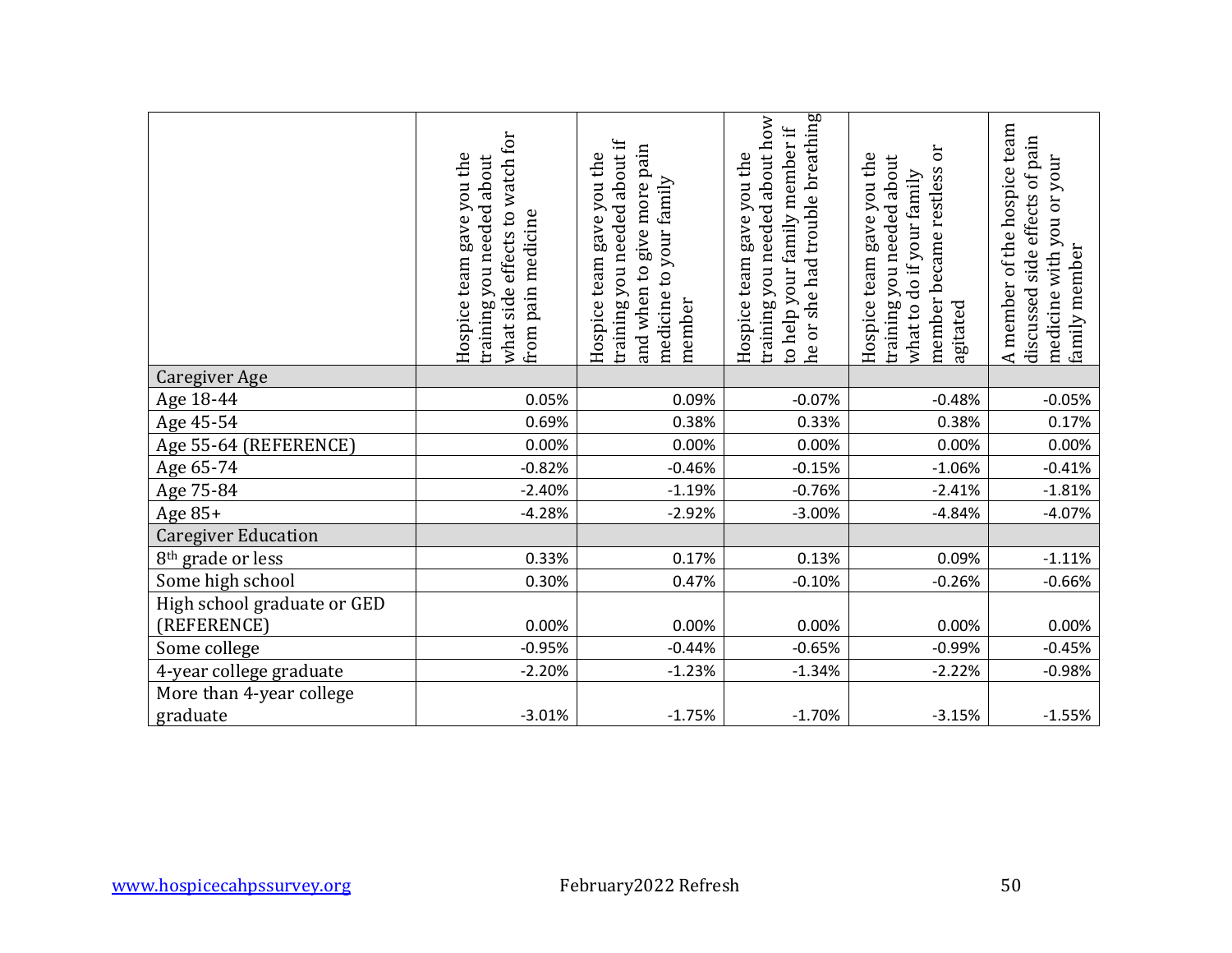| Caregiver relationship<br>(Decedent was the caregiver's | what side effects to watch for<br>Hospice team gave you the<br>training you needed about<br>from pain medicine | training you needed about if<br>and when to give more pain<br>Hospice team gave you the<br>medicine to your family<br>member | he or she had trouble breathing<br>training you needed about how<br>to help your family member if<br>Hospice team gave you the | member became restless or<br>Hospice team gave you the<br>training you needed about<br>what to do if your family<br>agitated | A member of the hospice team<br>discussed side effects of pain<br>medicine with you or your<br>family member |
|---------------------------------------------------------|----------------------------------------------------------------------------------------------------------------|------------------------------------------------------------------------------------------------------------------------------|--------------------------------------------------------------------------------------------------------------------------------|------------------------------------------------------------------------------------------------------------------------------|--------------------------------------------------------------------------------------------------------------|
|                                                         |                                                                                                                |                                                                                                                              |                                                                                                                                |                                                                                                                              |                                                                                                              |
| Spouse or partner                                       | 0.92%                                                                                                          | 0.84%                                                                                                                        | 0.59%                                                                                                                          | 1.66%                                                                                                                        | $-0.53%$                                                                                                     |
| Parent (REFERENCE)                                      | 0.00%                                                                                                          | 0.00%                                                                                                                        | 0.00%                                                                                                                          | 0.00%                                                                                                                        | 0.00%                                                                                                        |
| Mother-in-law or father-in-law                          | 2.18%                                                                                                          | 0.84%                                                                                                                        | 1.77%                                                                                                                          | 2.52%                                                                                                                        | 0.88%                                                                                                        |
| Aunt or uncle                                           | $-3.86%$                                                                                                       | $-2.22%$                                                                                                                     | $-1.32%$                                                                                                                       | $-3.58%$                                                                                                                     | $-1.50%$                                                                                                     |
| Sister or brother                                       | $-3.65%$                                                                                                       | $-1.06%$                                                                                                                     | $-1.98%$                                                                                                                       | $-2.91%$                                                                                                                     | $-2.42%$                                                                                                     |
| Child                                                   | $-1.31%$                                                                                                       | $-0.14%$                                                                                                                     | $-0.55%$                                                                                                                       | $-0.15%$                                                                                                                     | $-1.77%$                                                                                                     |
| Friend                                                  | $-4.00%$                                                                                                       | $-1.69%$                                                                                                                     | $-1.61%$                                                                                                                       | $-2.90%$                                                                                                                     | $-2.41%$                                                                                                     |
| Other                                                   | $-0.95%$                                                                                                       | $-0.36%$                                                                                                                     | $-0.13%$                                                                                                                       | $-0.43%$                                                                                                                     | $-0.68%$                                                                                                     |
| Survey<br>Language/Respondent's home<br>language        |                                                                                                                |                                                                                                                              |                                                                                                                                |                                                                                                                              |                                                                                                              |
| Survey language or home                                 |                                                                                                                |                                                                                                                              |                                                                                                                                |                                                                                                                              |                                                                                                              |
| language was Spanish                                    | 4.68%                                                                                                          | 2.26%                                                                                                                        | 2.97%                                                                                                                          | 5.76%                                                                                                                        | 1.77%                                                                                                        |
| All others (REFERENCE)                                  | 0.00%                                                                                                          | 0.00%                                                                                                                        | 0.00%                                                                                                                          | 0.00%                                                                                                                        | 0.00%                                                                                                        |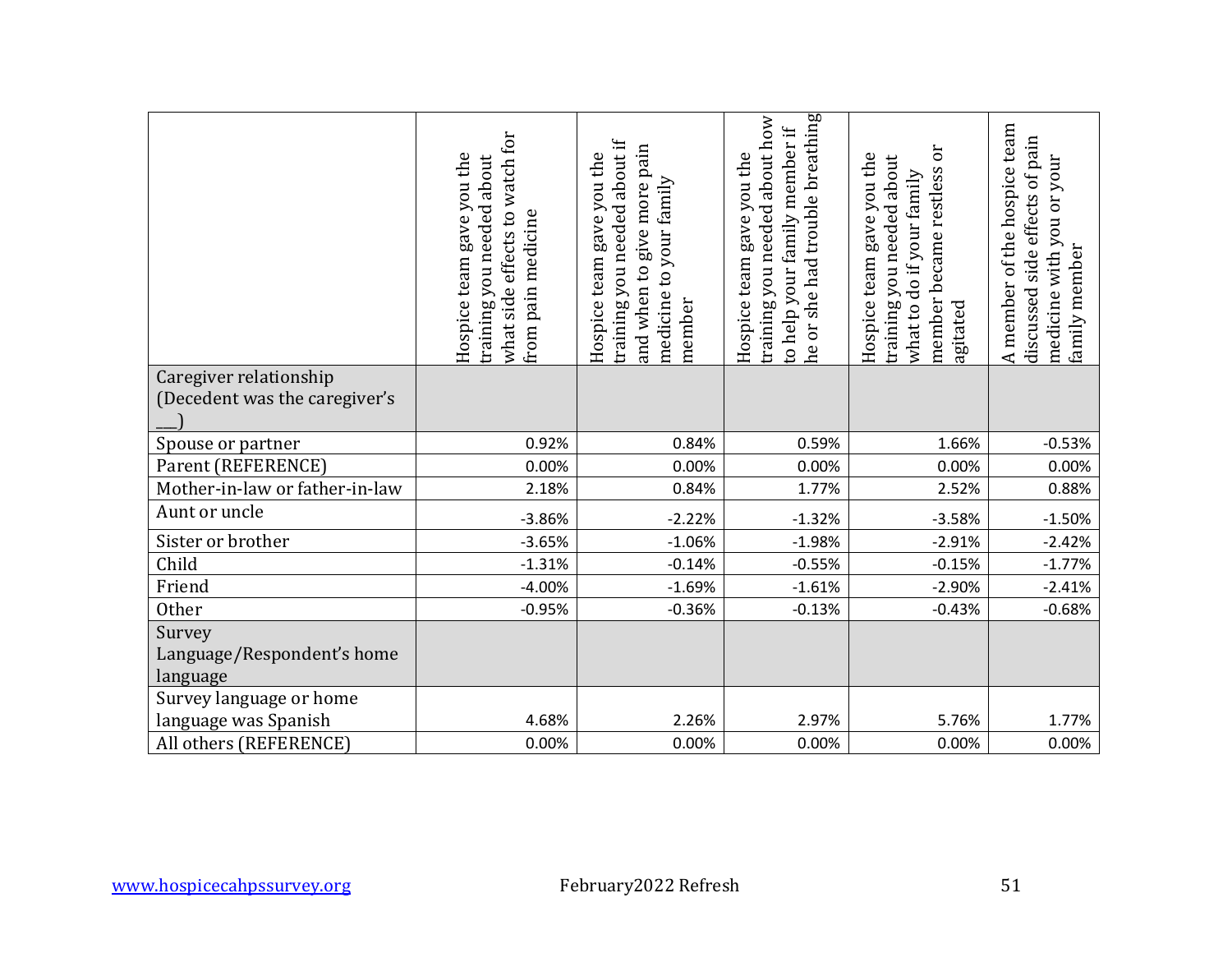**Table 11. CAHPS Hospice Survey Bottom-Box Case-Mix Adjustments for Rating of this Hospice and Willing to Recommend this Hospice, Q4 2018 – Q4 2019; Q3 2020 – Q1 2021**

|                                                 | <b>Rating of this Hospice</b> | <b>Willing to Recommend this</b><br>Hospice |
|-------------------------------------------------|-------------------------------|---------------------------------------------|
| Response percentile (per 1% of response         |                               |                                             |
| percentile)                                     | $-0.02%$                      | $-0.01%$                                    |
| Decedent Age                                    |                               |                                             |
| Age 18-54                                       | $-0.03%$                      | $-0.09%$                                    |
| Age 55-64                                       | $-0.33%$                      | $-0.35%$                                    |
| Age 65-69                                       | $-0.17%$                      | $-0.11%$                                    |
| Age 70-74                                       | $-0.12%$                      | $-0.11%$                                    |
| Age 75-79                                       | $-0.03%$                      | $-0.06%$                                    |
| Age 80-84                                       | $-0.27%$                      | $-0.22%$                                    |
| Age 85-89                                       | 0.06%                         | 0.07%                                       |
| Age 90+ (REFERENCE)                             | 0.00%                         | 0.00%                                       |
| Payer for Hospice Care                          |                               |                                             |
| Medicare only (REFERENCE)                       | 0.00%                         | 0.00%                                       |
| Medicaid only or Medicaid and private insurance | $-0.31%$                      | $-0.24%$                                    |
| Medicare and Medicaid                           | $-1.58%$                      | $-0.97%$                                    |
| Private insurance only                          | $-0.36%$                      | $-0.12%$                                    |
| Medicare and private insurance                  | 0.11%                         | 0.07%                                       |
| <b>Other</b>                                    | $-0.28%$                      | $-0.11%$                                    |
| <b>Primary Diagnosis</b>                        |                               |                                             |
| Alzheimer's and non-Alzheimer's dementias       |                               |                                             |
| (REFERENCE)                                     | 0.00%                         | 0.00%                                       |
| Bladder cancer                                  | $-0.45%$                      | $-0.37%$                                    |
| Blood and lymphatic cancers                     | $-0.53%$                      | $-0.73%$                                    |
| Brain cancer                                    | 0.01%                         | $-0.17%$                                    |
| Breast cancer                                   | 0.65%                         | 0.14%                                       |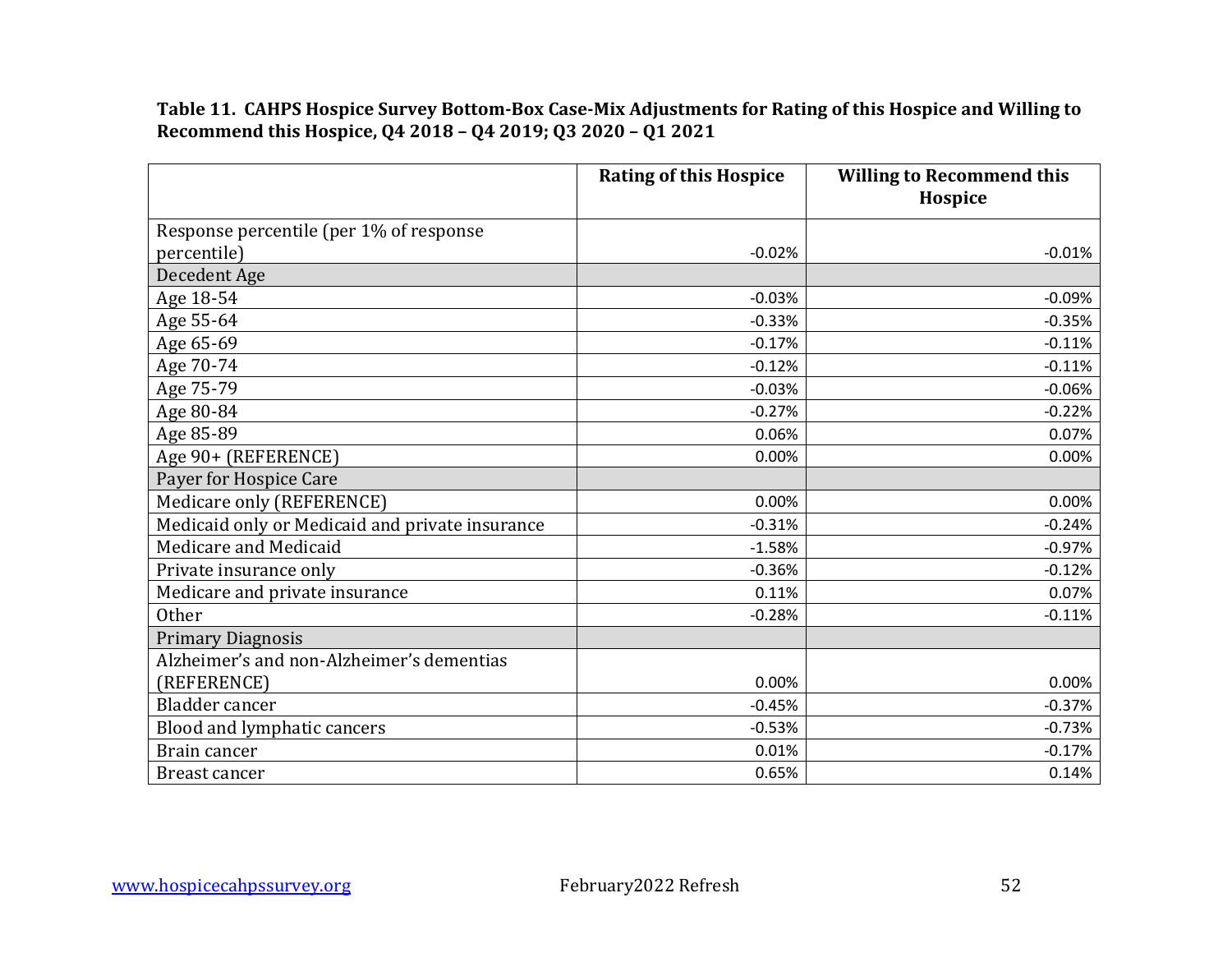|                                               | <b>Rating of this Hospice</b> | <b>Willing to Recommend this</b><br>Hospice |
|-----------------------------------------------|-------------------------------|---------------------------------------------|
| Congestive heart failure                      | $-0.40%$                      | $-0.51%$                                    |
| Chronic kidney disease                        | $-0.73%$                      | $-0.56%$                                    |
| Chronic liver disease                         | $-0.15%$                      | $-0.41%$                                    |
| Colorectal cancer                             | $-0.56%$                      | $-0.62%$                                    |
| CVA/Stroke                                    | 0.23%                         | 0.25%                                       |
| Liver cancer                                  | $-0.52%$                      | $-0.73%$                                    |
| Lung & other chest cavity cancer              | $-0.40%$                      | $-0.53%$                                    |
| Non-infectious respiratory                    | $-0.48%$                      | $-0.47%$                                    |
| Other heart disease                           | $-0.37%$                      | $-0.32%$                                    |
| Pancreatic cancer                             | $-0.24%$                      | $-0.50%$                                    |
| Parkinson's and other degenerative diseases   | $-0.05%$                      | 0.10%                                       |
| Pneumonias and other infectious lung diseases | $-0.29%$                      | $-0.44%$                                    |
| Prostate cancer                               | $-0.61%$                      | $-0.67%$                                    |
| Other, cancer                                 | $-0.18%$                      | $-0.34%$                                    |
| Other, non-cancer                             | $-0.17%$                      | $-0.06%$                                    |
| Length of hospice stay                        |                               |                                             |
| 2-5 days                                      | $-1.13%$                      | $-0.52%$                                    |
| $6-12$ days                                   | $-1.24%$                      | $-0.78%$                                    |
| 13-29 days                                    | $-1.36%$                      | $-1.02%$                                    |
| 30-80 days                                    | $-0.80%$                      | $-0.63%$                                    |
| 81+ days (REFERENCE)                          | 0.00%                         | 0.00%                                       |
| <b>Caregiver Age</b>                          |                               |                                             |
| Age 18-44                                     | $-2.05%$                      | $-1.55%$                                    |
| Age 45-54                                     | $-0.45%$                      | $-0.37%$                                    |
| Age 55-64 (REFERENCE)                         | 0.00%                         | 0.00%                                       |
| Age 65-74                                     | 0.80%                         | 0.77%                                       |
| Age 75-84                                     | 0.90%                         | 1.02%                                       |
| Age 85+                                       | 0.07%                         | 0.66%                                       |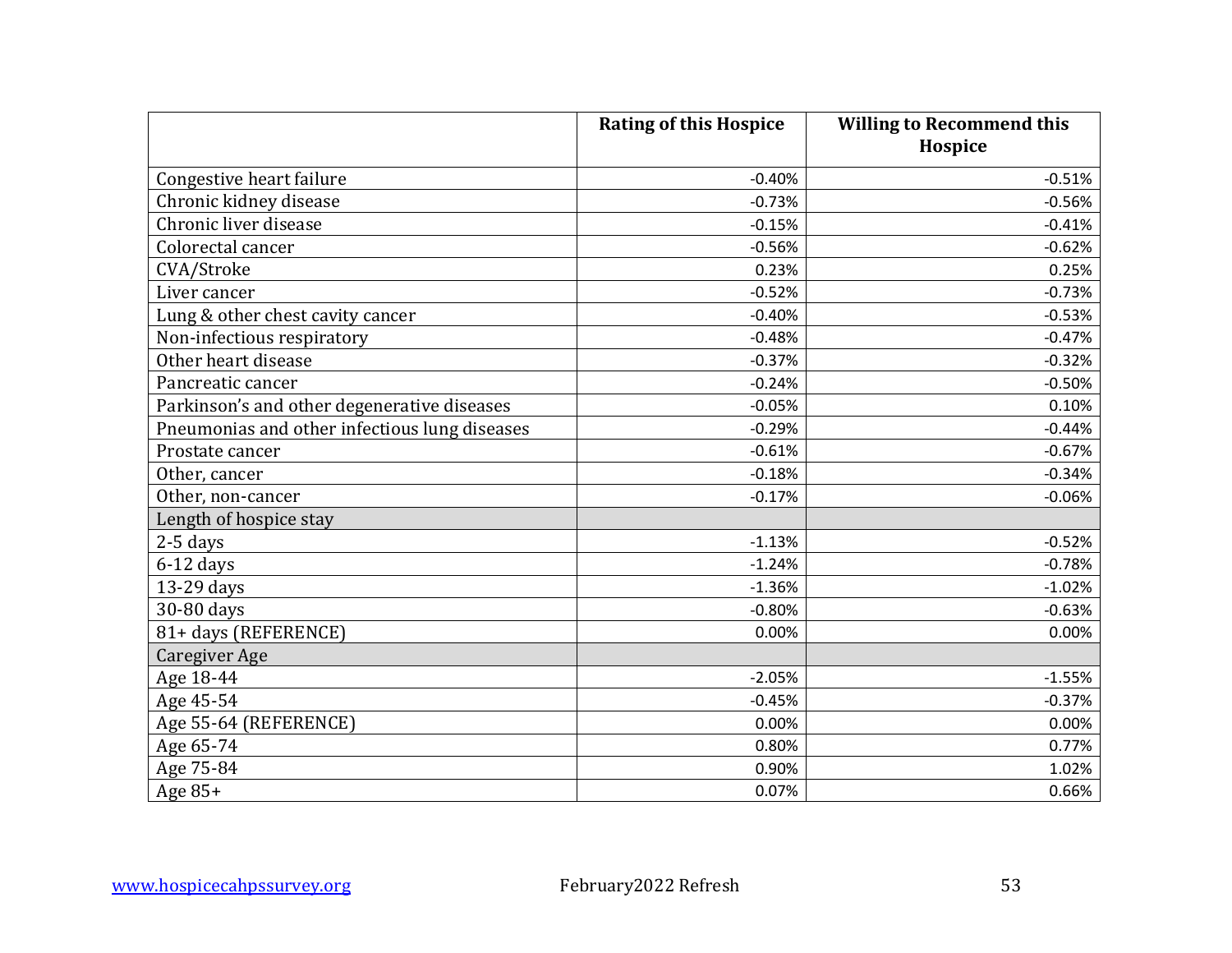|                                              | <b>Rating of this Hospice</b> | <b>Willing to Recommend this</b><br>Hospice |
|----------------------------------------------|-------------------------------|---------------------------------------------|
| <b>Caregiver Education</b>                   |                               |                                             |
| 8 <sup>th</sup> grade or less                | $-0.60%$                      | $-0.39%$                                    |
| Some high school                             | $-0.16%$                      | $-0.06%$                                    |
| High school graduate or GED (REFERENCE)      | 0.00%                         | 0.00%                                       |
| Some college                                 | $-0.74%$                      | $-0.76%$                                    |
| 4-year college graduate                      | $-1.09%$                      | $-1.19%$                                    |
| More than 4-year college graduate            | $-1.91%$                      | $-1.91%$                                    |
| Caregiver relationship (Decedent was the     |                               |                                             |
| caregiver's ___)                             |                               |                                             |
| Spouse or partner                            | $-0.34%$                      | $-0.30%$                                    |
| Parent (REFERENCE)                           | 0.00%                         | 0.00%                                       |
| Mother-in-law or father-in-law               | 1.02%                         | 0.67%                                       |
| Aunt or uncle                                | 0.67%                         | 0.60%                                       |
| Sister or brother                            | $-0.64%$                      | $-0.32%$                                    |
| Child                                        | $-0.70%$                      | $-0.33%$                                    |
| Friend                                       | 0.15%                         | 0.56%                                       |
| <b>Other</b>                                 | 0.42%                         | 0.47%                                       |
| Survey Language/Respondent's home language   |                               |                                             |
| Survey language or home language was Spanish | 2.32%                         | 1.67%                                       |
| All others (REFERENCE)                       | 0.00%                         | 0.00%                                       |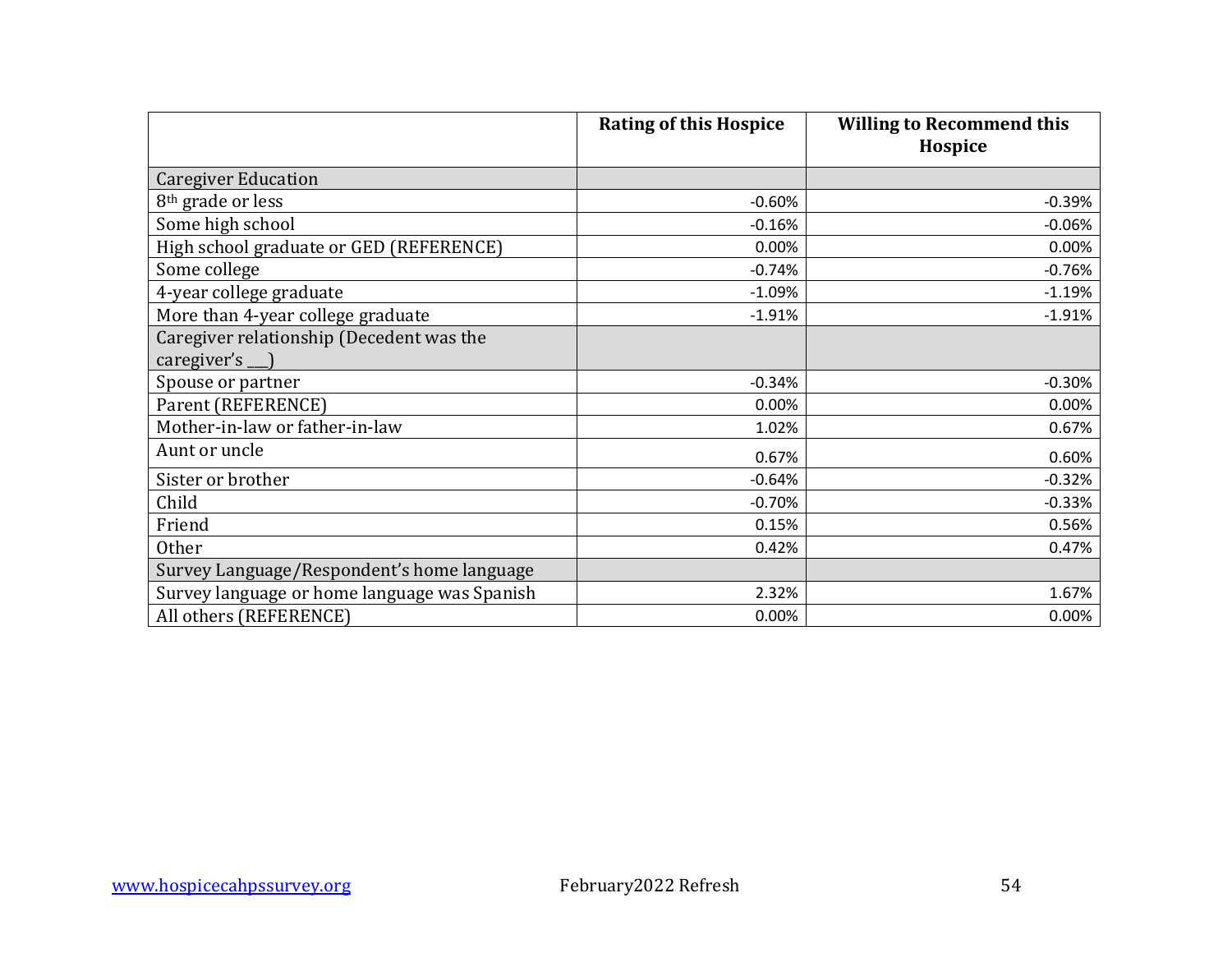|                                                 | <b>National Mean</b> |
|-------------------------------------------------|----------------------|
| Response percentile                             | 17.4%                |
| Decedent Age                                    |                      |
| Age 18-54                                       | 2.2%                 |
| Age 55-64                                       | 6.4%                 |
| Age 65-69                                       | 6.3%                 |
| Age 70-74                                       | 9.6%                 |
| Age 75-79                                       | 12.4%                |
| Age 80-84                                       | 15.7%                |
| Age 85-89                                       | 18.7%                |
| Age 90+                                         | 28.7%                |
| Payer for Hospice Care                          |                      |
| Medicare only                                   | 73.8%                |
| Medicaid only or Medicaid and private insurance | 1.5%                 |
| Medicare and Medicaid                           | 5.2%                 |
| Private insurance only                          | 3.7%                 |
| Medicare and private insurance                  | 5.2%                 |
| <b>Other</b>                                    | 10.7%                |
| <b>Primary Diagnosis</b>                        |                      |
| Alzheimer's and non-Alzheimer's dementias       | 16.0%                |
| Bladder cancer                                  | 1.1%                 |
| Blood and lymphatic cancers                     | 3.1%                 |
| Brain cancer                                    | 1.3%                 |
| Breast cancer                                   | 2.2%                 |
| Congestive heart failure                        | 8.1%                 |
| Chronic kidney disease                          | 1.8%                 |
| Chronic liver disease                           | 1.6%                 |
| Colorectal cancer                               | 2.8%                 |
| CVA/Stroke                                      | 8.5%                 |
| Liver cancer                                    | 1.7%                 |
| Lung & other chest cavity cancer                | 7.3%                 |
| Non-infectious respiratory                      | 5.1%                 |
| Other heart disease                             | 9.1%                 |
| Pancreatic cancer                               | 3.0%                 |
| Parkinson's and other degenerative diseases     | 3.6%                 |
| Pneumonias and other infectious lung diseases   | 3.0%                 |
| Prostate cancer                                 | 2.1%                 |
| Other, cancer                                   | 9.1%                 |
| Other, non-cancer                               | 9.7%                 |

#### **Table 12. National Means of CAHPS Hospice Survey Case-Mix Adjustment Variables, Q4 2018 – Q4 2019; Q3 2020 – Q1 2021**